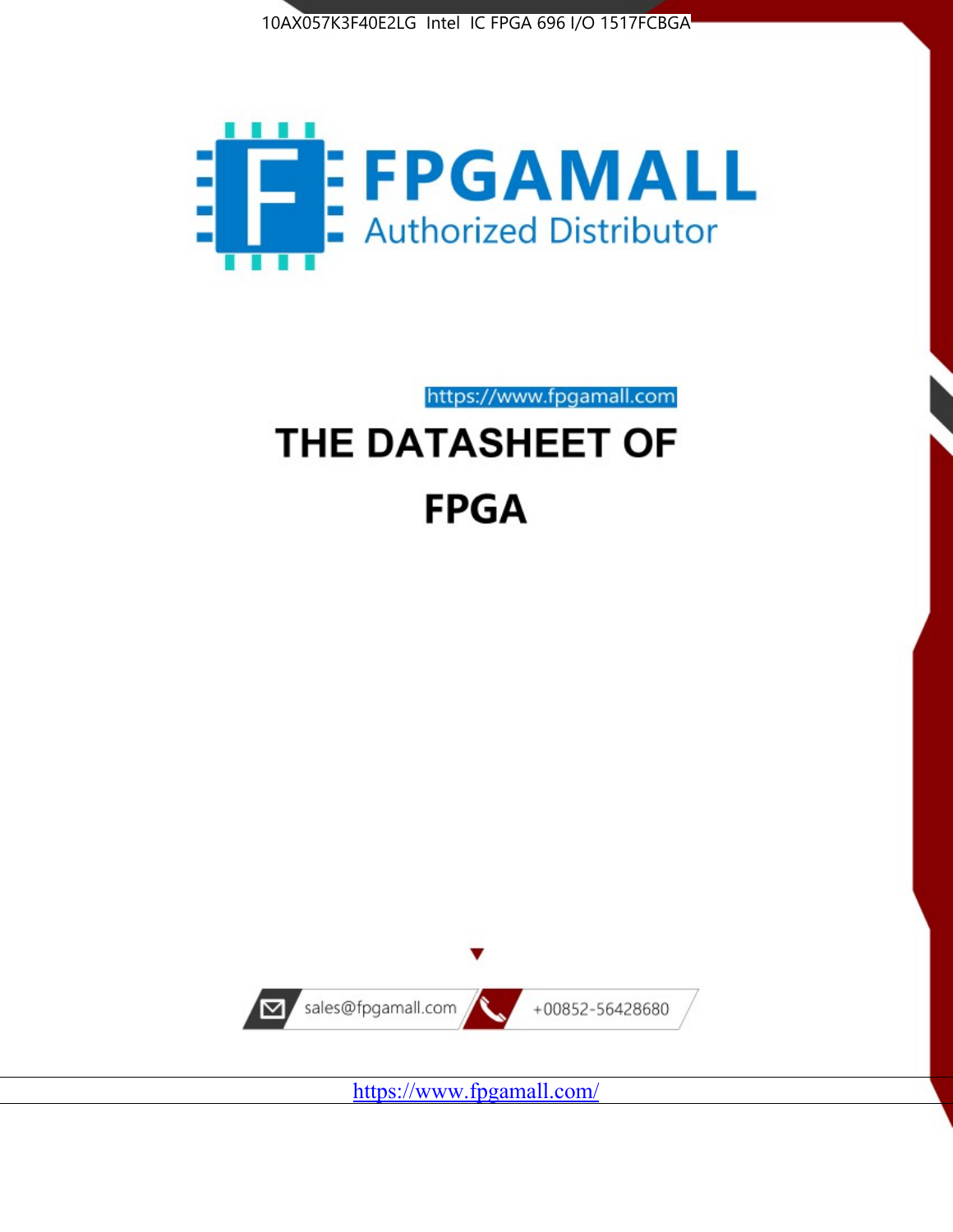10AX057K3F40E2LG Intel IC FPGA 696 I/O 1517FCBGA



# **Intel® Arria® 10 Device Overview**



**A10-OVERVIEW | 2018.12.06** Latest document on the web: **[PDF](https://www.intel.com/content/dam/www/programmable/us/en/pdfs/literature/hb/arria-10/a10_overview.pdf)** | **[HTML](https://www.intel.com/content/www/us/en/programmable/documentation/sam1403480274650.html)**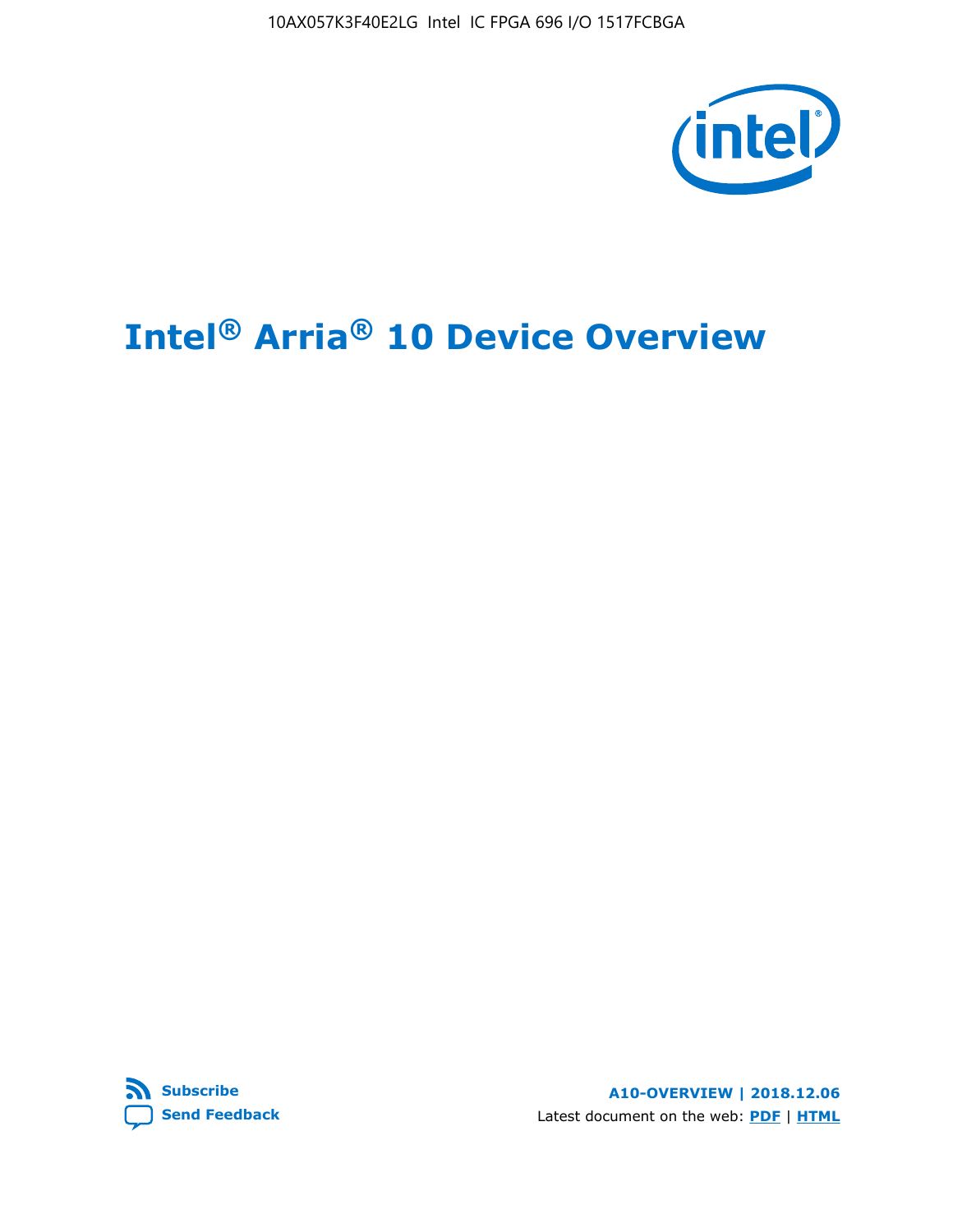

**Contents** 

# **Contents**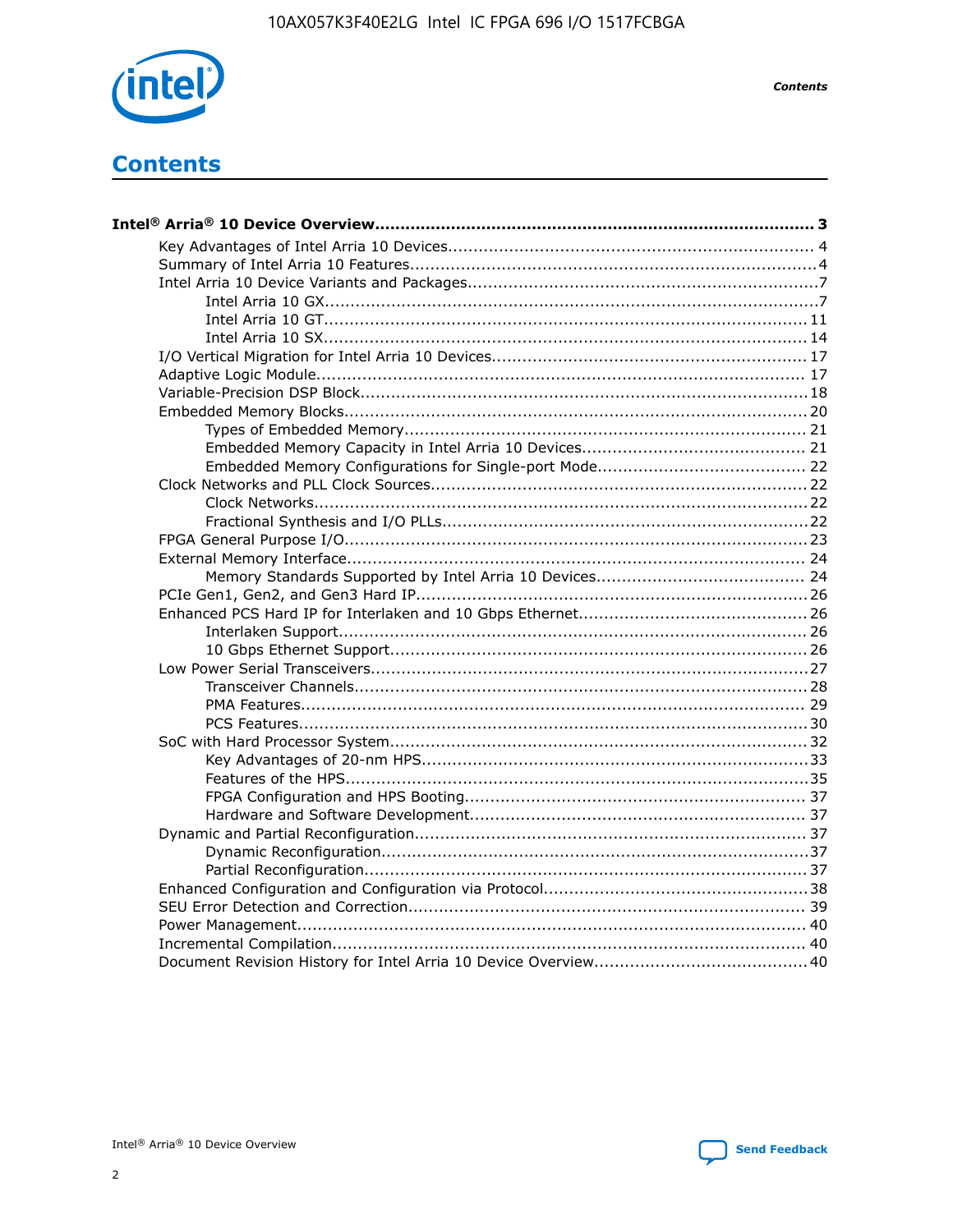**A10-OVERVIEW | 2018.12.06**

**[Send Feedback](mailto:FPGAtechdocfeedback@intel.com?subject=Feedback%20on%20Intel%20Arria%2010%20Device%20Overview%20(A10-OVERVIEW%202018.12.06)&body=We%20appreciate%20your%20feedback.%20In%20your%20comments,%20also%20specify%20the%20page%20number%20or%20paragraph.%20Thank%20you.)**



# **Intel® Arria® 10 Device Overview**

The Intel<sup>®</sup> Arria<sup>®</sup> 10 device family consists of high-performance and power-efficient 20 nm mid-range FPGAs and SoCs.

Intel Arria 10 device family delivers:

- Higher performance than the previous generation of mid-range and high-end FPGAs.
- Power efficiency attained through a comprehensive set of power-saving technologies.

The Intel Arria 10 devices are ideal for high performance, power-sensitive, midrange applications in diverse markets.

| <b>Market</b>         | <b>Applications</b>                                                                                               |
|-----------------------|-------------------------------------------------------------------------------------------------------------------|
| Wireless              | Channel and switch cards in remote radio heads<br>٠<br>Mobile backhaul<br>٠                                       |
| Wireline              | 40G/100G muxponders and transponders<br>٠<br>100G line cards<br>٠<br><b>Bridging</b><br>٠<br>Aggregation<br>٠     |
| <b>Broadcast</b>      | Studio switches<br>٠<br>Servers and transport<br>٠<br>Videoconferencing<br>٠<br>Professional audio and video<br>٠ |
| Computing and Storage | Flash cache<br>٠<br>Cloud computing servers<br>٠<br>Server acceleration<br>٠                                      |
| Medical               | Diagnostic scanners<br>٠<br>Diagnostic imaging<br>٠                                                               |
| Military              | Missile guidance and control<br>٠<br>Radar<br>٠<br>Electronic warfare<br>٠<br>Secure communications<br>٠          |

#### **Table 1. Sample Markets and Ideal Applications for Intel Arria 10 Devices**

#### **Related Information**

- [Intel Arria 10 Device Handbook: Known Issues](http://www.altera.com/support/kdb/solutions/rd07302013_646.html) Lists the planned updates to the *Intel Arria 10 Device Handbook* chapters.
- [Intel Arria 10 GX/GT Device Errata and Design Recommendations](https://www.intel.com/content/www/us/en/programmable/documentation/agz1493851706374.html#yqz1494433888646)
- [Intel Arria 10 SX Device Errata and Design Recommendations](https://www.intel.com/content/www/us/en/programmable/documentation/cru1462832385668.html#cru1462832558642)

Intel Corporation. All rights reserved. Intel, the Intel logo, Altera, Arria, Cyclone, Enpirion, MAX, Nios, Quartus and Stratix words and logos are trademarks of Intel Corporation or its subsidiaries in the U.S. and/or other countries. Intel warrants performance of its FPGA and semiconductor products to current specifications in accordance with Intel's standard warranty, but reserves the right to make changes to any products and services at any time without notice. Intel assumes no responsibility or liability arising out of the application or use of any information, product, or service described herein except as expressly agreed to in writing by Intel. Intel customers are advised to obtain the latest version of device specifications before relying on any published information and before placing orders for products or services. \*Other names and brands may be claimed as the property of others.

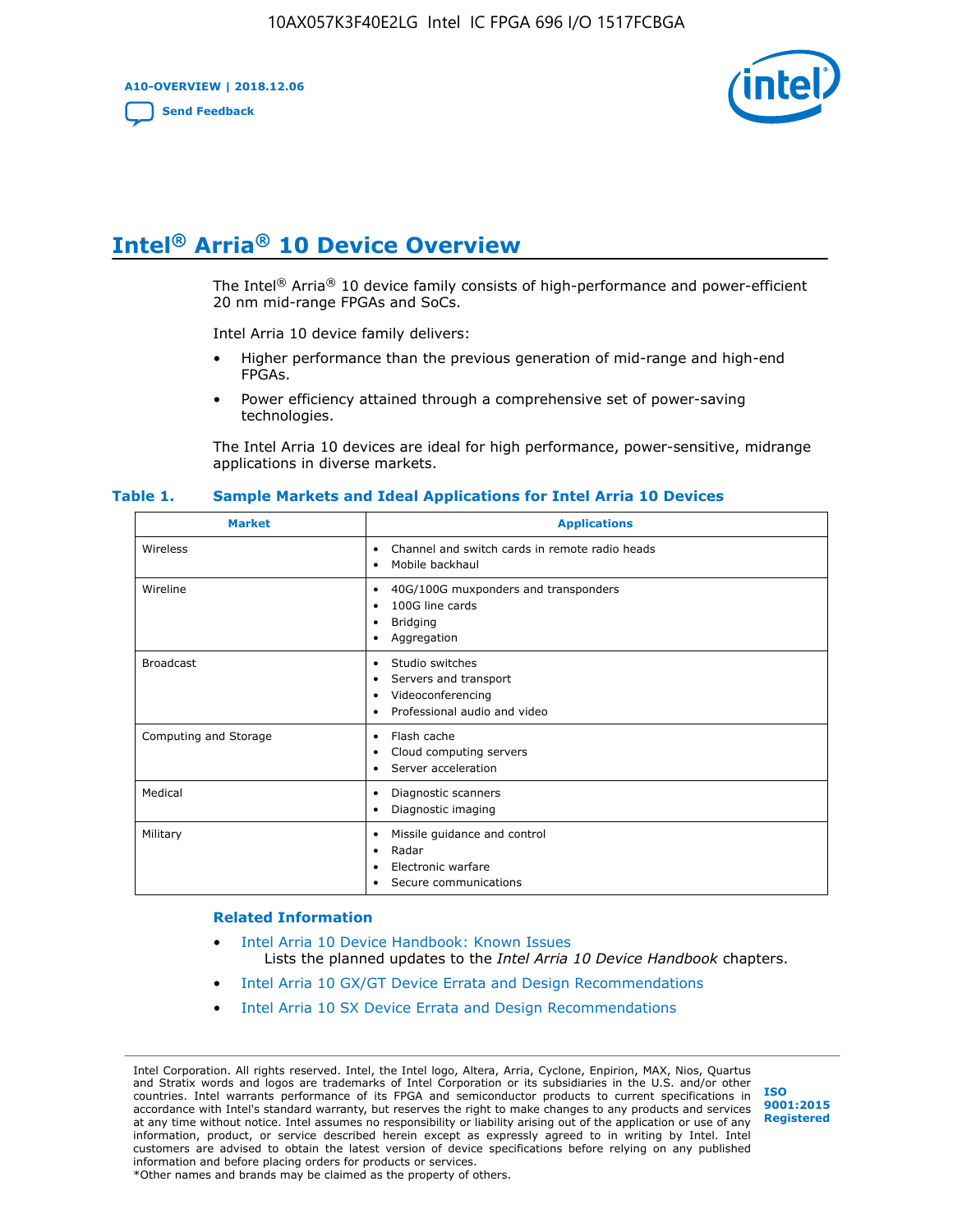

# **Key Advantages of Intel Arria 10 Devices**

## **Table 2. Key Advantages of the Intel Arria 10 Device Family**

| <b>Advantage</b>                                                                                          | <b>Supporting Feature</b>                                                                                                                                                                                                                                                                                                |
|-----------------------------------------------------------------------------------------------------------|--------------------------------------------------------------------------------------------------------------------------------------------------------------------------------------------------------------------------------------------------------------------------------------------------------------------------|
| Enhanced core architecture                                                                                | Built on TSMC's 20 nm process technology<br>٠<br>60% higher performance than the previous generation of mid-range FPGAs<br>٠<br>15% higher performance than the fastest previous-generation FPGA<br>٠                                                                                                                    |
| High-bandwidth integrated<br>transceivers                                                                 | Short-reach rates up to 25.8 Gigabits per second (Gbps)<br>٠<br>Backplane capability up to 12.5 Gbps<br>٠<br>Integrated 10GBASE-KR and 40GBASE-KR4 Forward Error Correction (FEC)<br>٠                                                                                                                                   |
| Improved logic integration and<br>hard IP blocks                                                          | 8-input adaptive logic module (ALM)<br>٠<br>Up to 65.6 megabits (Mb) of embedded memory<br>٠<br>Variable-precision digital signal processing (DSP) blocks<br>Fractional synthesis phase-locked loops (PLLs)<br>Hard PCI Express Gen3 IP blocks<br>Hard memory controllers and PHY up to 2,400 Megabits per second (Mbps) |
| Second generation hard<br>processor system (HPS) with<br>integrated ARM* Cortex*-A9*<br>MPCore* processor | Tight integration of a dual-core ARM Cortex-A9 MPCore processor, hard IP, and an<br>٠<br>FPGA in a single Intel Arria 10 system-on-a-chip (SoC)<br>Supports over 128 Gbps peak bandwidth with integrated data coherency between<br>$\bullet$<br>the processor and the FPGA fabric                                        |
| Advanced power savings                                                                                    | Comprehensive set of advanced power saving features<br>٠<br>Power-optimized MultiTrack routing and core architecture<br>٠<br>Up to 40% lower power compared to previous generation of mid-range FPGAs<br>٠<br>Up to 60% lower power compared to previous generation of high-end FPGAs<br>٠                               |

# **Summary of Intel Arria 10 Features**

## **Table 3. Summary of Features for Intel Arria 10 Devices**

| <b>Feature</b>                  | <b>Description</b>                                                                                                                                                                                                                                                                                                                                                                                       |
|---------------------------------|----------------------------------------------------------------------------------------------------------------------------------------------------------------------------------------------------------------------------------------------------------------------------------------------------------------------------------------------------------------------------------------------------------|
| Technology                      | TSMC's 20-nm SoC process technology<br>٠<br>Allows operation at a lower $V_{\text{CC}}$ level of 0.82 V instead of the 0.9 V standard $V_{\text{CC}}$ core voltage                                                                                                                                                                                                                                       |
| Packaging                       | 1.0 mm ball-pitch Fineline BGA packaging<br>0.8 mm ball-pitch Ultra Fineline BGA packaging<br>Multiple devices with identical package footprints for seamless migration between different<br><b>FPGA</b> densities<br>Devices with compatible package footprints allow migration to next generation high-end<br>Stratix $\mathcal{R}$ 10 devices<br>RoHS, leaded $(1)$ , and lead-free (Pb-free) options |
| High-performance<br>FPGA fabric | Enhanced 8-input ALM with four registers<br>٠<br>Improved multi-track routing architecture to reduce congestion and improve compilation time<br>Hierarchical core clocking architecture<br>Fine-grained partial reconfiguration                                                                                                                                                                          |
| Internal memory<br>blocks       | M20K-20-Kb memory blocks with hard error correction code (ECC)<br>Memory logic array block (MLAB)-640-bit memory                                                                                                                                                                                                                                                                                         |
|                                 | continued                                                                                                                                                                                                                                                                                                                                                                                                |



<sup>(1)</sup> Contact Intel for availability.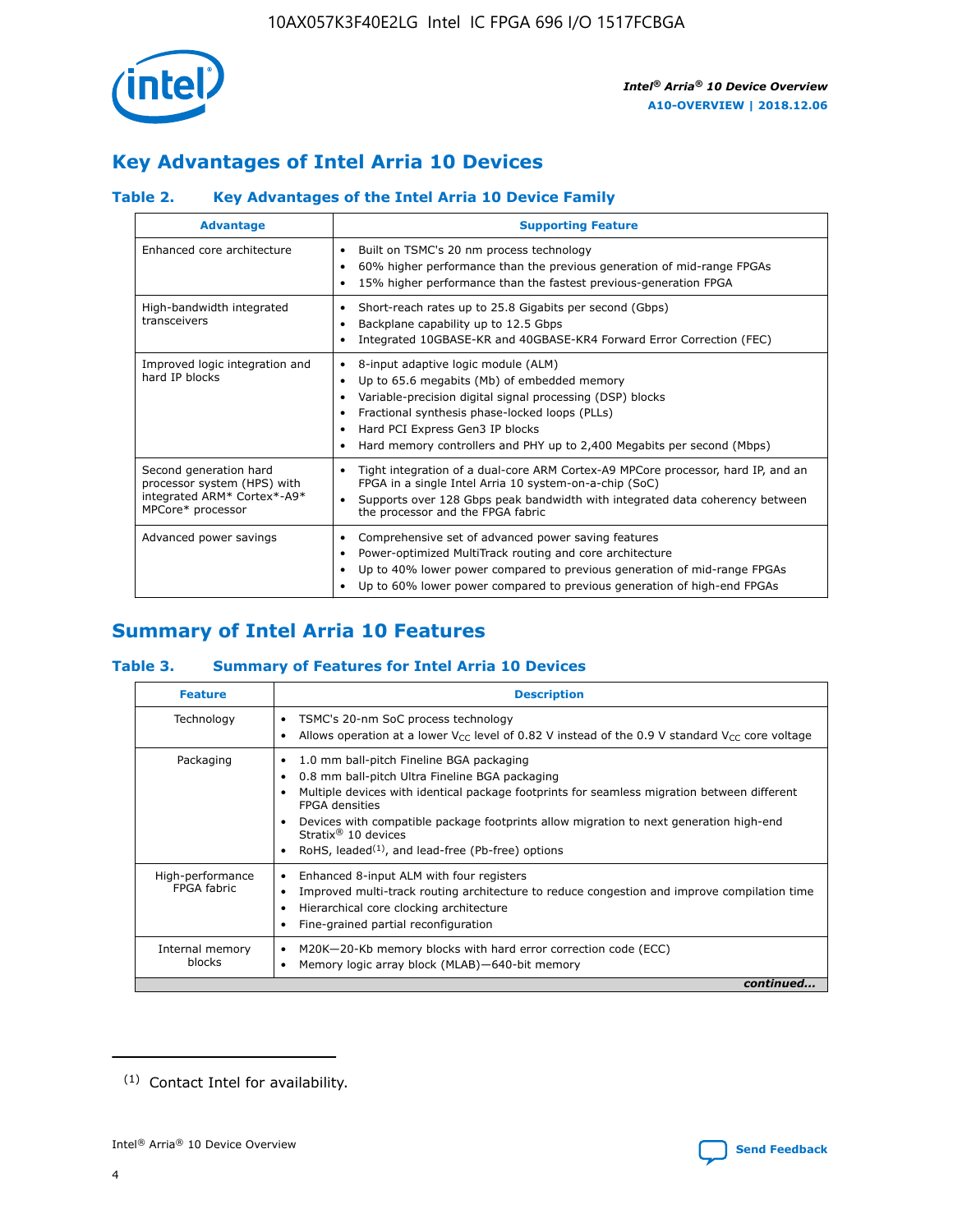r



| <b>Feature</b>                         | <b>Description</b>                                                                                             |                                                                                                                                                                                                                                                                                                                                                                                                                                                                                                                                                                                                                                                                                                                                                                                                                                                                  |  |  |  |  |  |  |
|----------------------------------------|----------------------------------------------------------------------------------------------------------------|------------------------------------------------------------------------------------------------------------------------------------------------------------------------------------------------------------------------------------------------------------------------------------------------------------------------------------------------------------------------------------------------------------------------------------------------------------------------------------------------------------------------------------------------------------------------------------------------------------------------------------------------------------------------------------------------------------------------------------------------------------------------------------------------------------------------------------------------------------------|--|--|--|--|--|--|
| Embedded Hard IP<br>blocks             | Variable-precision DSP                                                                                         | Native support for signal processing precision levels from $18 \times 19$ to<br>$\bullet$<br>54 x 54<br>Native support for 27 x 27 multiplier mode<br>$\bullet$<br>64-bit accumulator and cascade for systolic finite impulse responses<br>(FIRs)<br>Internal coefficient memory banks<br>$\bullet$<br>Preadder/subtractor for improved efficiency<br>Additional pipeline register to increase performance and reduce<br>power<br>Supports floating point arithmetic:<br>- Perform multiplication, addition, subtraction, multiply-add,<br>multiply-subtract, and complex multiplication.<br>- Supports multiplication with accumulation capability, cascade<br>summation, and cascade subtraction capability.<br>- Dynamic accumulator reset control.<br>- Support direct vector dot and complex multiplication chaining<br>multiply floating point DSP blocks. |  |  |  |  |  |  |
|                                        | Memory controller                                                                                              | DDR4, DDR3, and DDR3L                                                                                                                                                                                                                                                                                                                                                                                                                                                                                                                                                                                                                                                                                                                                                                                                                                            |  |  |  |  |  |  |
|                                        | PCI Express*                                                                                                   | PCI Express (PCIe*) Gen3 (x1, x2, x4, or x8), Gen2 (x1, x2, x4, or x8)<br>and Gen1 (x1, x2, x4, or x8) hard IP with complete protocol stack,<br>endpoint, and root port                                                                                                                                                                                                                                                                                                                                                                                                                                                                                                                                                                                                                                                                                          |  |  |  |  |  |  |
|                                        | Transceiver I/O                                                                                                | 10GBASE-KR/40GBASE-KR4 Forward Error Correction (FEC)<br>PCS hard IPs that support:<br>- 10-Gbps Ethernet (10GbE)<br>- PCIe PIPE interface<br>- Interlaken<br>- Gbps Ethernet (GbE)<br>- Common Public Radio Interface (CPRI) with deterministic latency<br>support<br>- Gigabit-capable passive optical network (GPON) with fast lock-<br>time support<br>13.5G JESD204b<br>$\bullet$<br>8B/10B, 64B/66B, 64B/67B encoders and decoders<br>Custom mode support for proprietary protocols                                                                                                                                                                                                                                                                                                                                                                        |  |  |  |  |  |  |
| Core clock networks                    | $\bullet$                                                                                                      | Up to 800 MHz fabric clocking, depending on the application:<br>- 667 MHz external memory interface clocking with 2,400 Mbps DDR4 interface<br>- 800 MHz LVDS interface clocking with 1,600 Mbps LVDS interface<br>Global, regional, and peripheral clock networks<br>Clock networks that are not used can be gated to reduce dynamic power                                                                                                                                                                                                                                                                                                                                                                                                                                                                                                                      |  |  |  |  |  |  |
| Phase-locked loops<br>(PLLs)           | High-resolution fractional synthesis PLLs:<br>$\bullet$<br>Integer PLLs:<br>- Adjacent to general purpose I/Os | - Precision clock synthesis, clock delay compensation, and zero delay buffering (ZDB)<br>- Support integer mode and fractional mode<br>- Fractional mode support with third-order delta-sigma modulation<br>- Support external memory and LVDS interfaces                                                                                                                                                                                                                                                                                                                                                                                                                                                                                                                                                                                                        |  |  |  |  |  |  |
| FPGA General-purpose<br>$I/Os$ (GPIOs) | On-chip termination (OCT)<br>٠<br>$\bullet$                                                                    | 1.6 Gbps LVDS-every pair can be configured as receiver or transmitter                                                                                                                                                                                                                                                                                                                                                                                                                                                                                                                                                                                                                                                                                                                                                                                            |  |  |  |  |  |  |
| <b>External Memory</b><br>Interface    | $\bullet$                                                                                                      | 1.2 V to 3.0 V single-ended LVTTL/LVCMOS interfacing<br>Hard memory controller- DDR4, DDR3, and DDR3L support<br>$-$ DDR4-speeds up to 1,200 MHz/2,400 Mbps<br>- DDR3-speeds up to 1,067 MHz/2,133 Mbps<br>Soft memory controller—provides support for RLDRAM $3^{(2)}$ , QDR IV $^{(2)}$ , and QDR II+<br>continued                                                                                                                                                                                                                                                                                                                                                                                                                                                                                                                                             |  |  |  |  |  |  |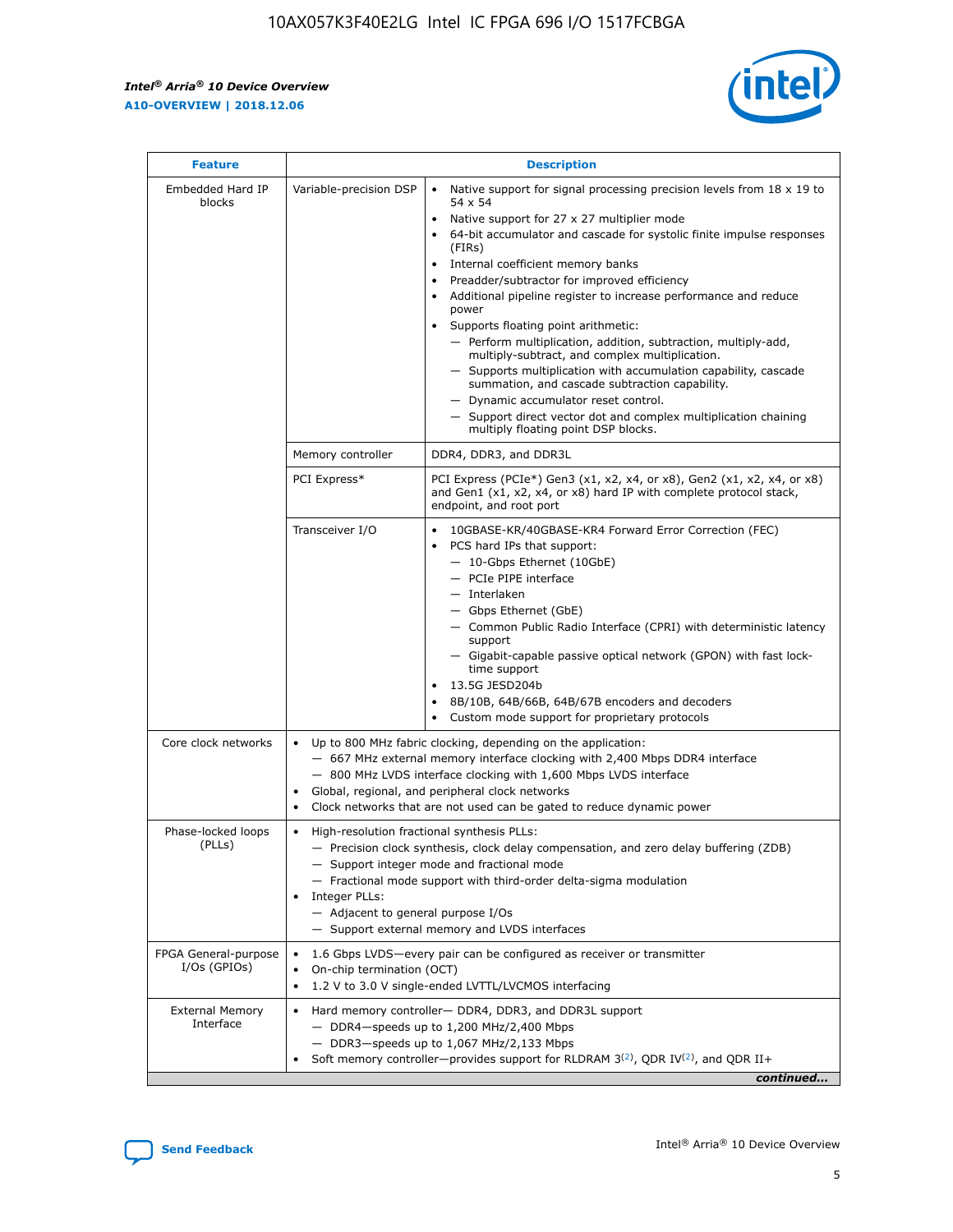

| <b>Feature</b>                                    | <b>Description</b>                                                                                                                                                                                                                                                                                                                                                                                                                                                                                                                                                                                                                         |  |  |  |  |  |  |  |
|---------------------------------------------------|--------------------------------------------------------------------------------------------------------------------------------------------------------------------------------------------------------------------------------------------------------------------------------------------------------------------------------------------------------------------------------------------------------------------------------------------------------------------------------------------------------------------------------------------------------------------------------------------------------------------------------------------|--|--|--|--|--|--|--|
| Low-power serial<br>transceivers                  | • Continuous operating range:<br>- Intel Arria 10 GX-1 Gbps to 17.4 Gbps<br>- Intel Arria 10 GT-1 Gbps to 25.8 Gbps<br>Backplane support:<br>$-$ Intel Arria 10 GX-up to 12.5<br>- Intel Arria 10 GT-up to 12.5<br>Extended range down to 125 Mbps with oversampling<br>ATX transmit PLLs with user-configurable fractional synthesis capability<br>Electronic Dispersion Compensation (EDC) support for XFP, SFP+, QSFP, and CFP optical<br>module<br>• Adaptive linear and decision feedback equalization<br>Transmitter pre-emphasis and de-emphasis<br>$\bullet$<br>Dynamic partial reconfiguration of individual transceiver channels |  |  |  |  |  |  |  |
| <b>HPS</b><br>(Intel Arria 10 SX<br>devices only) | Dual-core ARM Cortex-A9 MPCore processor-1.2 GHz CPU with<br>Processor and system<br>$\bullet$<br>1.5 GHz overdrive capability<br>256 KB on-chip RAM and 64 KB on-chip ROM<br>System peripherals-general-purpose timers, watchdog timers, direct<br>memory access (DMA) controller, FPGA configuration manager, and<br>clock and reset managers<br>Security features-anti-tamper, secure boot, Advanced Encryption<br>$\bullet$<br>Standard (AES) and authentication (SHA)<br>ARM CoreSight* JTAG debug access port, trace port, and on-chip<br>trace storage                                                                              |  |  |  |  |  |  |  |
|                                                   | <b>External interfaces</b><br>Hard memory interface-Hard memory controller (2,400 Mbps DDR4,<br>$\bullet$<br>and 2,133 Mbps DDR3), Quad serial peripheral interface (QSPI) flash<br>controller, NAND flash controller, direct memory access (DMA)<br>controller, Secure Digital/MultiMediaCard (SD/MMC) controller<br>Communication interface-10/100/1000 Ethernet media access<br>$\bullet$<br>control (MAC), USB On-The-GO (OTG) controllers, I <sup>2</sup> C controllers,<br>UART 16550, serial peripheral interface (SPI), and up to 62<br>HPS GPIO interfaces (48 direct-share I/Os)                                                 |  |  |  |  |  |  |  |
|                                                   | High-performance ARM AMBA* AXI bus bridges that support<br>Interconnects to core<br>$\bullet$<br>simultaneous read and write<br>HPS-FPGA bridges-include the FPGA-to-HPS, HPS-to-FPGA, and<br>$\bullet$<br>lightweight HPS-to-FPGA bridges that allow the FPGA fabric to issue<br>transactions to slaves in the HPS, and vice versa<br>Configuration bridge that allows HPS configuration manager to<br>configure the core logic via dedicated 32-bit configuration port<br>FPGA-to-HPS SDRAM controller bridge-provides configuration<br>interfaces for the multiport front end (MPFE) of the HPS SDRAM<br>controller                     |  |  |  |  |  |  |  |
| Configuration                                     | Tamper protection—comprehensive design protection to protect your valuable IP investments<br>Enhanced 256-bit advanced encryption standard (AES) design security with authentication<br>٠<br>Configuration via protocol (CvP) using PCIe Gen1, Gen2, or Gen3<br>continued                                                                                                                                                                                                                                                                                                                                                                  |  |  |  |  |  |  |  |

<sup>(2)</sup> Intel Arria 10 devices support this external memory interface using hard PHY with soft memory controller.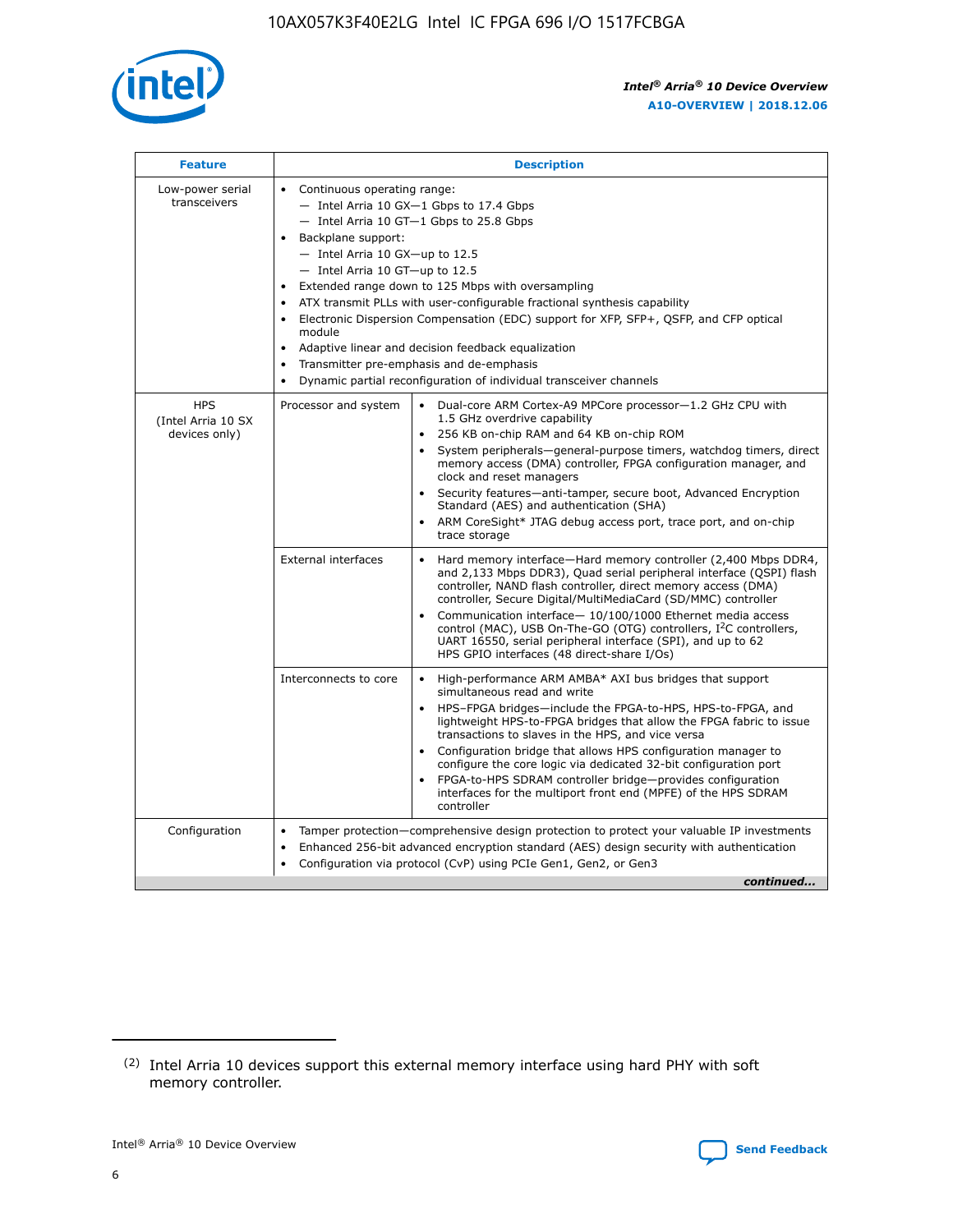

| <b>Feature</b>     | <b>Description</b>                                                                                                                                                                                               |
|--------------------|------------------------------------------------------------------------------------------------------------------------------------------------------------------------------------------------------------------|
|                    | Dynamic reconfiguration of the transceivers and PLLs<br>Fine-grained partial reconfiguration of the core fabric<br>Active Serial x4 Interface<br>$\bullet$                                                       |
| Power management   | SmartVID<br>Low static power device options<br>Programmable Power Technology<br>Intel Quartus <sup>®</sup> Prime integrated power analysis                                                                       |
| Software and tools | Intel Quartus Prime design suite<br>Transceiver toolkit<br>Platform Designer system integration tool<br>DSP Builder for Intel FPGAs<br>OpenCL <sup>™</sup> support<br>Intel SoC FPGA Embedded Design Suite (EDS) |

## **Related Information**

[Intel Arria 10 Transceiver PHY Overview](https://www.intel.com/content/www/us/en/programmable/documentation/nik1398707230472.html#nik1398706768037) Provides details on Intel Arria 10 transceivers.

## **Intel Arria 10 Device Variants and Packages**

#### **Table 4. Device Variants for the Intel Arria 10 Device Family**

| <b>Variant</b>    | <b>Description</b>                                                                                                                                                                                                     |
|-------------------|------------------------------------------------------------------------------------------------------------------------------------------------------------------------------------------------------------------------|
| Intel Arria 10 GX | FPGA featuring 17.4 Gbps transceivers for short reach applications with 12.5 backplane driving<br>capability.                                                                                                          |
| Intel Arria 10 GT | FPGA featuring:<br>17.4 Gbps transceivers for short reach applications with 12.5 backplane driving capability.<br>25.8 Gbps transceivers for supporting CAUI-4 and CEI-25G applications with CFP2 and CFP4<br>modules. |
| Intel Arria 10 SX | SoC integrating ARM-based HPS and FPGA featuring 17.4 Gbps transceivers for short reach<br>applications with 12.5 backplane driving capability.                                                                        |

## **Intel Arria 10 GX**

This section provides the available options, maximum resource counts, and package plan for the Intel Arria 10 GX devices.

The information in this section is correct at the time of publication. For the latest information and to get more details, refer to the Intel FPGA Product Selector.

#### **Related Information**

#### [Intel FPGA Product Selector](http://www.altera.com/products/selector/psg-selector.html) Provides the latest information on Intel products.

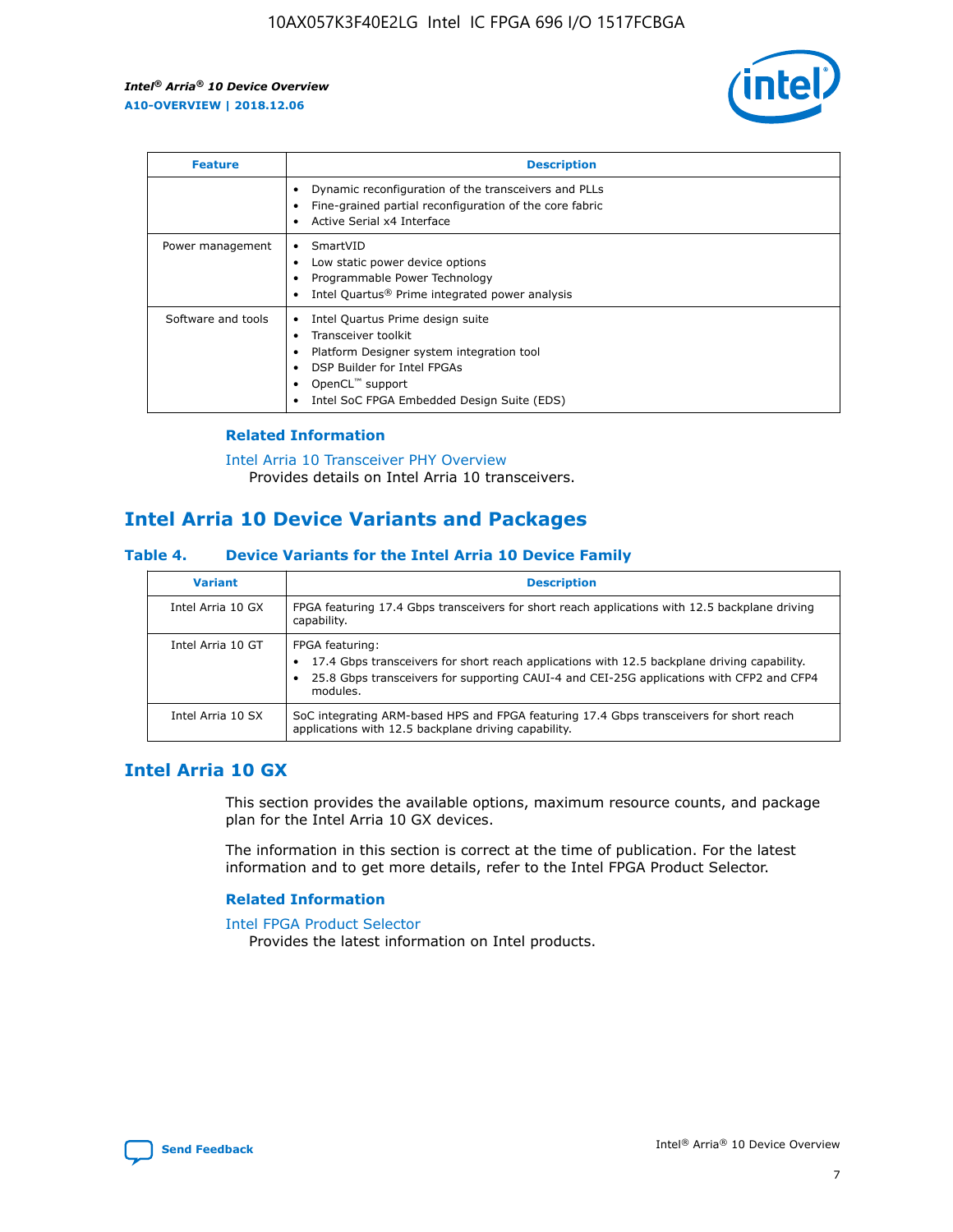

## **Available Options**





#### **Related Information**

[Transceiver Performance for Intel Arria 10 GX/SX Devices](https://www.intel.com/content/www/us/en/programmable/documentation/mcn1413182292568.html#mcn1413213965502) Provides more information about the transceiver speed grade.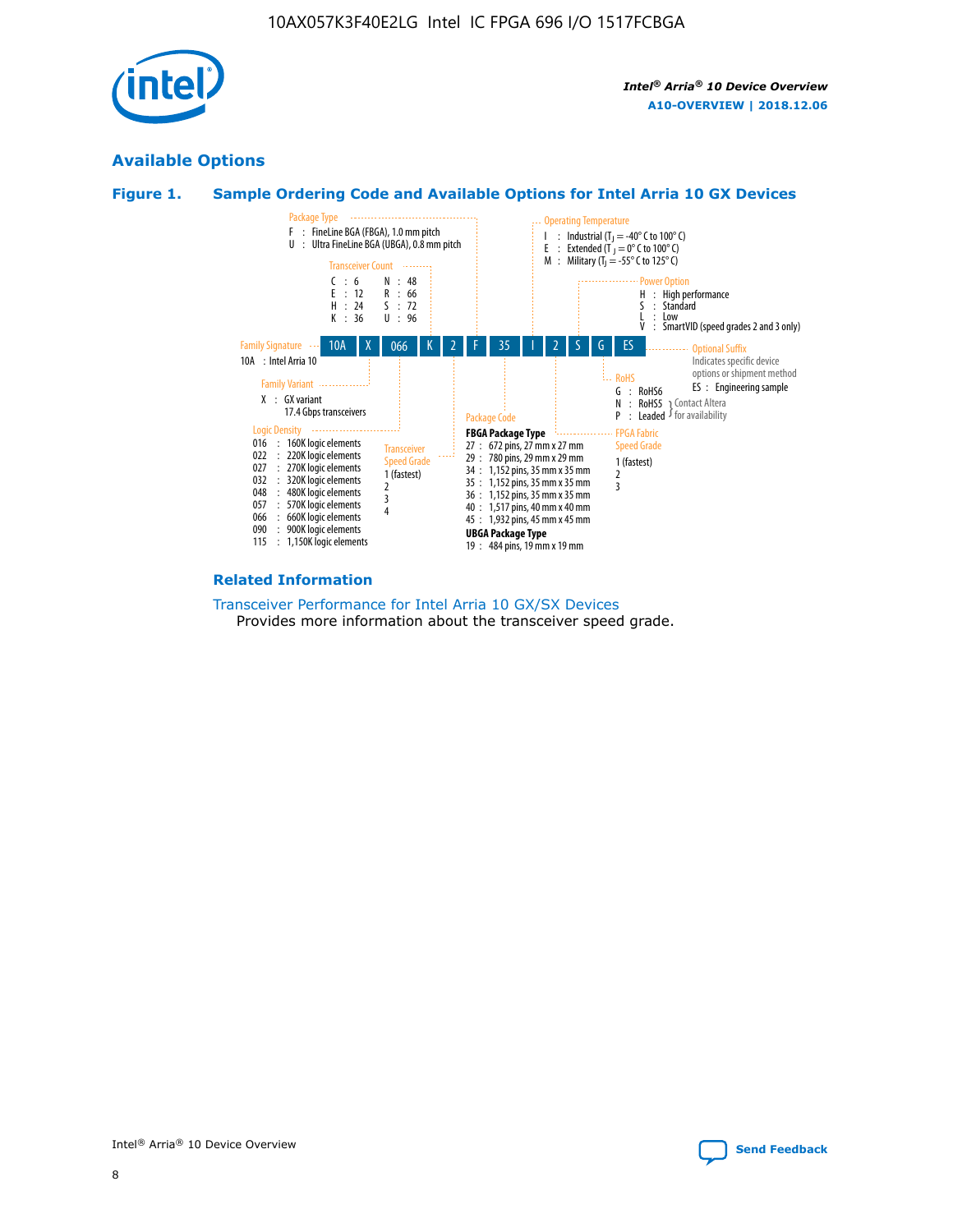

## **Maximum Resources**

#### **Table 5. Maximum Resource Counts for Intel Arria 10 GX Devices (GX 160, GX 220, GX 270, GX 320, and GX 480)**

| <b>Resource</b>         |                              | <b>Product Line</b> |                                                 |                    |                |                |  |  |
|-------------------------|------------------------------|---------------------|-------------------------------------------------|--------------------|----------------|----------------|--|--|
|                         |                              | <b>GX 160</b>       | <b>GX 220</b><br><b>GX 270</b><br><b>GX 320</b> |                    |                | <b>GX 480</b>  |  |  |
| Logic Elements (LE) (K) |                              | 160                 | 220                                             | 270                | 320            | 480            |  |  |
| <b>ALM</b>              |                              | 61,510              | 80,330                                          | 101,620            | 119,900        | 183,590        |  |  |
| Register                |                              | 246,040             | 321,320                                         | 406,480<br>479,600 |                | 734,360        |  |  |
| Memory (Kb)             | M <sub>20</sub> K            | 8,800               | 11,740                                          | 15,000             | 17,820         | 28,620         |  |  |
|                         | <b>MLAB</b>                  | 1,050               | 1,690                                           | 2,452              | 2,727          | 4,164          |  |  |
|                         | Variable-precision DSP Block |                     | 192                                             | 830                | 985            |                |  |  |
| 18 x 19 Multiplier      |                              | 312                 | 384                                             | 1,970<br>1,660     |                | 2,736          |  |  |
| PLL                     | Fractional<br>Synthesis      | 6                   | 6                                               | 8                  | 8              | 12             |  |  |
|                         | I/O                          | 6                   | 6                                               | 8                  | 8              | 12             |  |  |
| 17.4 Gbps Transceiver   |                              | 12                  | 12                                              | 24<br>24           |                | 36             |  |  |
| GPIO <sup>(3)</sup>     |                              | 288                 | 288                                             | 384<br>384         |                | 492            |  |  |
| LVDS Pair $(4)$         |                              | 120                 | 120                                             | 168                | 168            | 222            |  |  |
| PCIe Hard IP Block      |                              | 1                   | 1                                               | 2                  | $\overline{2}$ | $\overline{2}$ |  |  |
| Hard Memory Controller  |                              | 6                   | 6                                               | 8                  | 8              | 12             |  |  |

<sup>(4)</sup> Each LVDS I/O pair can be used as differential input or output.



<sup>(3)</sup> The number of GPIOs does not include transceiver I/Os. In the Intel Quartus Prime software, the number of user I/Os includes transceiver I/Os.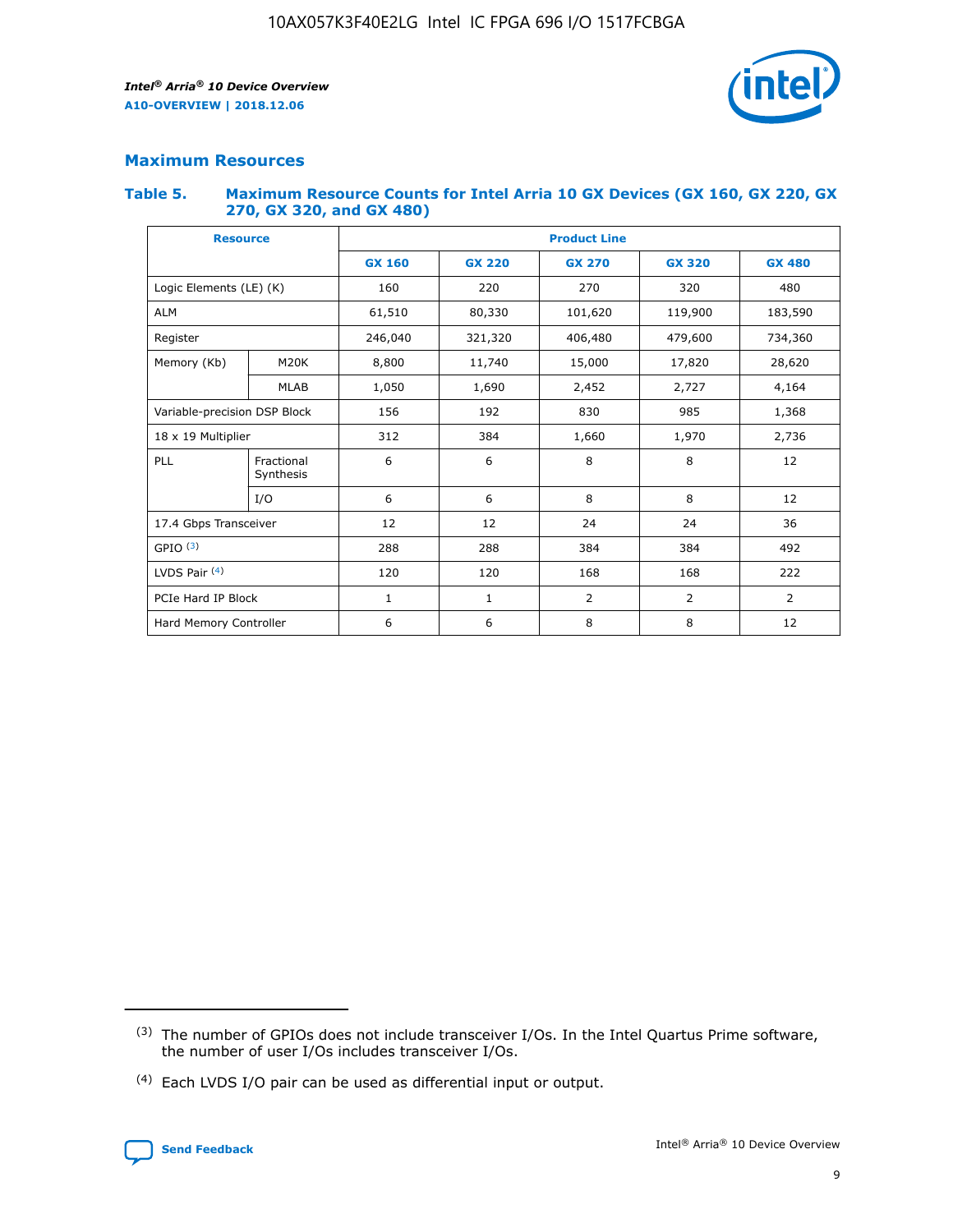

## **Table 6. Maximum Resource Counts for Intel Arria 10 GX Devices (GX 570, GX 660, GX 900, and GX 1150)**

|                              | <b>Resource</b>         | <b>Product Line</b> |                |                |                |  |  |  |
|------------------------------|-------------------------|---------------------|----------------|----------------|----------------|--|--|--|
|                              |                         | <b>GX 570</b>       | <b>GX 660</b>  | <b>GX 900</b>  | <b>GX 1150</b> |  |  |  |
| Logic Elements (LE) (K)      |                         | 570                 | 660            | 900            | 1,150          |  |  |  |
| <b>ALM</b>                   |                         | 217,080             | 251,680        | 339,620        | 427,200        |  |  |  |
| Register                     |                         | 868,320             | 1,006,720      | 1,358,480      | 1,708,800      |  |  |  |
| Memory (Kb)                  | <b>M20K</b>             | 36,000              | 42,620         | 48,460         | 54,260         |  |  |  |
|                              | <b>MLAB</b>             | 5,096               | 5,788          | 9,386          | 12,984         |  |  |  |
| Variable-precision DSP Block |                         | 1,523               | 1,687          | 1,518          | 1,518          |  |  |  |
| 18 x 19 Multiplier           |                         | 3,046               | 3,374          | 3,036          | 3,036          |  |  |  |
| PLL                          | Fractional<br>Synthesis | 16                  | 16             | 32             | 32             |  |  |  |
|                              | I/O                     | 16                  | 16             | 16             | 16             |  |  |  |
| 17.4 Gbps Transceiver        |                         | 48                  | 48             | 96             | 96             |  |  |  |
| GPIO <sup>(3)</sup>          |                         | 696                 | 696            | 768            | 768            |  |  |  |
| LVDS Pair $(4)$              |                         | 324                 | 324            | 384            | 384            |  |  |  |
| PCIe Hard IP Block           |                         | 2                   | $\overline{2}$ | $\overline{4}$ | $\overline{4}$ |  |  |  |
| Hard Memory Controller       |                         | 16                  | 16             | 16             | 16             |  |  |  |

## **Package Plan**

## **Table 7. Package Plan for Intel Arria 10 GX Devices (U19, F27, and F29)**

Refer to I/O and High Speed I/O in Intel Arria 10 Devices chapter for the number of 3 V I/O, LVDS I/O, and LVDS channels in each device package.

| <b>Product Line</b> | U <sub>19</sub><br>$(19 \text{ mm} \times 19 \text{ mm})$<br>484-pin UBGA) |          |             |         | <b>F27</b><br>(27 mm × 27 mm,<br>672-pin FBGA) |             | <b>F29</b><br>(29 mm × 29 mm,<br>780-pin FBGA) |          |             |
|---------------------|----------------------------------------------------------------------------|----------|-------------|---------|------------------------------------------------|-------------|------------------------------------------------|----------|-------------|
|                     | 3 V I/O                                                                    | LVDS I/O | <b>XCVR</b> | 3 V I/O | LVDS I/O                                       | <b>XCVR</b> | 3 V I/O                                        | LVDS I/O | <b>XCVR</b> |
| GX 160              | 48                                                                         | 192      | 6           | 48      | 192                                            | 12          | 48                                             | 240      | 12          |
| GX 220              | 48                                                                         | 192      | 6           | 48      | 192                                            | 12          | 48                                             | 240      | 12          |
| GX 270              |                                                                            |          |             | 48      | 192                                            | 12          | 48                                             | 312      | 12          |
| GX 320              |                                                                            |          |             | 48      | 192                                            | 12          | 48                                             | 312      | 12          |
| GX 480              |                                                                            |          |             |         |                                                |             | 48                                             | 312      | 12          |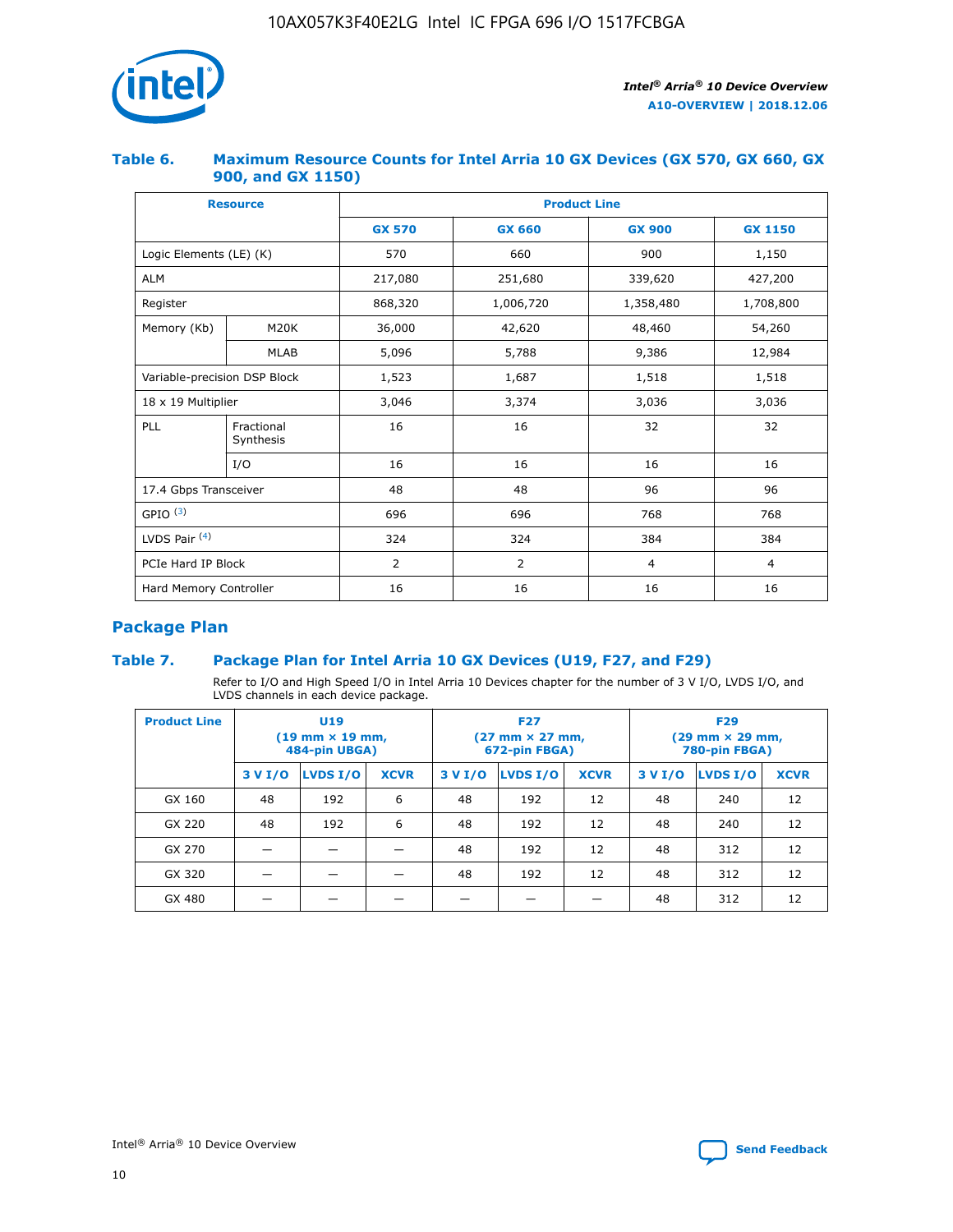

#### **Table 8. Package Plan for Intel Arria 10 GX Devices (F34, F35, NF40, and KF40)**

Refer to I/O and High Speed I/O in Intel Arria 10 Devices chapter for the number of 3 V I/O, LVDS I/O, and LVDS channels in each device package.

| <b>Product Line</b> | <b>F34</b><br>$(35 \text{ mm} \times 35 \text{ mm})$<br><b>1152-pin FBGA)</b> |                    | <b>F35</b><br>$(35 \text{ mm} \times 35 \text{ mm})$<br><b>1152-pin FBGA)</b> |           | <b>KF40</b><br>$(40$ mm $\times$ 40 mm,<br><b>1517-pin FBGA)</b> |             |           | <b>NF40</b><br>$(40 \text{ mm} \times 40 \text{ mm})$<br>1517-pin FBGA) |             |           |                    |             |
|---------------------|-------------------------------------------------------------------------------|--------------------|-------------------------------------------------------------------------------|-----------|------------------------------------------------------------------|-------------|-----------|-------------------------------------------------------------------------|-------------|-----------|--------------------|-------------|
|                     | 3V<br>I/O                                                                     | <b>LVDS</b><br>I/O | <b>XCVR</b>                                                                   | 3V<br>I/O | <b>LVDS</b><br>I/O                                               | <b>XCVR</b> | 3V<br>I/O | <b>LVDS</b><br>I/O                                                      | <b>XCVR</b> | 3V<br>I/O | <b>LVDS</b><br>I/O | <b>XCVR</b> |
| GX 270              | 48                                                                            | 336                | 24                                                                            | 48        | 336                                                              | 24          |           |                                                                         |             |           |                    |             |
| GX 320              | 48                                                                            | 336                | 24                                                                            | 48        | 336                                                              | 24          |           |                                                                         |             |           |                    |             |
| GX 480              | 48                                                                            | 444                | 24                                                                            | 48        | 348                                                              | 36          |           |                                                                         |             |           |                    |             |
| GX 570              | 48                                                                            | 444                | 24                                                                            | 48        | 348                                                              | 36          | 96        | 600                                                                     | 36          | 48        | 540                | 48          |
| GX 660              | 48                                                                            | 444                | 24                                                                            | 48        | 348                                                              | 36          | 96        | 600                                                                     | 36          | 48        | 540                | 48          |
| GX 900              |                                                                               | 504                | 24                                                                            | –         |                                                                  | -           |           |                                                                         |             |           | 600                | 48          |
| GX 1150             |                                                                               | 504                | 24                                                                            |           |                                                                  |             |           |                                                                         |             |           | 600                | 48          |

#### **Table 9. Package Plan for Intel Arria 10 GX Devices (RF40, NF45, SF45, and UF45)**

Refer to I/O and High Speed I/O in Intel Arria 10 Devices chapter for the number of 3 V I/O, LVDS I/O, and LVDS channels in each device package.

| <b>Product Line</b> | <b>RF40</b><br>$(40$ mm $\times$ 40 mm,<br>1517-pin FBGA) |                    |             | <b>NF45</b><br>$(45 \text{ mm} \times 45 \text{ mm})$<br><b>1932-pin FBGA)</b> |                    |             | <b>SF45</b><br>$(45 \text{ mm} \times 45 \text{ mm})$<br><b>1932-pin FBGA)</b> |                    |             | <b>UF45</b><br>$(45 \text{ mm} \times 45 \text{ mm})$<br><b>1932-pin FBGA)</b> |                    |             |
|---------------------|-----------------------------------------------------------|--------------------|-------------|--------------------------------------------------------------------------------|--------------------|-------------|--------------------------------------------------------------------------------|--------------------|-------------|--------------------------------------------------------------------------------|--------------------|-------------|
|                     | 3V<br>I/O                                                 | <b>LVDS</b><br>I/O | <b>XCVR</b> | 3 V<br>I/O                                                                     | <b>LVDS</b><br>I/O | <b>XCVR</b> | 3 V<br>I/O                                                                     | <b>LVDS</b><br>I/O | <b>XCVR</b> | 3V<br>I/O                                                                      | <b>LVDS</b><br>I/O | <b>XCVR</b> |
| GX 900              |                                                           | 342                | 66          | _                                                                              | 768                | 48          |                                                                                | 624                | 72          |                                                                                | 480                | 96          |
| GX 1150             |                                                           | 342                | 66          | _                                                                              | 768                | 48          |                                                                                | 624                | 72          |                                                                                | 480                | 96          |

#### **Related Information**

[I/O and High-Speed Differential I/O Interfaces in Intel Arria 10 Devices chapter, Intel](https://www.intel.com/content/www/us/en/programmable/documentation/sam1403482614086.html#sam1403482030321) [Arria 10 Device Handbook](https://www.intel.com/content/www/us/en/programmable/documentation/sam1403482614086.html#sam1403482030321)

Provides the number of 3 V and LVDS I/Os, and LVDS channels for each Intel Arria 10 device package.

## **Intel Arria 10 GT**

This section provides the available options, maximum resource counts, and package plan for the Intel Arria 10 GT devices.

The information in this section is correct at the time of publication. For the latest information and to get more details, refer to the Intel FPGA Product Selector.

#### **Related Information**

#### [Intel FPGA Product Selector](http://www.altera.com/products/selector/psg-selector.html)

Provides the latest information on Intel products.

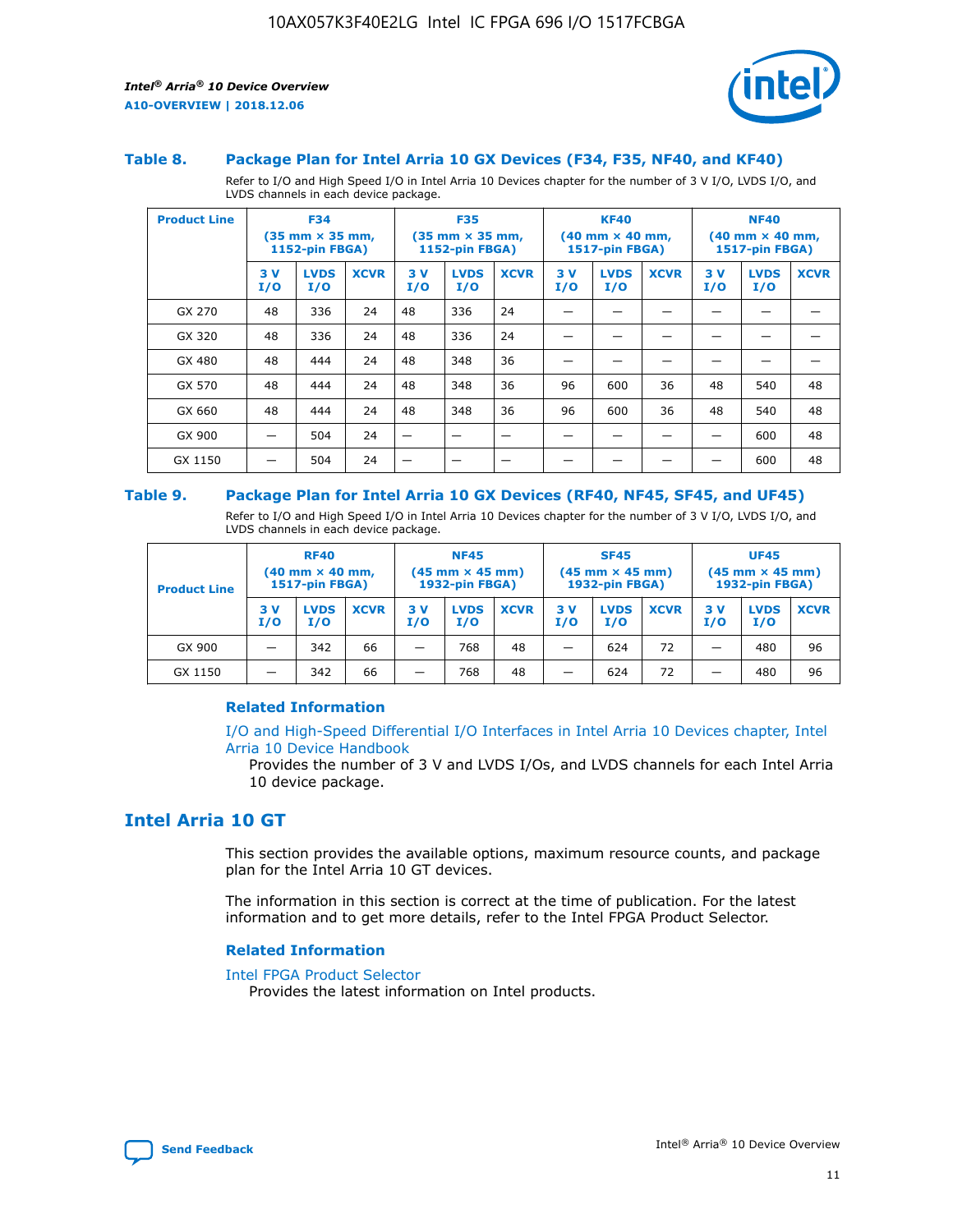

## **Available Options**

## **Figure 2. Sample Ordering Code and Available Options for Intel Arria 10 GT Devices**

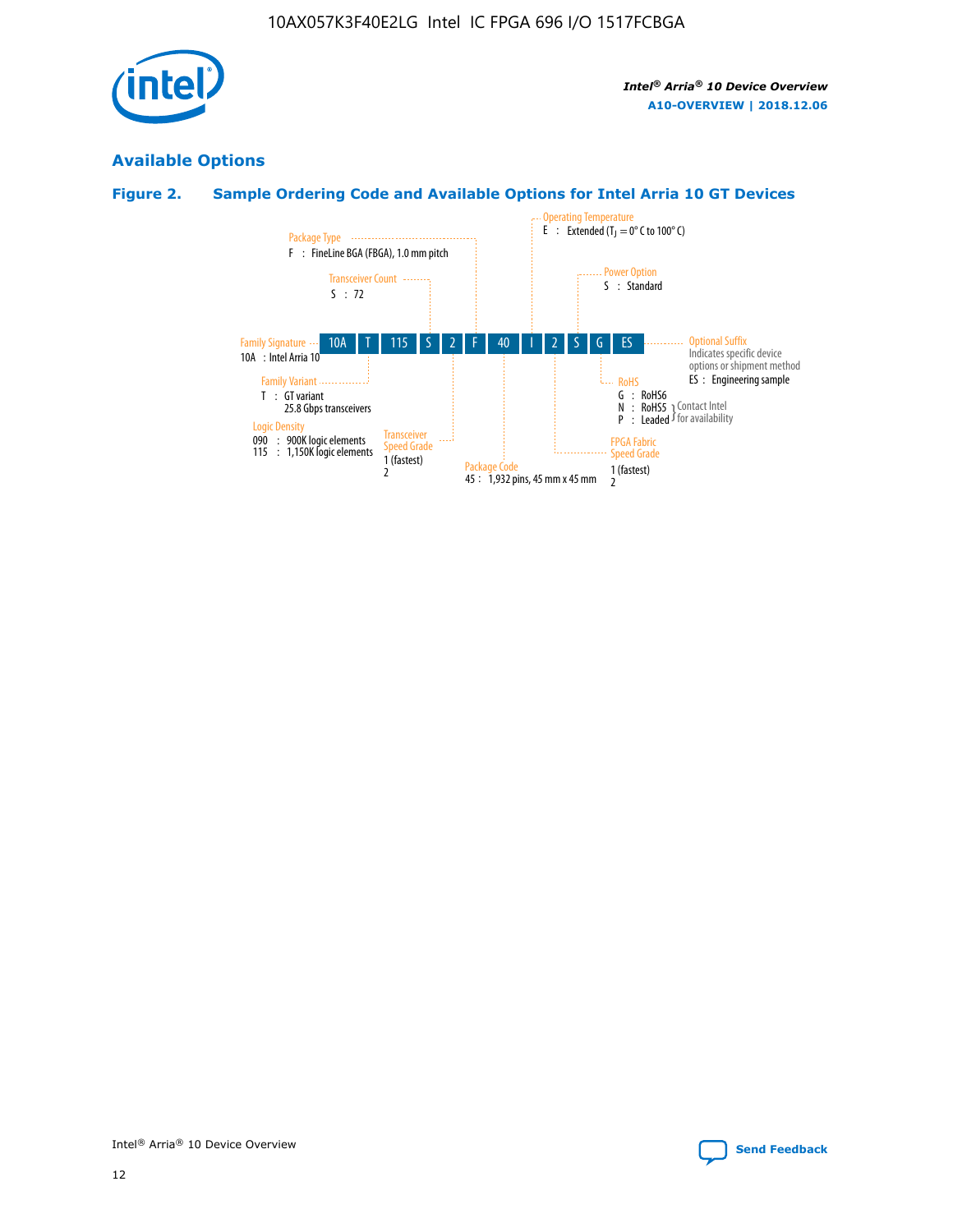

## **Maximum Resources**

#### **Table 10. Maximum Resource Counts for Intel Arria 10 GT Devices**

|                              | <b>Resource</b>      | <b>Product Line</b> |                |  |
|------------------------------|----------------------|---------------------|----------------|--|
|                              |                      | <b>GT 900</b>       | GT 1150        |  |
| Logic Elements (LE) (K)      |                      | 900                 | 1,150          |  |
| <b>ALM</b>                   |                      | 339,620             | 427,200        |  |
| Register                     |                      | 1,358,480           | 1,708,800      |  |
| Memory (Kb)                  | M20K                 | 48,460              | 54,260         |  |
|                              | <b>MLAB</b>          | 9,386               | 12,984         |  |
| Variable-precision DSP Block |                      | 1,518               | 1,518          |  |
| 18 x 19 Multiplier           |                      | 3,036               | 3,036          |  |
| PLL                          | Fractional Synthesis | 32                  | 32             |  |
|                              | I/O                  | 16                  | 16             |  |
| Transceiver                  | 17.4 Gbps            | 72(5)               | 72(5)          |  |
|                              | 25.8 Gbps            | 6                   | 6              |  |
| GPIO <sup>(6)</sup>          |                      | 624                 | 624            |  |
| LVDS Pair $(7)$              |                      | 312                 | 312            |  |
| PCIe Hard IP Block           |                      | $\overline{4}$      | $\overline{4}$ |  |
| Hard Memory Controller       |                      | 16                  | 16             |  |

#### **Related Information**

#### [Intel Arria 10 GT Channel Usage](https://www.intel.com/content/www/us/en/programmable/documentation/nik1398707230472.html#nik1398707008178)

Configuring GT/GX channels in Intel Arria 10 GT devices.

## **Package Plan**

#### **Table 11. Package Plan for Intel Arria 10 GT Devices**

Refer to I/O and High Speed I/O in Intel Arria 10 Devices chapter for the number of 3 V I/O, LVDS I/O, and LVDS channels in each device package.

| <b>Product Line</b> | <b>SF45</b><br>(45 mm × 45 mm, 1932-pin FBGA) |                 |             |  |  |  |
|---------------------|-----------------------------------------------|-----------------|-------------|--|--|--|
|                     | 3 V I/O                                       | <b>LVDS I/O</b> | <b>XCVR</b> |  |  |  |
| GT 900              |                                               | 624             | 72          |  |  |  |
| GT 1150             |                                               | 624             | 72          |  |  |  |

<sup>(7)</sup> Each LVDS I/O pair can be used as differential input or output.



 $(5)$  If all 6 GT channels are in use, 12 of the GX channels are not usable.

<sup>(6)</sup> The number of GPIOs does not include transceiver I/Os. In the Intel Quartus Prime software, the number of user I/Os includes transceiver I/Os.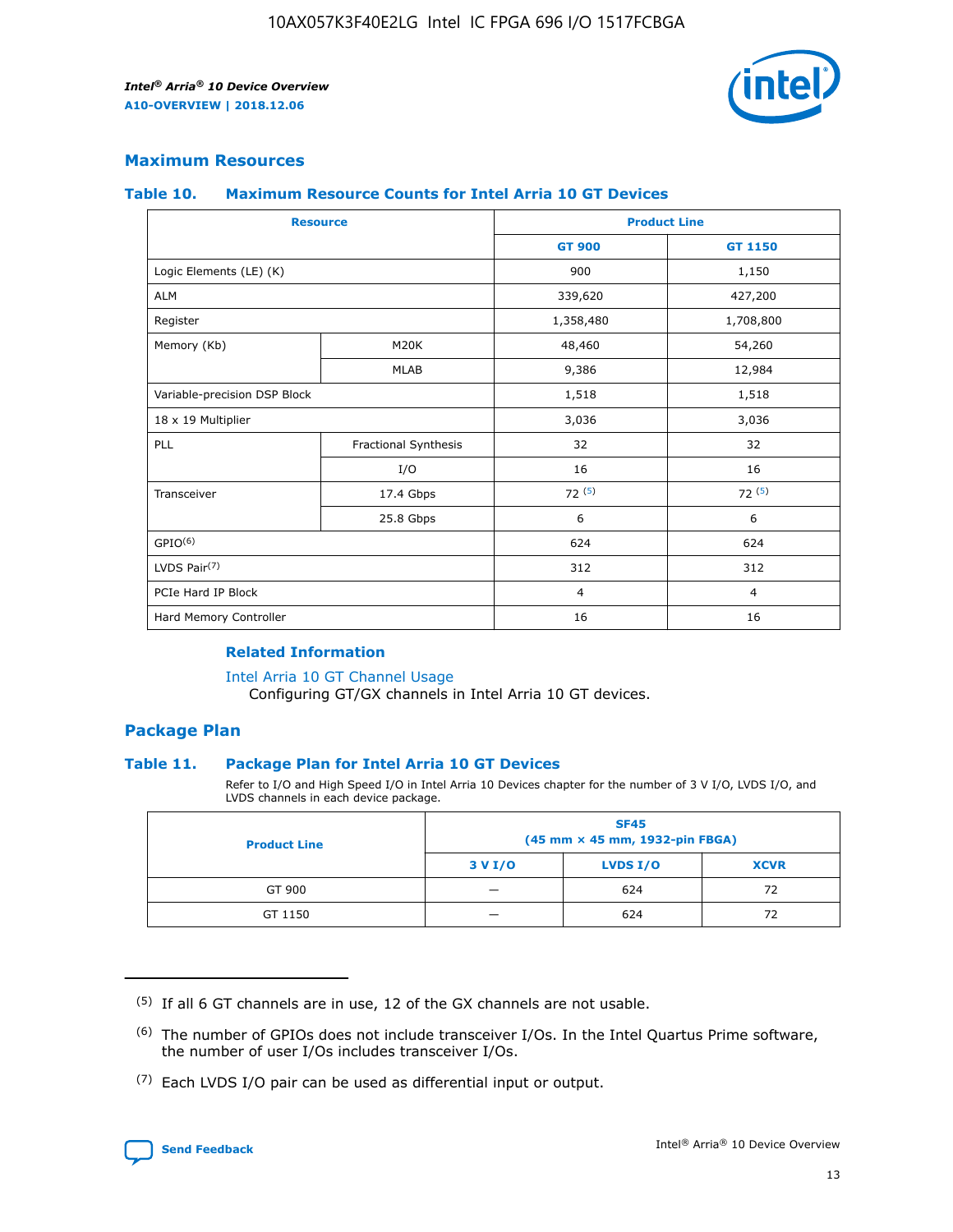

#### **Related Information**

[I/O and High-Speed Differential I/O Interfaces in Intel Arria 10 Devices chapter, Intel](https://www.intel.com/content/www/us/en/programmable/documentation/sam1403482614086.html#sam1403482030321) [Arria 10 Device Handbook](https://www.intel.com/content/www/us/en/programmable/documentation/sam1403482614086.html#sam1403482030321)

Provides the number of 3 V and LVDS I/Os, and LVDS channels for each Intel Arria 10 device package.

## **Intel Arria 10 SX**

This section provides the available options, maximum resource counts, and package plan for the Intel Arria 10 SX devices.

The information in this section is correct at the time of publication. For the latest information and to get more details, refer to the Intel FPGA Product Selector.

#### **Related Information**

[Intel FPGA Product Selector](http://www.altera.com/products/selector/psg-selector.html) Provides the latest information on Intel products.

#### **Available Options**

#### **Figure 3. Sample Ordering Code and Available Options for Intel Arria 10 SX Devices**



#### **Related Information**

[Transceiver Performance for Intel Arria 10 GX/SX Devices](https://www.intel.com/content/www/us/en/programmable/documentation/mcn1413182292568.html#mcn1413213965502) Provides more information about the transceiver speed grade.

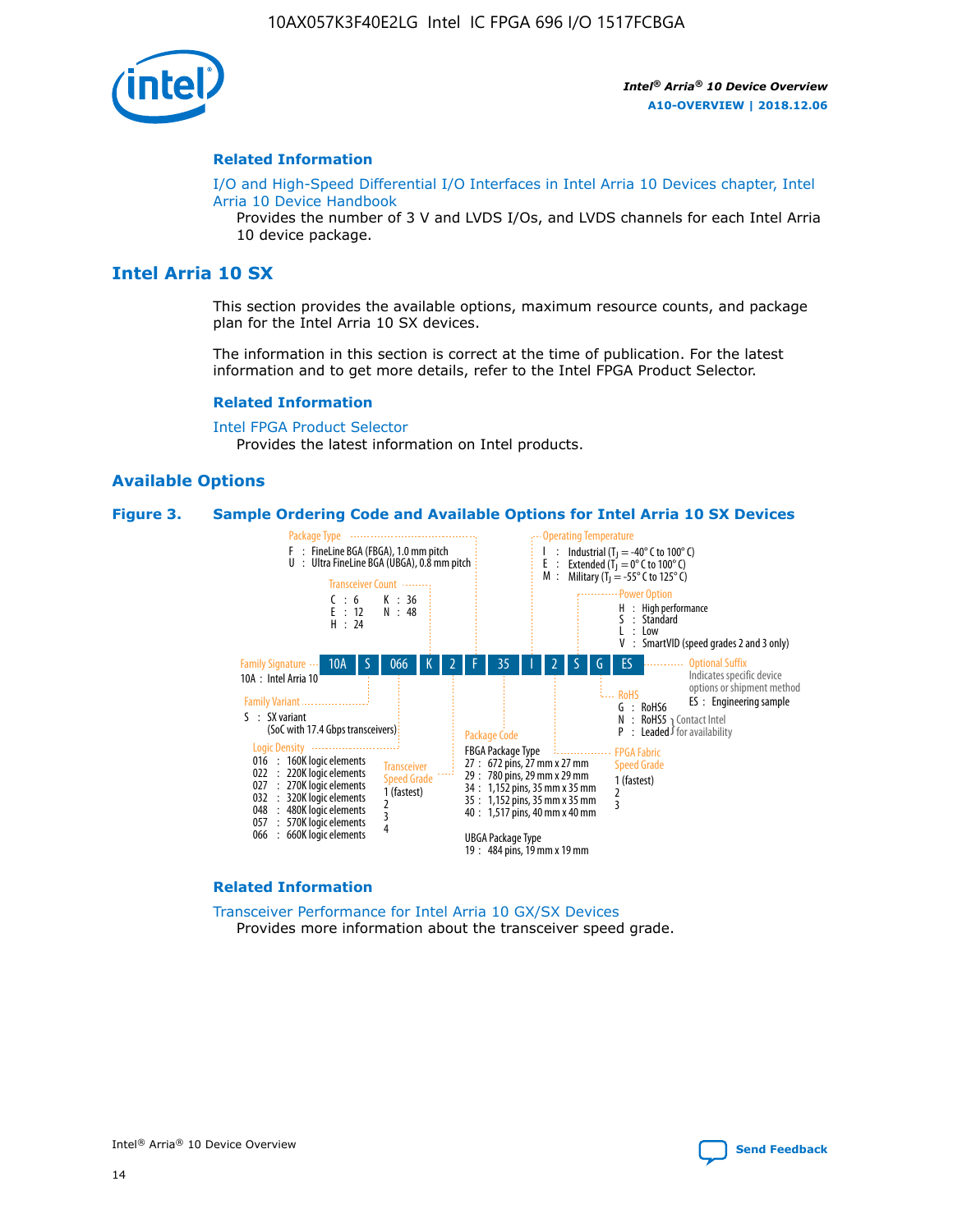

## **Maximum Resources**

#### **Table 12. Maximum Resource Counts for Intel Arria 10 SX Devices**

|                                   | <b>Resource</b>         | <b>Product Line</b> |               |                |                |                |                |                |  |  |  |
|-----------------------------------|-------------------------|---------------------|---------------|----------------|----------------|----------------|----------------|----------------|--|--|--|
|                                   |                         | <b>SX 160</b>       | <b>SX 220</b> | <b>SX 270</b>  | <b>SX 320</b>  | <b>SX 480</b>  | <b>SX 570</b>  | <b>SX 660</b>  |  |  |  |
| Logic Elements (LE) (K)           |                         | 160                 | 220           | 270            | 320            | 480            | 570            | 660            |  |  |  |
| <b>ALM</b>                        |                         | 61,510              | 80,330        | 101,620        | 119,900        | 183,590        | 217,080        | 251,680        |  |  |  |
| Register                          |                         | 246,040             | 321,320       | 406,480        | 479,600        | 734,360        | 868,320        | 1,006,720      |  |  |  |
| Memory (Kb)                       | M <sub>20</sub> K       | 8,800               | 11,740        | 15,000         | 17,820         | 28,620         | 36,000         | 42,620         |  |  |  |
|                                   | <b>MLAB</b>             | 1,050               | 1,690         | 2,452          | 2,727          | 4,164          | 5,096          | 5,788          |  |  |  |
| Variable-precision DSP Block      |                         | 156                 | 192           | 830            | 985            | 1,368          | 1,523          | 1,687          |  |  |  |
| 18 x 19 Multiplier                |                         | 312                 | 384           | 1,660          | 1,970          | 2,736          | 3,046          | 3,374          |  |  |  |
| <b>PLL</b>                        | Fractional<br>Synthesis | 6                   | 6             | 8              | 8              | 12             | 16             | 16             |  |  |  |
|                                   | I/O                     | 6                   | 6             | 8              | 8              | 12             | 16             | 16             |  |  |  |
| 17.4 Gbps Transceiver             |                         | 12                  | 12            | 24             | 24             | 36             | 48             | 48             |  |  |  |
| GPIO <sup>(8)</sup>               |                         | 288                 | 288           | 384            | 384            | 492            | 696            | 696            |  |  |  |
| LVDS Pair $(9)$                   |                         | 120                 | 120           | 168            | 168            | 174            | 324            | 324            |  |  |  |
| PCIe Hard IP Block                |                         | $\mathbf{1}$        | $\mathbf{1}$  | $\overline{2}$ | $\overline{2}$ | $\overline{2}$ | $\overline{2}$ | $\overline{2}$ |  |  |  |
| Hard Memory Controller            |                         | 6                   | 6             | 8              | 8              | 12             | 16             | 16             |  |  |  |
| ARM Cortex-A9 MPCore<br>Processor |                         | Yes                 | Yes           | Yes            | Yes            | Yes            | Yes            | Yes            |  |  |  |

## **Package Plan**

#### **Table 13. Package Plan for Intel Arria 10 SX Devices (U19, F27, F29, and F34)**

Refer to I/O and High Speed I/O in Intel Arria 10 Devices chapter for the number of 3 V I/O, LVDS I/O, and LVDS channels in each device package.

| <b>Product Line</b> | U19<br>$(19 \text{ mm} \times 19 \text{ mm})$<br>484-pin UBGA) |                    |             | <b>F27</b><br>$(27 \text{ mm} \times 27 \text{ mm})$ .<br>672-pin FBGA) |                    | <b>F29</b><br>$(29 \text{ mm} \times 29 \text{ mm})$ .<br>780-pin FBGA) |            |                    | <b>F34</b><br>$(35 \text{ mm} \times 35 \text{ mm})$<br><b>1152-pin FBGA)</b> |           |                    |             |
|---------------------|----------------------------------------------------------------|--------------------|-------------|-------------------------------------------------------------------------|--------------------|-------------------------------------------------------------------------|------------|--------------------|-------------------------------------------------------------------------------|-----------|--------------------|-------------|
|                     | 3V<br>I/O                                                      | <b>LVDS</b><br>I/O | <b>XCVR</b> | 3V<br>I/O                                                               | <b>LVDS</b><br>I/O | <b>XCVR</b>                                                             | 3 V<br>I/O | <b>LVDS</b><br>I/O | <b>XCVR</b>                                                                   | 3V<br>I/O | <b>LVDS</b><br>I/O | <b>XCVR</b> |
| SX 160              | 48                                                             | 144                | 6           | 48                                                                      | 192                | 12                                                                      | 48         | 240                | 12                                                                            |           |                    |             |
| SX 220              | 48                                                             | 144                | 6           | 48                                                                      | 192                | 12                                                                      | 48         | 240                | 12                                                                            |           |                    |             |
| SX 270              |                                                                |                    |             | 48                                                                      | 192                | 12                                                                      | 48         | 312                | 12                                                                            | 48        | 336                | 24          |
| SX 320              |                                                                |                    |             | 48                                                                      | 192                | 12                                                                      | 48         | 312                | 12                                                                            | 48        | 336                | 24          |
|                     | continued                                                      |                    |             |                                                                         |                    |                                                                         |            |                    |                                                                               |           |                    |             |

 $(8)$  The number of GPIOs does not include transceiver I/Os. In the Intel Quartus Prime software, the number of user I/Os includes transceiver I/Os.

 $(9)$  Each LVDS I/O pair can be used as differential input or output.

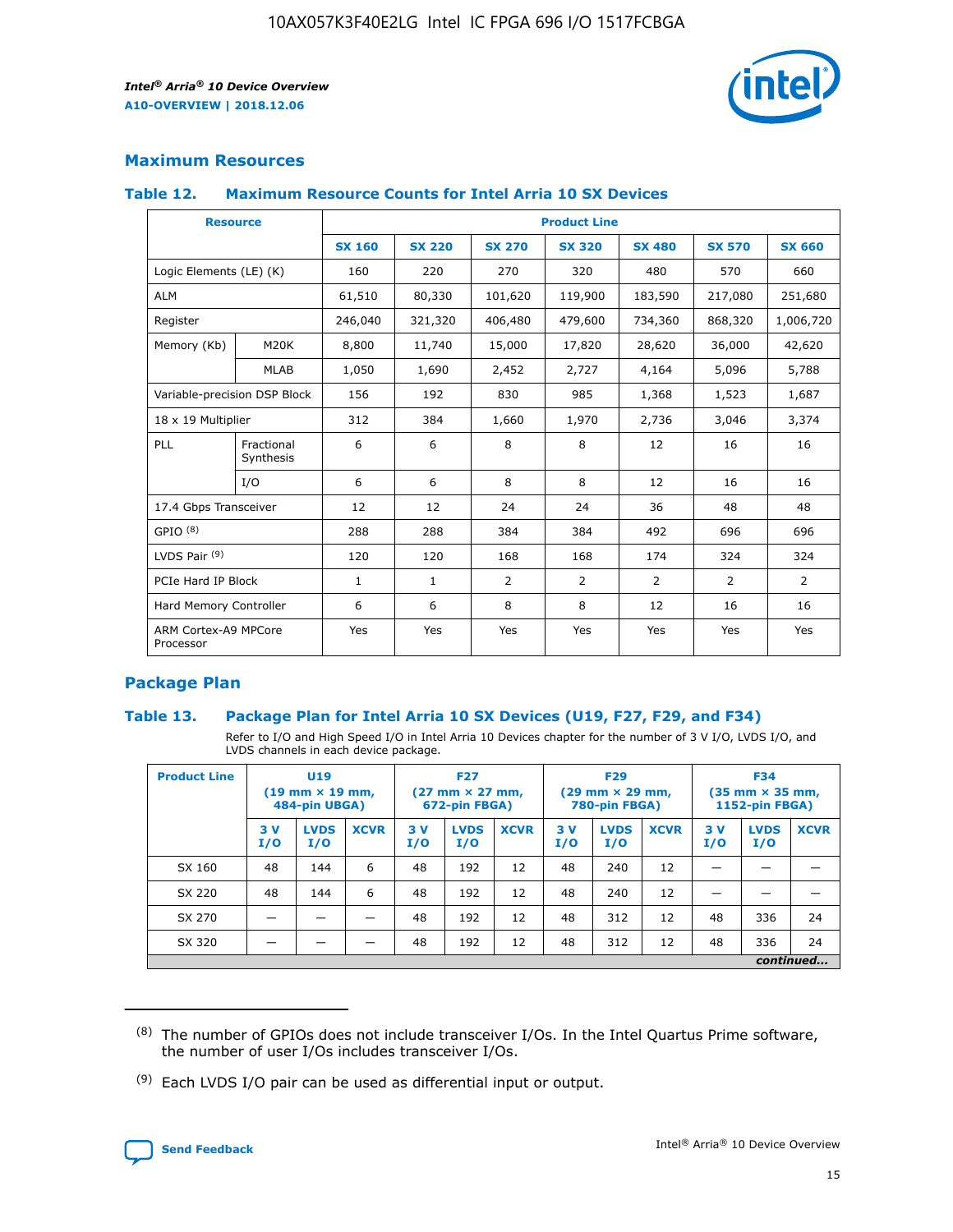

| <b>Product Line</b> | U <sub>19</sub><br>$(19 \text{ mm} \times 19 \text{ mm})$<br>484-pin UBGA) |                    | <b>F27</b><br>$(27 \text{ mm} \times 27 \text{ mm})$<br>672-pin FBGA) |           |                    | <b>F29</b><br>$(29 \text{ mm} \times 29 \text{ mm})$<br>780-pin FBGA) |           |                    | <b>F34</b><br>$(35$ mm $\times$ 35 mm,<br><b>1152-pin FBGA)</b> |           |                    |             |
|---------------------|----------------------------------------------------------------------------|--------------------|-----------------------------------------------------------------------|-----------|--------------------|-----------------------------------------------------------------------|-----------|--------------------|-----------------------------------------------------------------|-----------|--------------------|-------------|
|                     | 3V<br>I/O                                                                  | <b>LVDS</b><br>I/O | <b>XCVR</b>                                                           | 3V<br>I/O | <b>LVDS</b><br>I/O | <b>XCVR</b>                                                           | 3V<br>I/O | <b>LVDS</b><br>I/O | <b>XCVR</b>                                                     | 3V<br>I/O | <b>LVDS</b><br>I/O | <b>XCVR</b> |
| SX 480              |                                                                            |                    |                                                                       |           |                    |                                                                       | 48        | 312                | 12                                                              | 48        | 444                | 24          |
| SX 570              |                                                                            |                    |                                                                       |           |                    |                                                                       |           |                    |                                                                 | 48        | 444                | 24          |
| SX 660              |                                                                            |                    |                                                                       |           |                    |                                                                       |           |                    |                                                                 | 48        | 444                | 24          |

## **Table 14. Package Plan for Intel Arria 10 SX Devices (F35, KF40, and NF40)**

Refer to I/O and High Speed I/O in Intel Arria 10 Devices chapter for the number of 3 V I/O, LVDS I/O, and LVDS channels in each device package.

| <b>Product Line</b> | <b>F35</b><br>(35 mm × 35 mm,<br><b>1152-pin FBGA)</b> |          |             |                                           | <b>KF40</b><br>(40 mm × 40 mm,<br>1517-pin FBGA) |    | <b>NF40</b><br>$(40 \text{ mm} \times 40 \text{ mm})$<br>1517-pin FBGA) |          |             |  |
|---------------------|--------------------------------------------------------|----------|-------------|-------------------------------------------|--------------------------------------------------|----|-------------------------------------------------------------------------|----------|-------------|--|
|                     | 3 V I/O                                                | LVDS I/O | <b>XCVR</b> | <b>LVDS I/O</b><br>3 V I/O<br><b>XCVR</b> |                                                  |    | 3 V I/O                                                                 | LVDS I/O | <b>XCVR</b> |  |
| SX 270              | 48                                                     | 336      | 24          |                                           |                                                  |    |                                                                         |          |             |  |
| SX 320              | 48                                                     | 336      | 24          |                                           |                                                  |    |                                                                         |          |             |  |
| SX 480              | 48                                                     | 348      | 36          |                                           |                                                  |    |                                                                         |          |             |  |
| SX 570              | 48                                                     | 348      | 36          | 96                                        | 600                                              | 36 | 48                                                                      | 540      | 48          |  |
| SX 660              | 48                                                     | 348      | 36          | 96                                        | 600                                              | 36 | 48                                                                      | 540      | 48          |  |

## **Related Information**

[I/O and High-Speed Differential I/O Interfaces in Intel Arria 10 Devices chapter, Intel](https://www.intel.com/content/www/us/en/programmable/documentation/sam1403482614086.html#sam1403482030321) [Arria 10 Device Handbook](https://www.intel.com/content/www/us/en/programmable/documentation/sam1403482614086.html#sam1403482030321)

Provides the number of 3 V and LVDS I/Os, and LVDS channels for each Intel Arria 10 device package.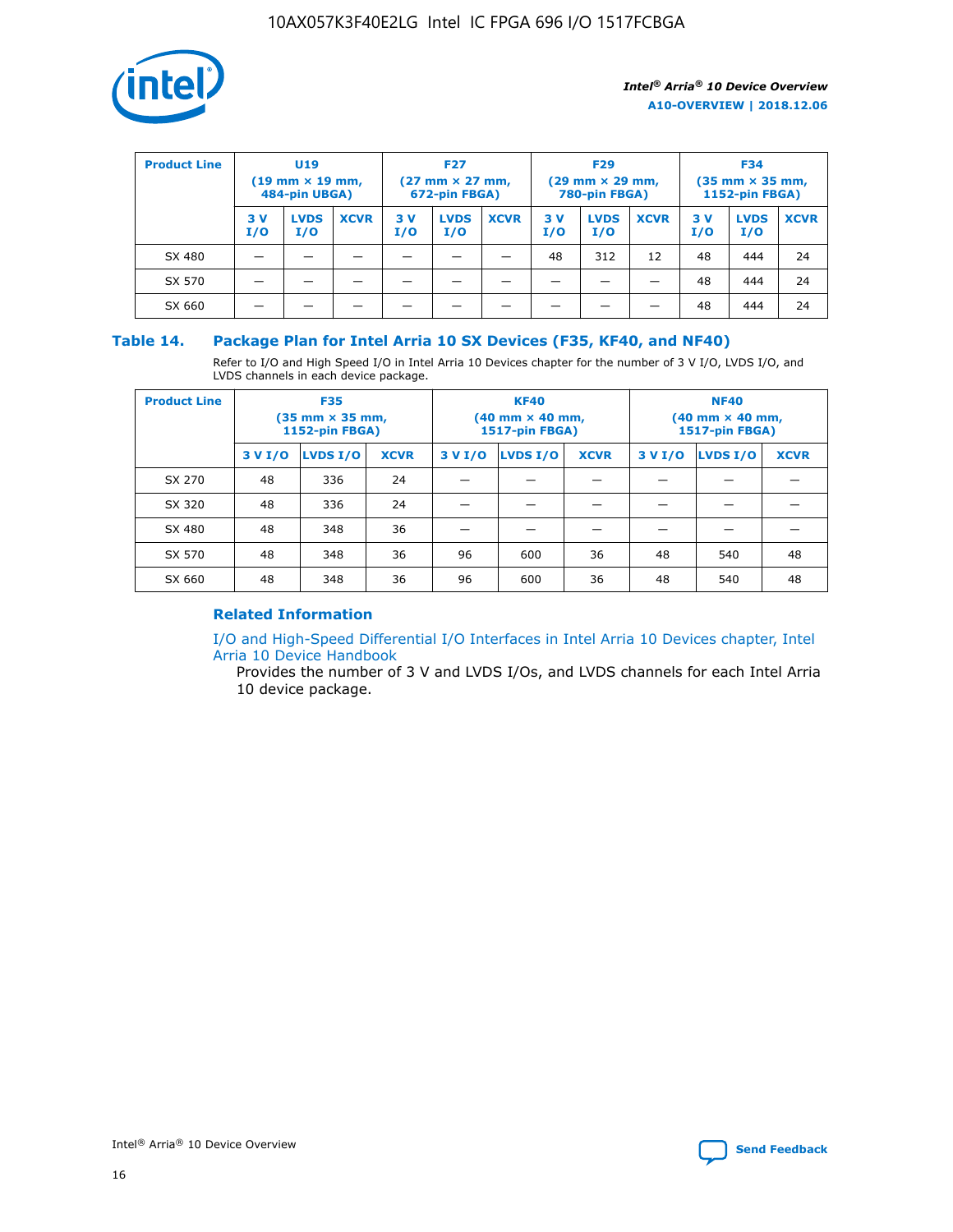

# **I/O Vertical Migration for Intel Arria 10 Devices**

#### **Figure 4. Migration Capability Across Intel Arria 10 Product Lines**

- The arrows indicate the migration paths. The devices included in each vertical migration path are shaded. Devices with fewer resources in the same path have lighter shades.
- To achieve the full I/O migration across product lines in the same migration path, restrict I/Os and transceivers usage to match the product line with the lowest I/O and transceiver counts.
- An LVDS I/O bank in the source device may be mapped to a 3 V I/O bank in the target device. To use memory interface clock frequency higher than 533 MHz, assign external memory interface pins only to banks that are LVDS I/O in both devices.
- There may be nominal 0.15 mm package height difference between some product lines in the same package type.
	- **Variant Product Line Package U19 F27 F29 F34 F35 KF40 NF40 RF40 NF45 SF45 UF45** Intel® Arria® 10 GX GX 160 GX 220 GX 270 GX 320 GX 480 GX 570 GX 660 GX 900 GX 1150 Intel Arria 10 GT GT 900 GT 1150 Intel Arria 10 SX SX 160 SX 220 SX 270 SX 320 SX 480 SX 570 SX 660
- Some migration paths are not shown in the Intel Quartus Prime software **Pin Migration View**.

*Note:* To verify the pin migration compatibility, use the **Pin Migration View** window in the Intel Quartus Prime software Pin Planner.

## **Adaptive Logic Module**

Intel Arria 10 devices use a 20 nm ALM as the basic building block of the logic fabric.

The ALM architecture is the same as the previous generation FPGAs, allowing for efficient implementation of logic functions and easy conversion of IP between the device generations.

The ALM, as shown in following figure, uses an 8-input fracturable look-up table (LUT) with four dedicated registers to help improve timing closure in register-rich designs and achieve an even higher design packing capability than the traditional two-register per LUT architecture.

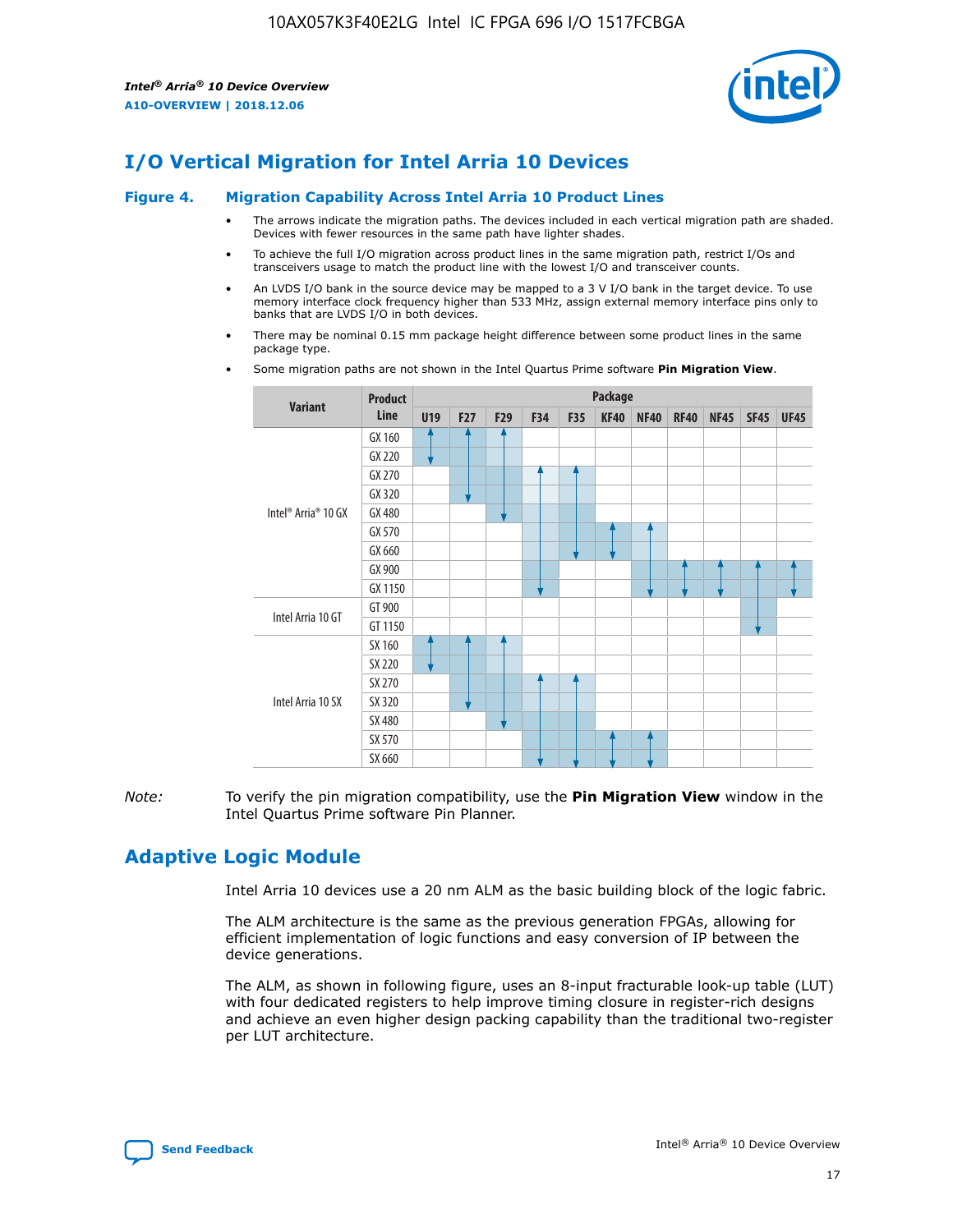

**Figure 5. ALM for Intel Arria 10 Devices**



The Intel Quartus Prime software optimizes your design according to the ALM logic structure and automatically maps legacy designs into the Intel Arria 10 ALM architecture.

## **Variable-Precision DSP Block**

The Intel Arria 10 variable precision DSP blocks support fixed-point arithmetic and floating-point arithmetic.

Features for fixed-point arithmetic:

- High-performance, power-optimized, and fully registered multiplication operations
- 18-bit and 27-bit word lengths
- Two 18 x 19 multipliers or one 27 x 27 multiplier per DSP block
- Built-in addition, subtraction, and 64-bit double accumulation register to combine multiplication results
- Cascading 19-bit or 27-bit when pre-adder is disabled and cascading 18-bit when pre-adder is used to form the tap-delay line for filtering applications
- Cascading 64-bit output bus to propagate output results from one block to the next block without external logic support
- Hard pre-adder supported in 19-bit and 27-bit modes for symmetric filters
- Internal coefficient register bank in both 18-bit and 27-bit modes for filter implementation
- 18-bit and 27-bit systolic finite impulse response (FIR) filters with distributed output adder
- Biased rounding support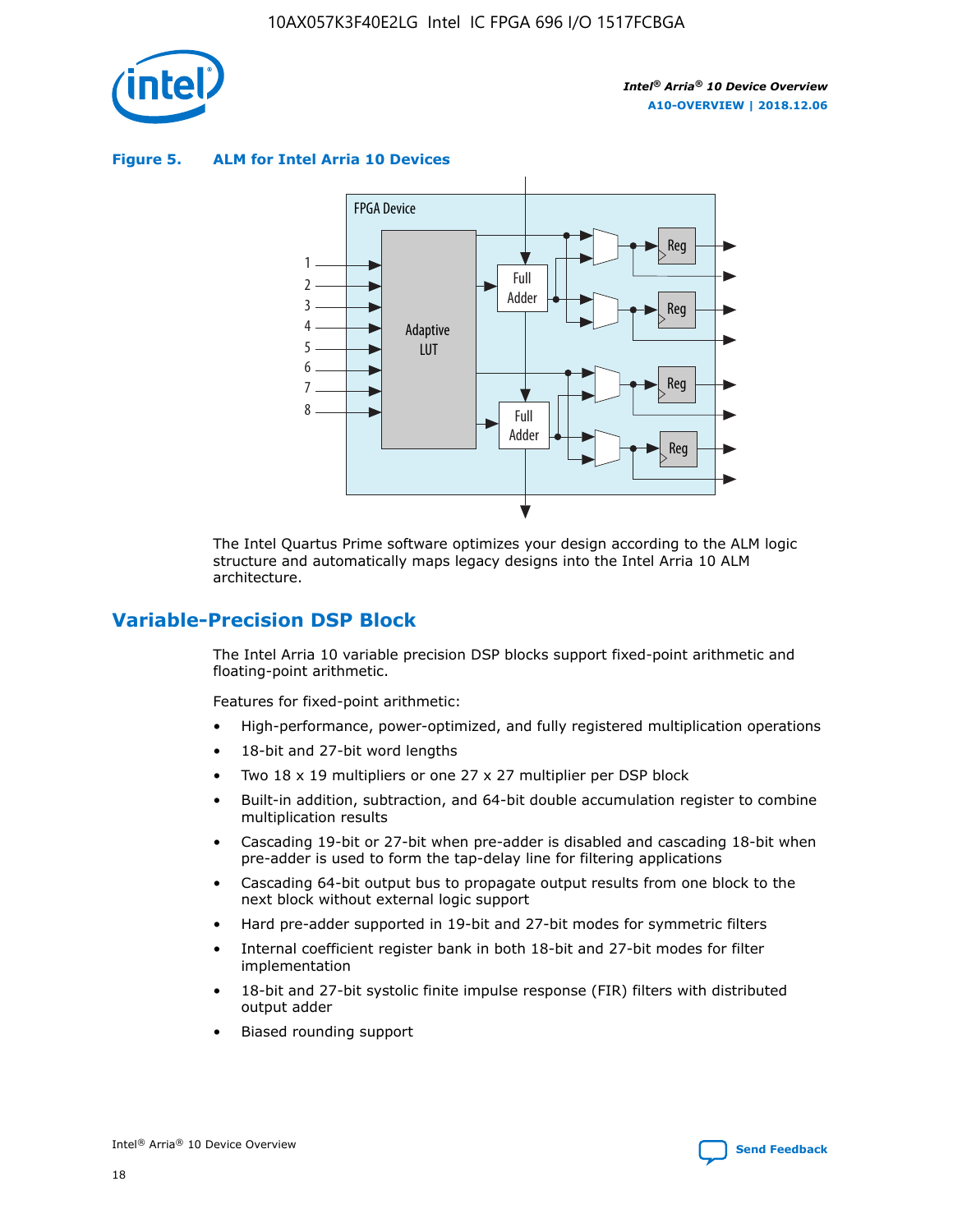

Features for floating-point arithmetic:

- A completely hardened architecture that supports multiplication, addition, subtraction, multiply-add, and multiply-subtract
- Multiplication with accumulation capability and a dynamic accumulator reset control
- Multiplication with cascade summation capability
- Multiplication with cascade subtraction capability
- Complex multiplication
- Direct vector dot product
- Systolic FIR filter

#### **Table 15. Variable-Precision DSP Block Configurations for Intel Arria 10 Devices**

| <b>Usage Example</b>                                       | <b>Multiplier Size (Bit)</b>    | <b>DSP Block Resources</b> |
|------------------------------------------------------------|---------------------------------|----------------------------|
| Medium precision fixed point                               | Two 18 x 19                     |                            |
| High precision fixed or Single precision<br>floating point | One 27 x 27                     |                            |
| Fixed point FFTs                                           | One 19 x 36 with external adder |                            |
| Very high precision fixed point                            | One 36 x 36 with external adder |                            |
| Double precision floating point                            | One 54 x 54 with external adder | 4                          |

#### **Table 16. Resources for Fixed-Point Arithmetic in Intel Arria 10 Devices**

The table lists the variable-precision DSP resources by bit precision for each Intel Arria 10 device.

| <b>Variant</b>        | <b>Product Line</b> | Variable-<br>precision<br><b>DSP Block</b> | <b>Independent Input and Output</b><br><b>Multiplications Operator</b> |                                     | 18 x 19<br><b>Multiplier</b><br><b>Adder Sum</b> | $18 \times 18$<br><b>Multiplier</b><br><b>Adder</b> |
|-----------------------|---------------------|--------------------------------------------|------------------------------------------------------------------------|-------------------------------------|--------------------------------------------------|-----------------------------------------------------|
|                       |                     |                                            | 18 x 19<br><b>Multiplier</b>                                           | $27 \times 27$<br><b>Multiplier</b> | <b>Mode</b>                                      | <b>Summed with</b><br>36 bit Input                  |
| AIntel Arria 10<br>GX | GX 160              | 156                                        | 312                                                                    | 156                                 | 156                                              | 156                                                 |
|                       | GX 220              | 192                                        | 384                                                                    | 192                                 | 192                                              | 192                                                 |
|                       | GX 270              | 830                                        | 1,660                                                                  | 830                                 | 830                                              | 830                                                 |
|                       | GX 320              | 984                                        | 1,968                                                                  | 984                                 | 984                                              | 984                                                 |
|                       | GX 480              | 1,368                                      | 2,736                                                                  | 1,368                               | 1,368                                            | 1,368                                               |
|                       | GX 570              | 1,523                                      | 3,046                                                                  | 1,523                               | 1,523                                            | 1,523                                               |
|                       | GX 660              | 1,687                                      | 3,374                                                                  | 1,687                               | 1,687                                            | 1,687                                               |
|                       | GX 900              | 1,518                                      | 3,036                                                                  | 1,518                               | 1,518                                            | 1,518                                               |
|                       | GX 1150             | 1,518                                      | 3,036                                                                  | 1,518                               | 1,518                                            | 1,518                                               |
| Intel Arria 10        | GT 900              | 1,518                                      | 3,036                                                                  | 1,518                               | 1,518                                            | 1,518                                               |
| GT                    | GT 1150             | 1,518                                      | 3,036                                                                  | 1,518                               | 1,518                                            | 1,518                                               |
| Intel Arria 10        | SX 160              | 156                                        | 312                                                                    | 156                                 | 156                                              | 156                                                 |
| <b>SX</b>             | SX 220              | 192                                        | 384                                                                    | 192                                 | 192                                              | 192                                                 |
|                       | SX 270              | 830                                        | 1,660                                                                  | 830                                 | 830                                              | 830                                                 |
|                       |                     |                                            |                                                                        |                                     |                                                  | continued                                           |

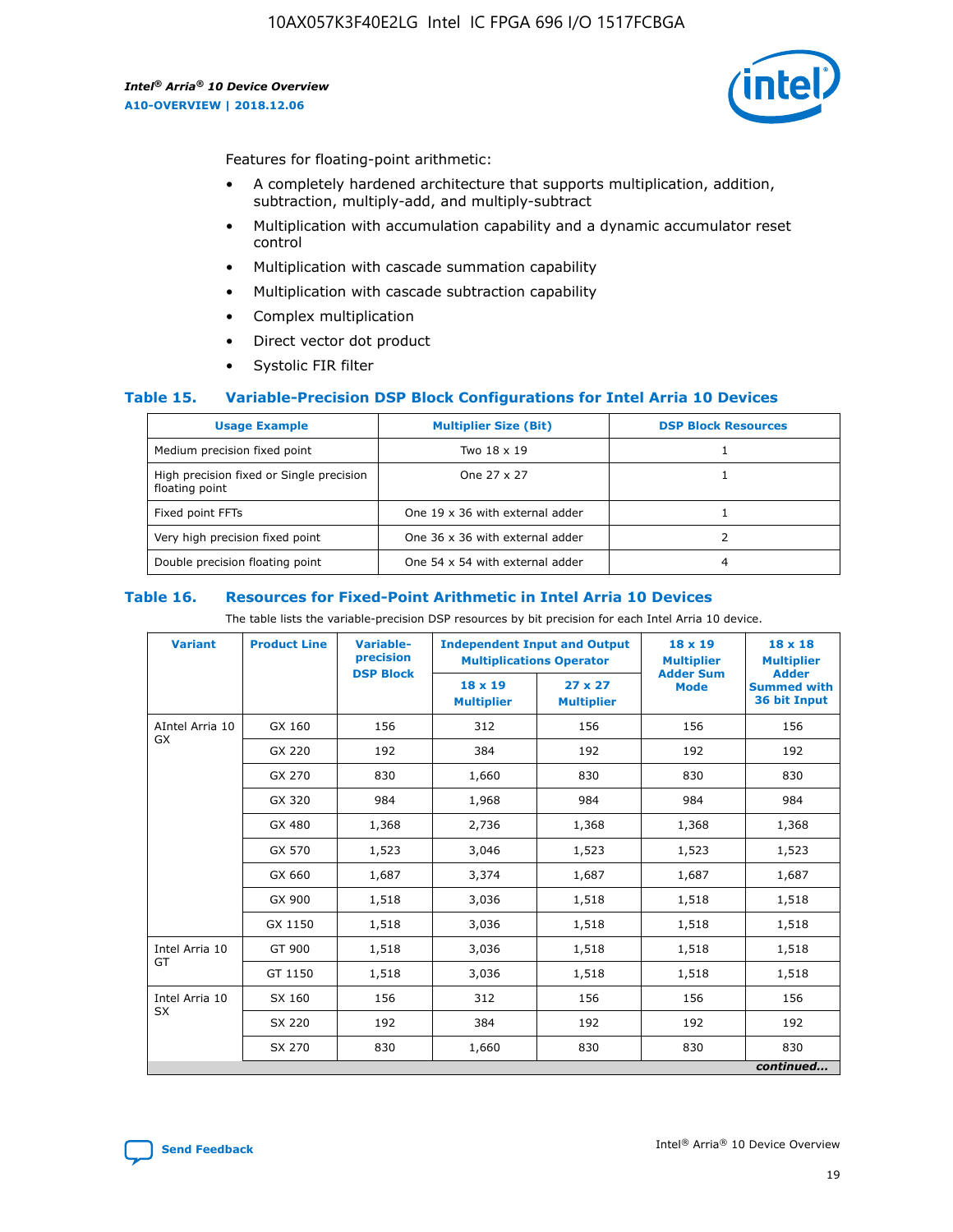

| <b>Variant</b> | <b>Product Line</b> | <b>Variable-</b><br>precision<br><b>DSP Block</b> | <b>Independent Input and Output</b><br><b>Multiplications Operator</b> |                                     | $18 \times 19$<br><b>Multiplier</b><br><b>Adder Sum</b> | $18 \times 18$<br><b>Multiplier</b><br><b>Adder</b> |  |
|----------------|---------------------|---------------------------------------------------|------------------------------------------------------------------------|-------------------------------------|---------------------------------------------------------|-----------------------------------------------------|--|
|                |                     |                                                   | $18 \times 19$<br><b>Multiplier</b>                                    | $27 \times 27$<br><b>Multiplier</b> | <b>Mode</b>                                             | <b>Summed with</b><br>36 bit Input                  |  |
|                | SX 320              | 984                                               | 1,968                                                                  | 984                                 | 984                                                     | 984                                                 |  |
|                | SX 480              | 1,368                                             | 2,736                                                                  | 1,368                               | 1,368                                                   | 1,368                                               |  |
|                | SX 570              | 1,523                                             | 3,046                                                                  | 1,523                               | 1,523                                                   | 1,523                                               |  |
|                | SX 660              | 1,687                                             | 3,374                                                                  | 1,687                               | 1,687                                                   | 1,687                                               |  |

## **Table 17. Resources for Floating-Point Arithmetic in Intel Arria 10 Devices**

The table lists the variable-precision DSP resources by bit precision for each Intel Arria 10 device.

| <b>Variant</b>              | <b>Product Line</b> | <b>Variable-</b><br>precision<br><b>DSP Block</b> | <b>Single</b><br><b>Precision</b><br><b>Floating-Point</b><br><b>Multiplication</b><br><b>Mode</b> | <b>Single-Precision</b><br><b>Floating-Point</b><br><b>Adder Mode</b> | Single-<br><b>Precision</b><br><b>Floating-Point</b><br><b>Multiply</b><br><b>Accumulate</b><br><b>Mode</b> | <b>Peak</b><br><b>Giga Floating-</b><br><b>Point</b><br><b>Operations</b><br>per Second<br>(GFLOPs) |
|-----------------------------|---------------------|---------------------------------------------------|----------------------------------------------------------------------------------------------------|-----------------------------------------------------------------------|-------------------------------------------------------------------------------------------------------------|-----------------------------------------------------------------------------------------------------|
| Intel Arria 10<br><b>GX</b> | GX 160              | 156                                               | 156                                                                                                | 156                                                                   | 156                                                                                                         | 140                                                                                                 |
|                             | GX 220              | 192                                               | 192                                                                                                | 192                                                                   | 192                                                                                                         | 173                                                                                                 |
|                             | GX 270              | 830                                               | 830                                                                                                | 830                                                                   | 830                                                                                                         | 747                                                                                                 |
|                             | GX 320              | 984                                               | 984                                                                                                | 984                                                                   | 984                                                                                                         | 886                                                                                                 |
|                             | GX 480              | 1,369                                             | 1,368                                                                                              | 1,368                                                                 | 1,368                                                                                                       | 1,231                                                                                               |
|                             | GX 570              | 1,523                                             | 1,523                                                                                              | 1,523                                                                 | 1,523                                                                                                       | 1,371                                                                                               |
|                             | GX 660              | 1,687                                             | 1,687                                                                                              | 1,687                                                                 | 1,687                                                                                                       | 1,518                                                                                               |
|                             | GX 900              | 1,518                                             | 1,518                                                                                              | 1,518                                                                 | 1,518                                                                                                       | 1,366                                                                                               |
|                             | GX 1150             | 1,518                                             | 1,518                                                                                              | 1,518                                                                 | 1,518                                                                                                       | 1,366                                                                                               |
| Intel Arria 10              | GT 900              | 1,518                                             | 1,518                                                                                              | 1,518                                                                 | 1,518                                                                                                       | 1,366                                                                                               |
| GT                          | GT 1150             | 1,518                                             | 1,518                                                                                              | 1,518                                                                 | 1,518                                                                                                       | 1,366                                                                                               |
| Intel Arria 10              | SX 160              | 156                                               | 156                                                                                                | 156                                                                   | 156                                                                                                         | 140                                                                                                 |
| <b>SX</b>                   | SX 220              | 192                                               | 192                                                                                                | 192                                                                   | 192                                                                                                         | 173                                                                                                 |
|                             | SX 270              | 830                                               | 830                                                                                                | 830                                                                   | 830                                                                                                         | 747                                                                                                 |
|                             | SX 320              | 984                                               | 984                                                                                                | 984                                                                   | 984                                                                                                         | 886                                                                                                 |
|                             | SX 480              | 1,369                                             | 1,368                                                                                              | 1,368                                                                 | 1,368                                                                                                       | 1,231                                                                                               |
|                             | SX 570              | 1,523                                             | 1,523                                                                                              | 1,523                                                                 | 1,523                                                                                                       | 1,371                                                                                               |
|                             | SX 660              | 1,687                                             | 1,687                                                                                              | 1,687                                                                 | 1,687                                                                                                       | 1,518                                                                                               |

# **Embedded Memory Blocks**

The embedded memory blocks in the devices are flexible and designed to provide an optimal amount of small- and large-sized memory arrays to fit your design requirements.

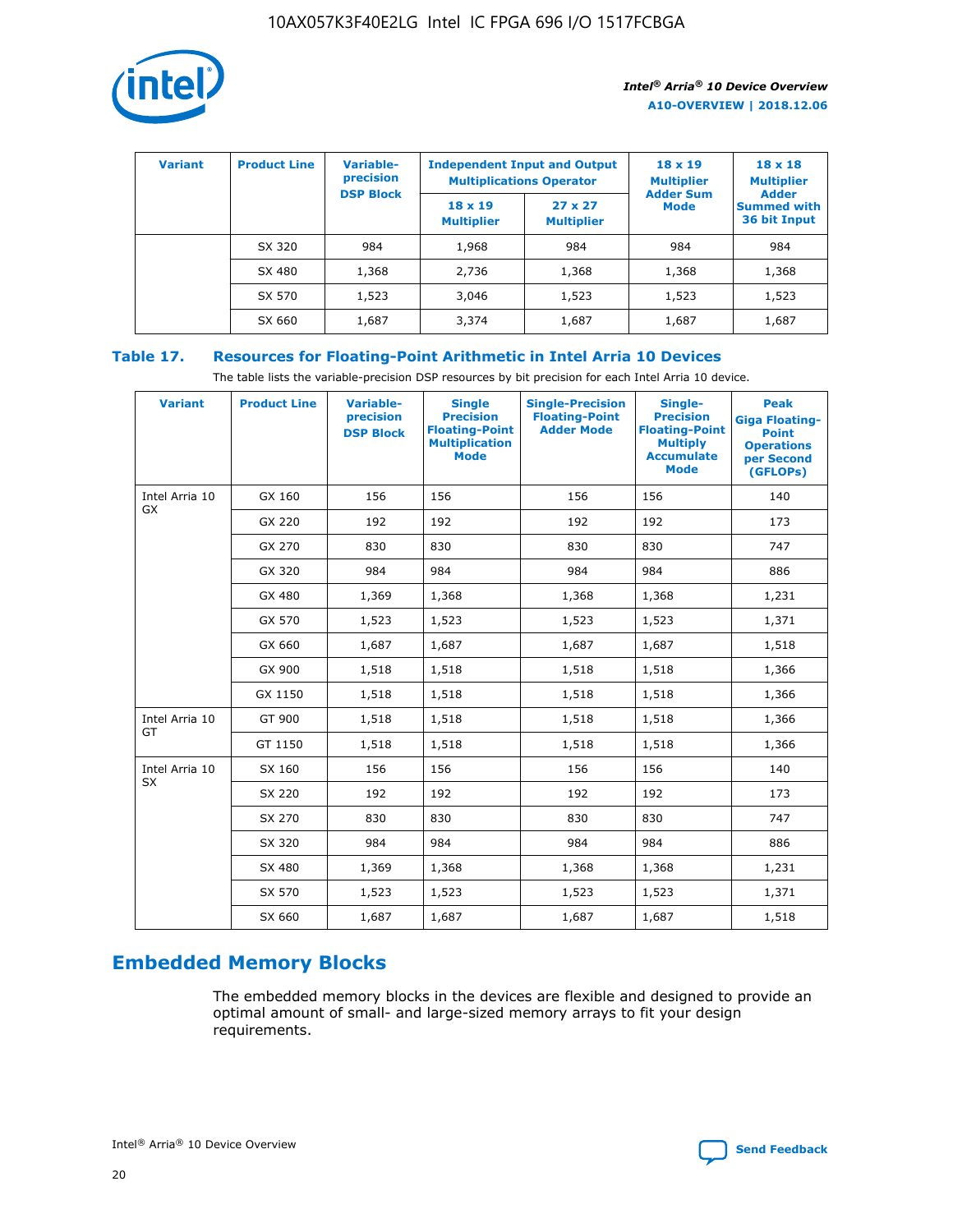

## **Types of Embedded Memory**

The Intel Arria 10 devices contain two types of memory blocks:

- 20 Kb M20K blocks—blocks of dedicated memory resources. The M20K blocks are ideal for larger memory arrays while still providing a large number of independent ports.
- 640 bit memory logic array blocks (MLABs)—enhanced memory blocks that are configured from dual-purpose logic array blocks (LABs). The MLABs are ideal for wide and shallow memory arrays. The MLABs are optimized for implementation of shift registers for digital signal processing (DSP) applications, wide and shallow FIFO buffers, and filter delay lines. Each MLAB is made up of ten adaptive logic modules (ALMs). In the Intel Arria 10 devices, you can configure these ALMs as ten 32 x 2 blocks, giving you one 32 x 20 simple dual-port SRAM block per MLAB.

## **Embedded Memory Capacity in Intel Arria 10 Devices**

|                   | <b>Product</b> |              | <b>M20K</b>         | <b>MLAB</b>  |                     | <b>Total RAM Bit</b> |
|-------------------|----------------|--------------|---------------------|--------------|---------------------|----------------------|
| <b>Variant</b>    | Line           | <b>Block</b> | <b>RAM Bit (Kb)</b> | <b>Block</b> | <b>RAM Bit (Kb)</b> | (Kb)                 |
| Intel Arria 10 GX | GX 160         | 440          | 8,800               | 1,680        | 1,050               | 9,850                |
|                   | GX 220         | 587          | 11,740              | 2,703        | 1,690               | 13,430               |
|                   | GX 270         | 750          | 15,000              | 3,922        | 2,452               | 17,452               |
|                   | GX 320         | 891          | 17,820              | 4,363        | 2,727               | 20,547               |
|                   | GX 480         | 1,431        | 28,620              | 6,662        | 4,164               | 32,784               |
|                   | GX 570         | 1,800        | 36,000              | 8,153        | 5,096               | 41,096               |
|                   | GX 660         | 2,131        | 42,620              | 9,260        | 5,788               | 48,408               |
|                   | GX 900         | 2,423        | 48,460              | 15,017       | 9,386               | 57,846               |
|                   | GX 1150        | 2,713        | 54,260              | 20,774       | 12,984              | 67,244               |
| Intel Arria 10 GT | GT 900         | 2,423        | 48,460              | 15,017       | 9,386               | 57,846               |
|                   | GT 1150        | 2,713        | 54,260              | 20,774       | 12,984              | 67,244               |
| Intel Arria 10 SX | SX 160         | 440          | 8,800               | 1,680        | 1,050               | 9,850                |
|                   | SX 220         | 587          | 11,740              | 2,703        | 1,690               | 13,430               |
|                   | SX 270         | 750          | 15,000              | 3,922        | 2,452               | 17,452               |
|                   | SX 320         | 891          | 17,820              | 4,363        | 2,727               | 20,547               |
|                   | SX 480         | 1,431        | 28,620              | 6,662        | 4,164               | 32,784               |
|                   | SX 570         | 1,800        | 36,000              | 8,153        | 5,096               | 41,096               |
|                   | SX 660         | 2,131        | 42,620              | 9,260        | 5,788               | 48,408               |

#### **Table 18. Embedded Memory Capacity and Distribution in Intel Arria 10 Devices**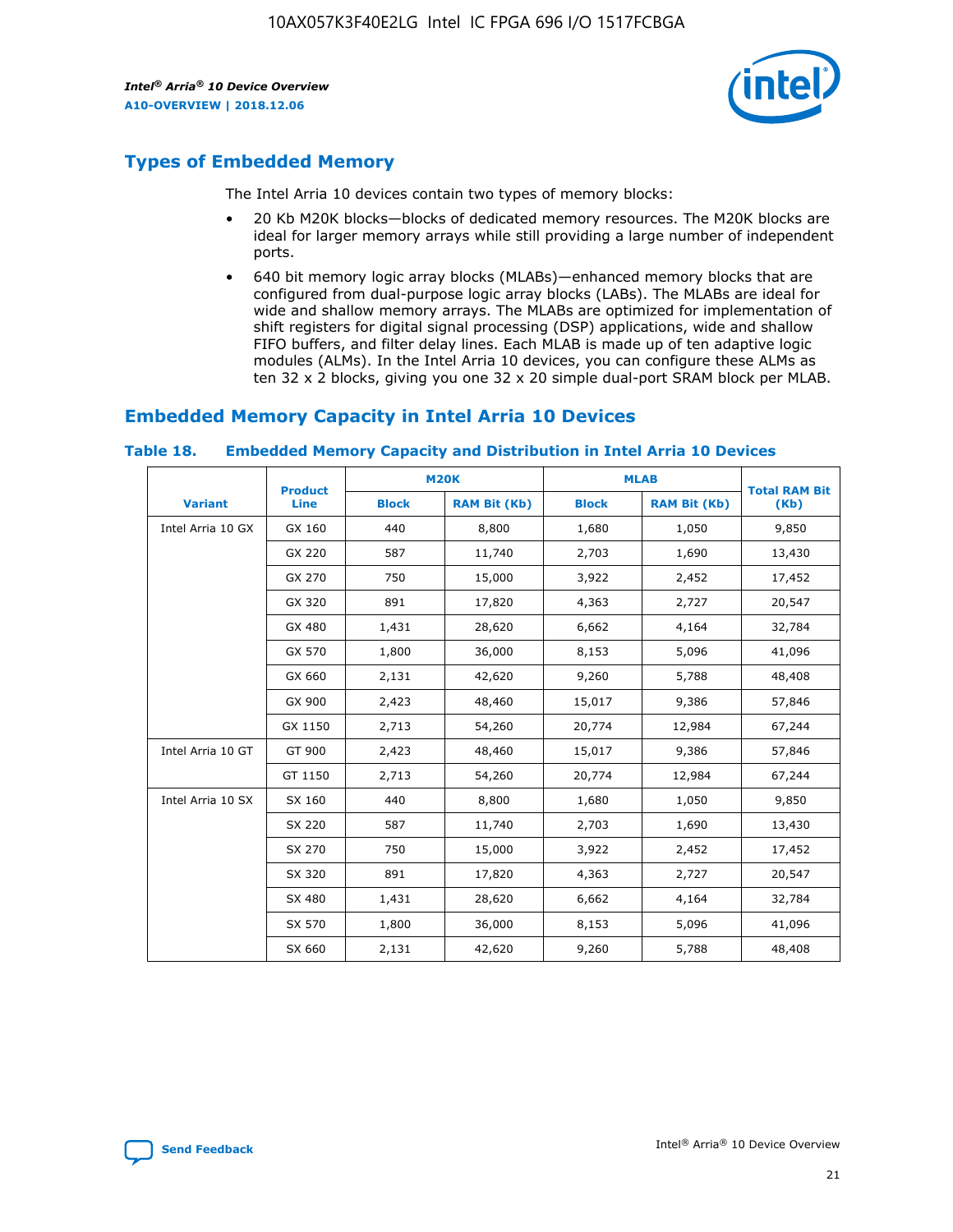

## **Embedded Memory Configurations for Single-port Mode**

#### **Table 19. Single-port Embedded Memory Configurations for Intel Arria 10 Devices**

This table lists the maximum configurations supported for single-port RAM and ROM modes.

| <b>Memory Block</b> | Depth (bits) | <b>Programmable Width</b> |
|---------------------|--------------|---------------------------|
| MLAB                | 32           | x16, x18, or x20          |
|                     | 64(10)       | x8, x9, x10               |
| M20K                | 512          | x40, x32                  |
|                     | 1K           | x20, x16                  |
|                     | 2K           | x10, x8                   |
|                     | 4K           | x5, x4                    |
|                     | 8K           | x2                        |
|                     | 16K          | x1                        |

## **Clock Networks and PLL Clock Sources**

The clock network architecture is based on Intel's global, regional, and peripheral clock structure. This clock structure is supported by dedicated clock input pins, fractional clock synthesis PLLs, and integer I/O PLLs.

## **Clock Networks**

The Intel Arria 10 core clock networks are capable of up to 800 MHz fabric operation across the full industrial temperature range. For the external memory interface, the clock network supports the hard memory controller with speeds up to 2,400 Mbps in a quarter-rate transfer.

To reduce power consumption, the Intel Quartus Prime software identifies all unused sections of the clock network and powers them down.

## **Fractional Synthesis and I/O PLLs**

Intel Arria 10 devices contain up to 32 fractional synthesis PLLs and up to 16 I/O PLLs that are available for both specific and general purpose uses in the core:

- Fractional synthesis PLLs—located in the column adjacent to the transceiver blocks
- I/O PLLs—located in each bank of the 48 I/Os

## **Fractional Synthesis PLLs**

You can use the fractional synthesis PLLs to:

- Reduce the number of oscillators that are required on your board
- Reduce the number of clock pins that are used in the device by synthesizing multiple clock frequencies from a single reference clock source

<sup>(10)</sup> Supported through software emulation and consumes additional MLAB blocks.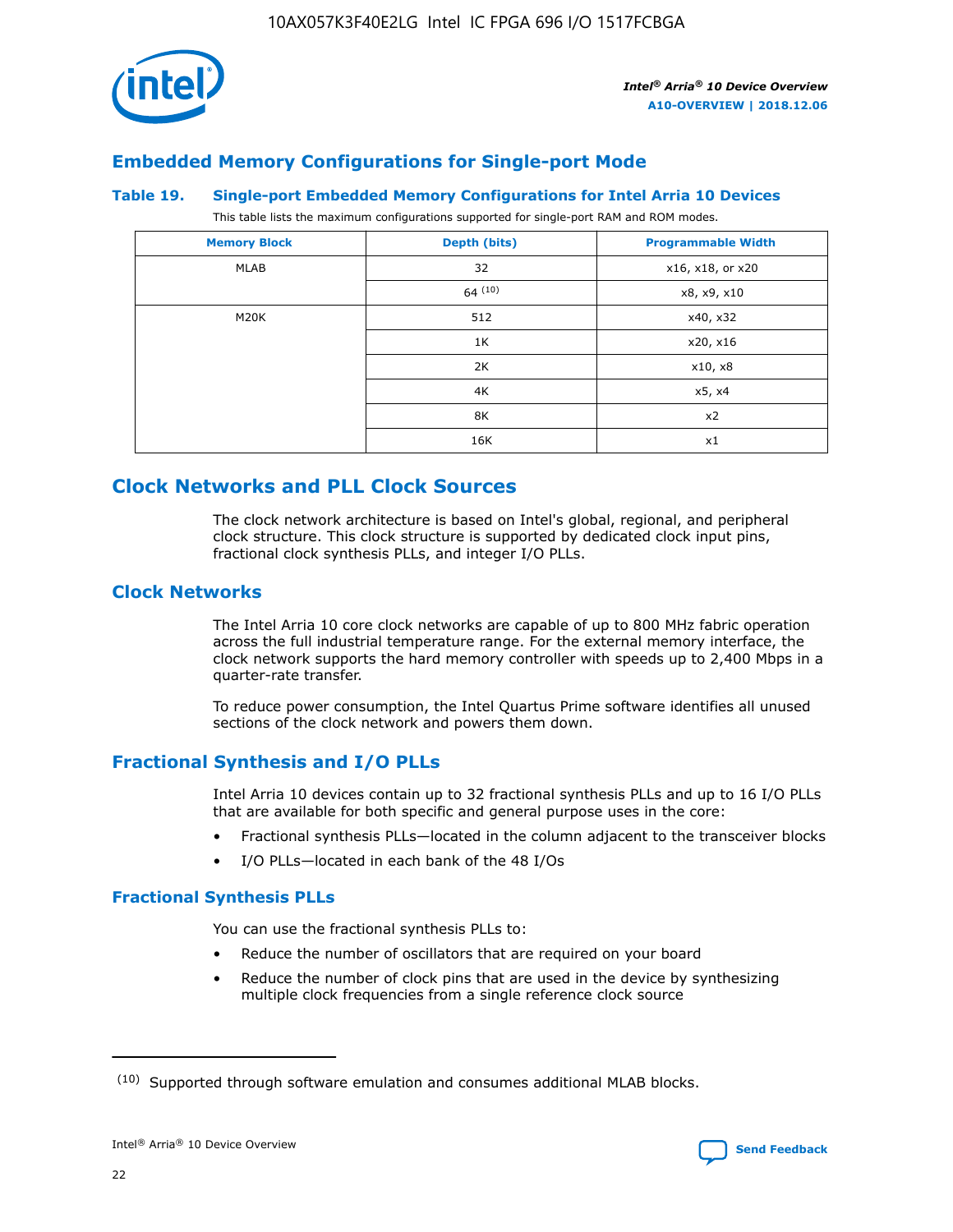

The fractional synthesis PLLs support the following features:

- Reference clock frequency synthesis for transceiver CMU and Advanced Transmit (ATX) PLLs
- Clock network delay compensation
- Zero-delay buffering
- Direct transmit clocking for transceivers
- Independently configurable into two modes:
	- Conventional integer mode equivalent to the general purpose PLL
	- Enhanced fractional mode with third order delta-sigma modulation
- PLL cascading

## **I/O PLLs**

The integer mode I/O PLLs are located in each bank of 48 I/Os. You can use the I/O PLLs to simplify the design of external memory and high-speed LVDS interfaces.

In each I/O bank, the I/O PLLs are adjacent to the hard memory controllers and LVDS SERDES. Because these PLLs are tightly coupled with the I/Os that need to use them, it makes it easier to close timing.

You can use the I/O PLLs for general purpose applications in the core such as clock network delay compensation and zero-delay buffering.

Intel Arria 10 devices support PLL-to-PLL cascading.

## **FPGA General Purpose I/O**

Intel Arria 10 devices offer highly configurable GPIOs. Each I/O bank contains 48 general purpose I/Os and a high-efficiency hard memory controller.

The following list describes the features of the GPIOs:

- Consist of 3 V I/Os for high-voltage application and LVDS I/Os for differential signaling
	- Up to two 3 V I/O banks, available in some devices, that support up to 3 V I/O standards
	- LVDS I/O banks that support up to 1.8 V I/O standards
- Support a wide range of single-ended and differential I/O interfaces
- LVDS speeds up to 1.6 Gbps
- Each LVDS pair of pins has differential input and output buffers, allowing you to configure the LVDS direction for each pair.
- Programmable bus hold and weak pull-up
- Programmable differential output voltage  $(V_{OD})$  and programmable pre-emphasis

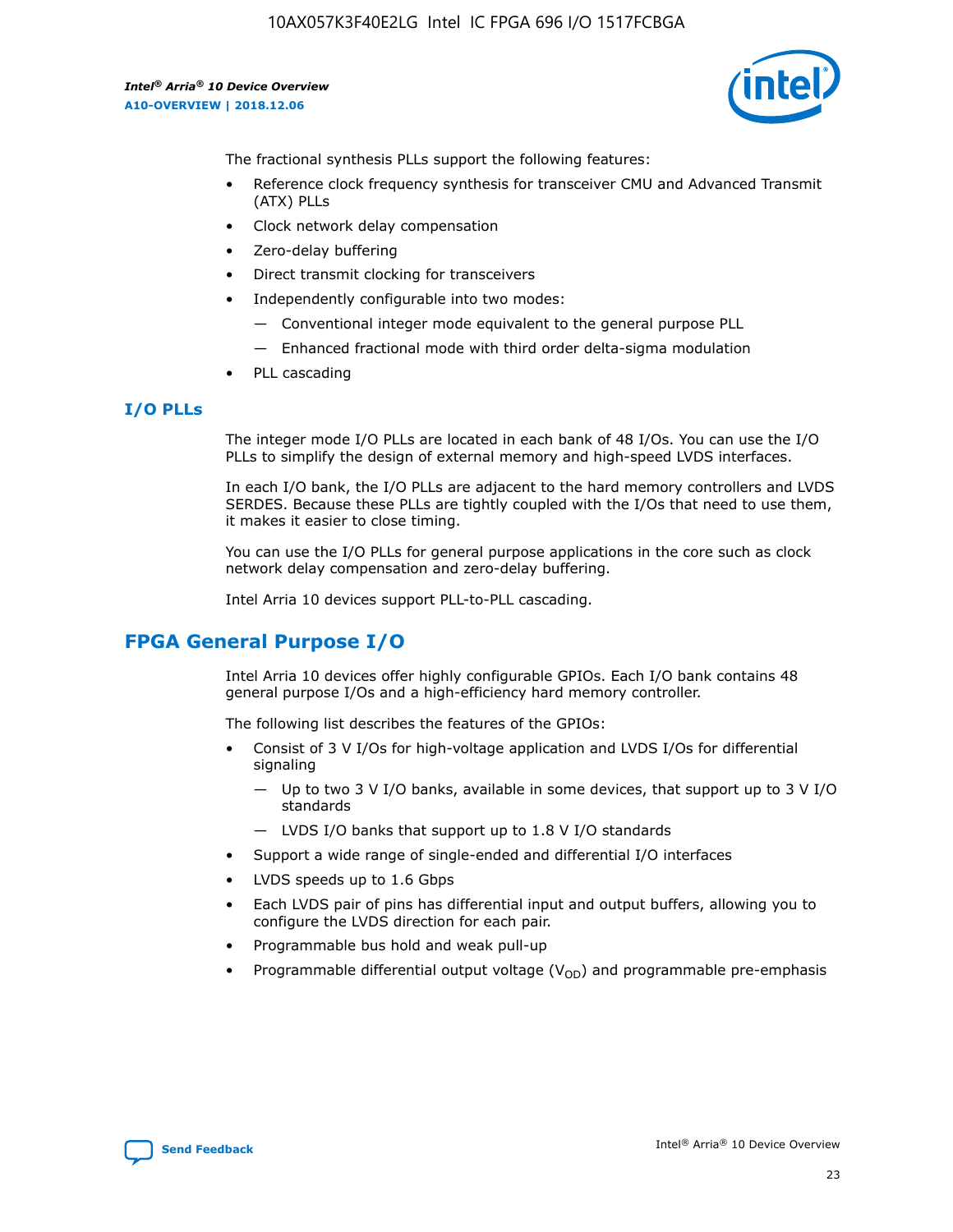

- Series (R<sub>S</sub>) and parallel (R<sub>T</sub>) on-chip termination (OCT) for all I/O banks with OCT calibration to limit the termination impedance variation
- On-chip dynamic termination that has the ability to swap between series and parallel termination, depending on whether there is read or write on a common bus for signal integrity
- Easy timing closure support using the hard read FIFO in the input register path, and delay-locked loop (DLL) delay chain with fine and coarse architecture

## **External Memory Interface**

Intel Arria 10 devices offer massive external memory bandwidth, with up to seven 32 bit DDR4 memory interfaces running at up to 2,400 Mbps. This bandwidth provides additional ease of design, lower power, and resource efficiencies of hardened highperformance memory controllers.

The memory interface within Intel Arria 10 FPGAs and SoCs delivers the highest performance and ease of use. You can configure up to a maximum width of 144 bits when using the hard or soft memory controllers. If required, you can bypass the hard memory controller and use a soft controller implemented in the user logic.

Each I/O contains a hardened DDR read/write path (PHY) capable of performing key memory interface functionality such as read/write leveling, FIFO buffering to lower latency and improve margin, timing calibration, and on-chip termination.

The timing calibration is aided by the inclusion of hard microcontrollers based on Intel's Nios® II technology, specifically tailored to control the calibration of multiple memory interfaces. This calibration allows the Intel Arria 10 device to compensate for any changes in process, voltage, or temperature either within the Intel Arria 10 device itself, or within the external memory device. The advanced calibration algorithms ensure maximum bandwidth and robust timing margin across all operating conditions.

In addition to parallel memory interfaces, Intel Arria 10 devices support serial memory technologies such as the Hybrid Memory Cube (HMC). The HMC is supported by the Intel Arria 10 high-speed serial transceivers which connect up to four HMC links, with each link running at data rates up to 15 Gbps.

#### **Related Information**

#### [External Memory Interface Spec Estimator](http://www.altera.com/technology/memory/estimator/mem-emif-index.html)

Provides a parametric tool that allows you to find and compare the performance of the supported external memory interfaces in IntelFPGAs.

## **Memory Standards Supported by Intel Arria 10 Devices**

The I/Os are designed to provide high performance support for existing and emerging external memory standards.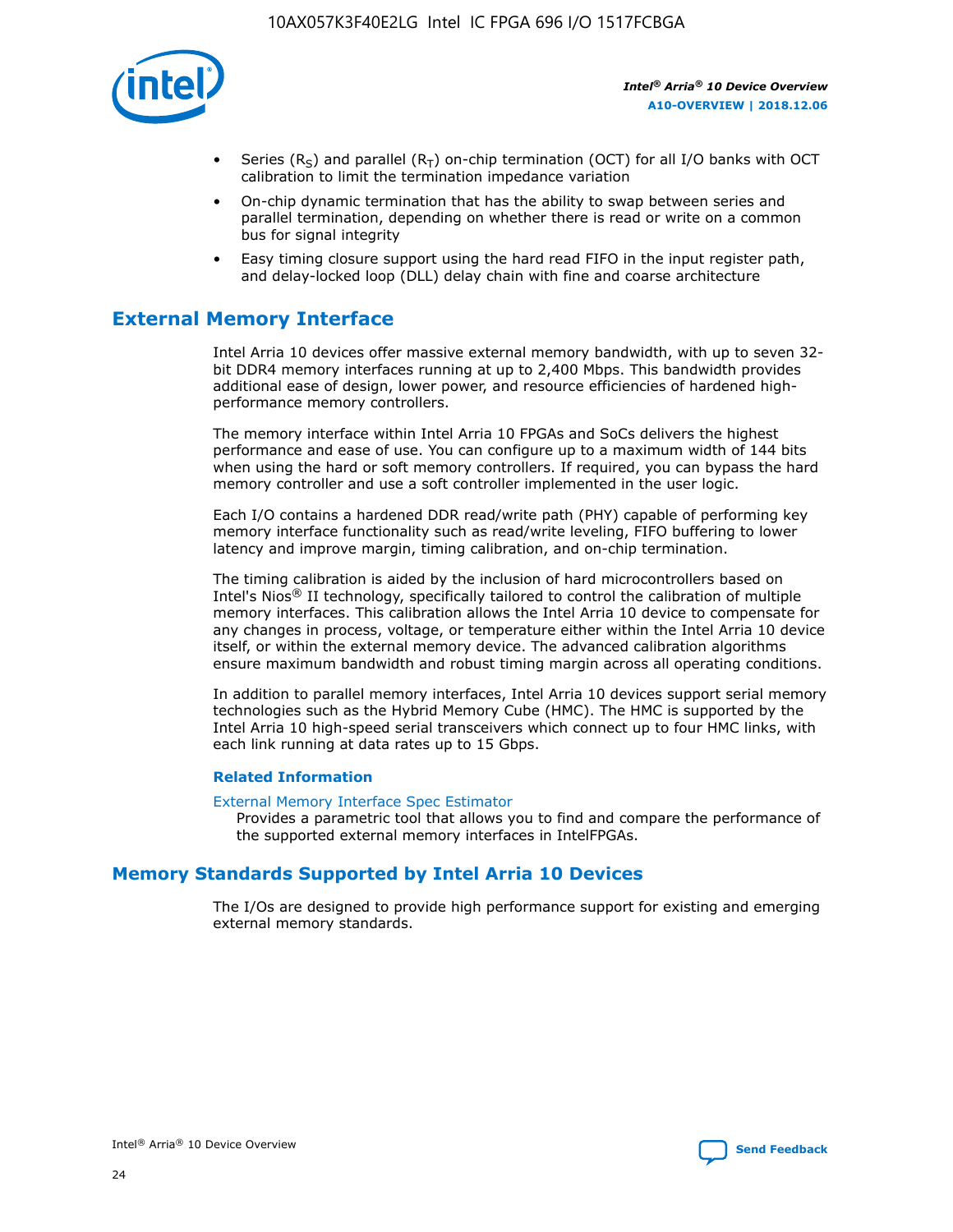

#### **Table 20. Memory Standards Supported by the Hard Memory Controller**

This table lists the overall capability of the hard memory controller. For specific details, refer to the External Memory Interface Spec Estimator and Intel Arria 10 Device Datasheet.

| <b>Memory Standard</b> | <b>Rate Support</b> | <b>Ping Pong PHY Support</b> | <b>Maximum Frequency</b><br>(MHz) |
|------------------------|---------------------|------------------------------|-----------------------------------|
| <b>DDR4 SDRAM</b>      | Quarter rate        | Yes                          | 1,067                             |
|                        |                     |                              | 1,200                             |
| DDR3 SDRAM             | Half rate           | Yes                          | 533                               |
|                        |                     |                              | 667                               |
|                        | Quarter rate        | Yes                          | 1,067                             |
|                        |                     |                              | 1,067                             |
| <b>DDR3L SDRAM</b>     | Half rate           | Yes                          | 533                               |
|                        |                     |                              | 667                               |
|                        | Quarter rate        | Yes                          | 933                               |
|                        |                     |                              | 933                               |
| LPDDR3 SDRAM           | Half rate           |                              | 533                               |
|                        | Quarter rate        |                              | 800                               |

#### **Table 21. Memory Standards Supported by the Soft Memory Controller**

| <b>Memory Standard</b>      | <b>Rate Support</b> | <b>Maximum Frequency</b><br>(MHz) |
|-----------------------------|---------------------|-----------------------------------|
| <b>RLDRAM 3 (11)</b>        | Quarter rate        | 1,200                             |
| ODR IV SRAM <sup>(11)</sup> | Quarter rate        | 1,067                             |
| <b>ODR II SRAM</b>          | Full rate           | 333                               |
|                             | Half rate           | 633                               |
| <b>ODR II+ SRAM</b>         | Full rate           | 333                               |
|                             | Half rate           | 633                               |
| <b>ODR II+ Xtreme SRAM</b>  | Full rate           | 333                               |
|                             | Half rate           | 633                               |

#### **Table 22. Memory Standards Supported by the HPS Hard Memory Controller**

The hard processor system (HPS) is available in Intel Arria 10 SoC devices only.

| <b>Memory Standard</b> | <b>Rate Support</b> | <b>Maximum Frequency</b><br>(MHz) |
|------------------------|---------------------|-----------------------------------|
| <b>DDR4 SDRAM</b>      | Half rate           | 1,200                             |
| <b>DDR3 SDRAM</b>      | Half rate           | 1,067                             |
| <b>DDR3L SDRAM</b>     | Half rate           | 933                               |

<sup>(11)</sup> Intel Arria 10 devices support this external memory interface using hard PHY with soft memory controller.

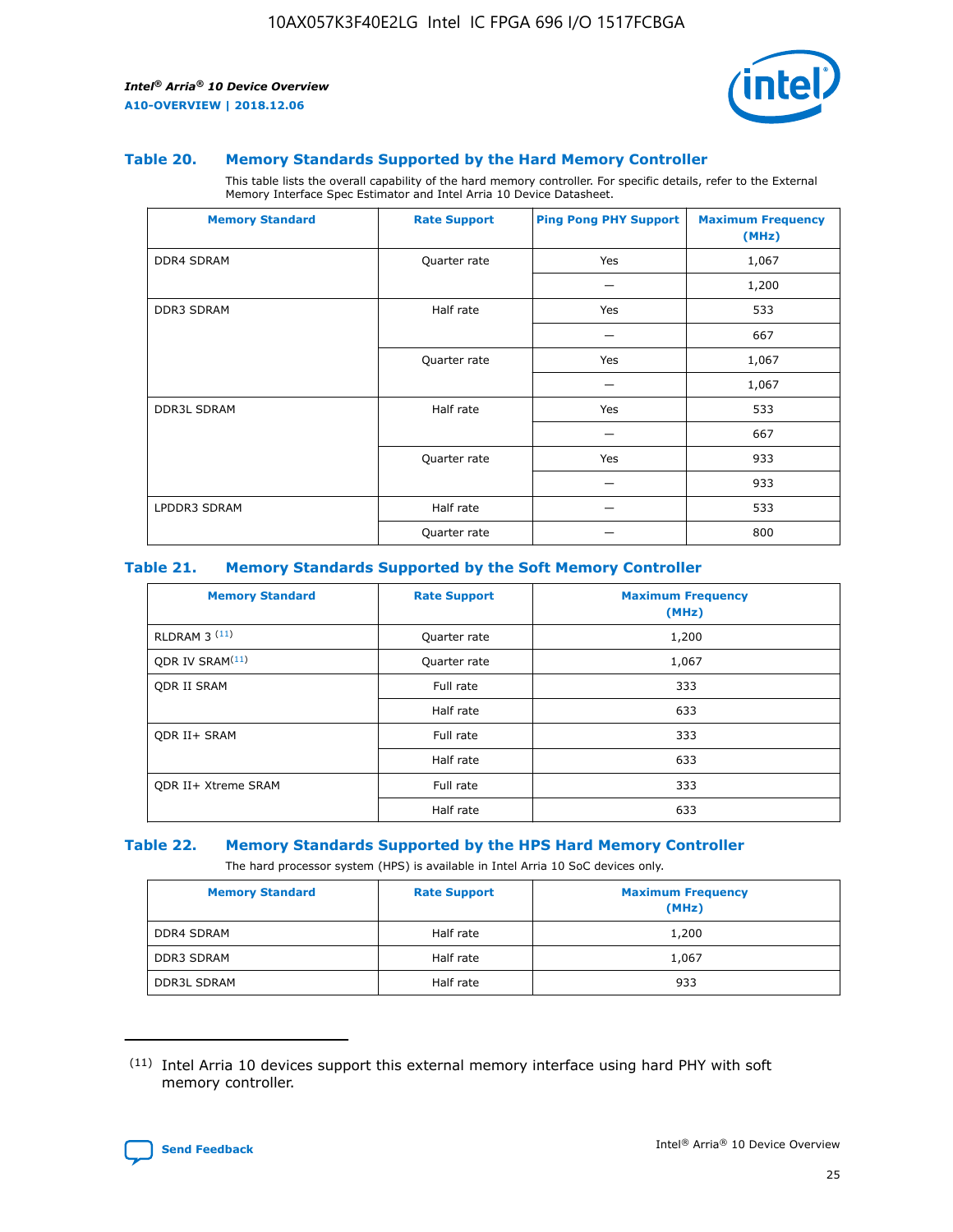

#### **Related Information**

#### [Intel Arria 10 Device Datasheet](https://www.intel.com/content/www/us/en/programmable/documentation/mcn1413182292568.html#mcn1413182153340)

Lists the memory interface performance according to memory interface standards, rank or chip select configurations, and Intel Arria 10 device speed grades.

# **PCIe Gen1, Gen2, and Gen3 Hard IP**

Intel Arria 10 devices contain PCIe hard IP that is designed for performance and ease-of-use:

- Includes all layers of the PCIe stack—transaction, data link and physical layers.
- Supports PCIe Gen3, Gen2, and Gen1 Endpoint and Root Port in x1, x2, x4, or x8 lane configuration.
- Operates independently from the core logic—optional configuration via protocol (CvP) allows the PCIe link to power up and complete link training in less than 100 ms while the Intel Arria 10 device completes loading the programming file for the rest of the FPGA.
- Provides added functionality that makes it easier to support emerging features such as Single Root I/O Virtualization (SR-IOV) and optional protocol extensions.
- Provides improved end-to-end datapath protection using ECC.
- Supports FPGA configuration via protocol (CvP) using PCIe at Gen3, Gen2, or Gen1 speed.

#### **Related Information**

PCS Features on page 30

## **Enhanced PCS Hard IP for Interlaken and 10 Gbps Ethernet**

## **Interlaken Support**

The Intel Arria 10 enhanced PCS hard IP provides integrated Interlaken PCS supporting rates up to 25.8 Gbps per lane.

The Interlaken PCS is based on the proven functionality of the PCS developed for Intel's previous generation FPGAs, which demonstrated interoperability with Interlaken ASSP vendors and third-party IP suppliers. The Interlaken PCS is present in every transceiver channel in Intel Arria 10 devices.

#### **Related Information**

PCS Features on page 30

## **10 Gbps Ethernet Support**

The Intel Arria 10 enhanced PCS hard IP supports 10GBASE-R PCS compliant with IEEE 802.3 10 Gbps Ethernet (10GbE). The integrated hard IP support for 10GbE and the 10 Gbps transceivers save external PHY cost, board space, and system power.

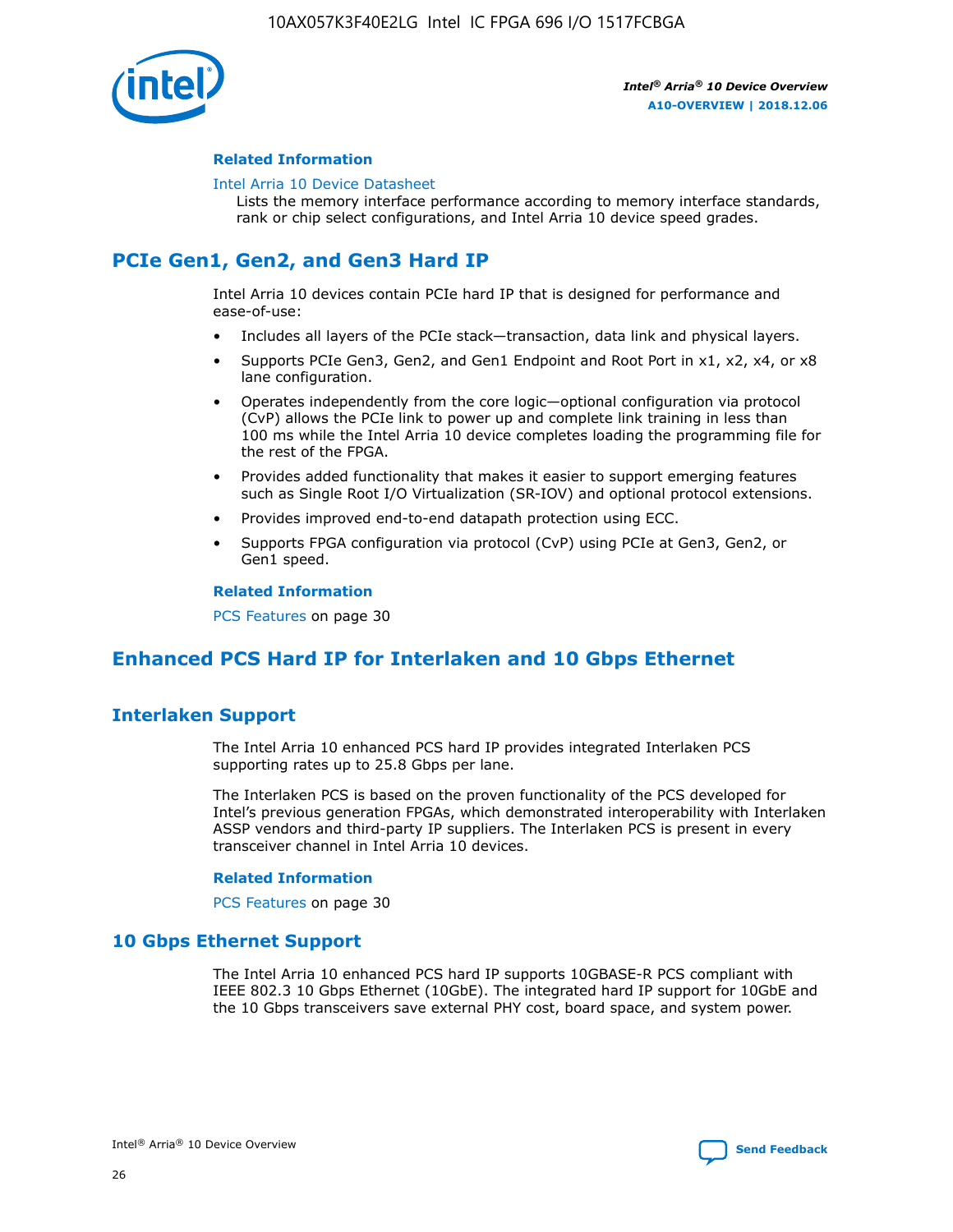

The scalable hard IP supports multiple independent 10GbE ports while using a single PLL for all the 10GBASE-R PCS instantiations, which saves on core logic resources and clock networks:

- Simplifies multiport 10GbE systems compared to XAUI interfaces that require an external XAUI-to-10G PHY.
- Incorporates Electronic Dispersion Compensation (EDC), which enables direct connection to standard 10 Gbps XFP and SFP+ pluggable optical modules.
- Supports backplane Ethernet applications and includes a hard 10GBASE-KR Forward Error Correction (FEC) circuit that you can use for 10 Gbps and 40 Gbps applications.

The 10 Gbps Ethernet PCS hard IP and 10GBASE-KR FEC are present in every transceiver channel.

#### **Related Information**

PCS Features on page 30

## **Low Power Serial Transceivers**

Intel Arria 10 FPGAs and SoCs include lowest power transceivers that deliver high bandwidth, throughput and low latency.

Intel Arria 10 devices deliver the industry's lowest power consumption per transceiver channel:

- 12.5 Gbps transceivers at as low as 242 mW
- 10 Gbps transceivers at as low as 168 mW
- 6 Gbps transceivers at as low as 117 mW

Intel Arria 10 transceivers support various data rates according to application:

- Chip-to-chip and chip-to-module applications—from 1 Gbps up to 25.8 Gbps
- Long reach and backplane applications—from 1 Gbps up to 12.5 with advanced adaptive equalization
- Critical power sensitive applications—from 1 Gbps up to 11.3 Gbps using lower power modes

The combination of 20 nm process technology and architectural advances provide the following benefits:

- Significant reduction in die area and power consumption
- Increase of up to two times in transceiver I/O density compared to previous generation devices while maintaining optimal signal integrity
- Up to 72 total transceiver channels—you can configure up to 6 of these channels to run as fast as 25.8 Gbps
- All channels feature continuous data rate support up to the maximum rated speed

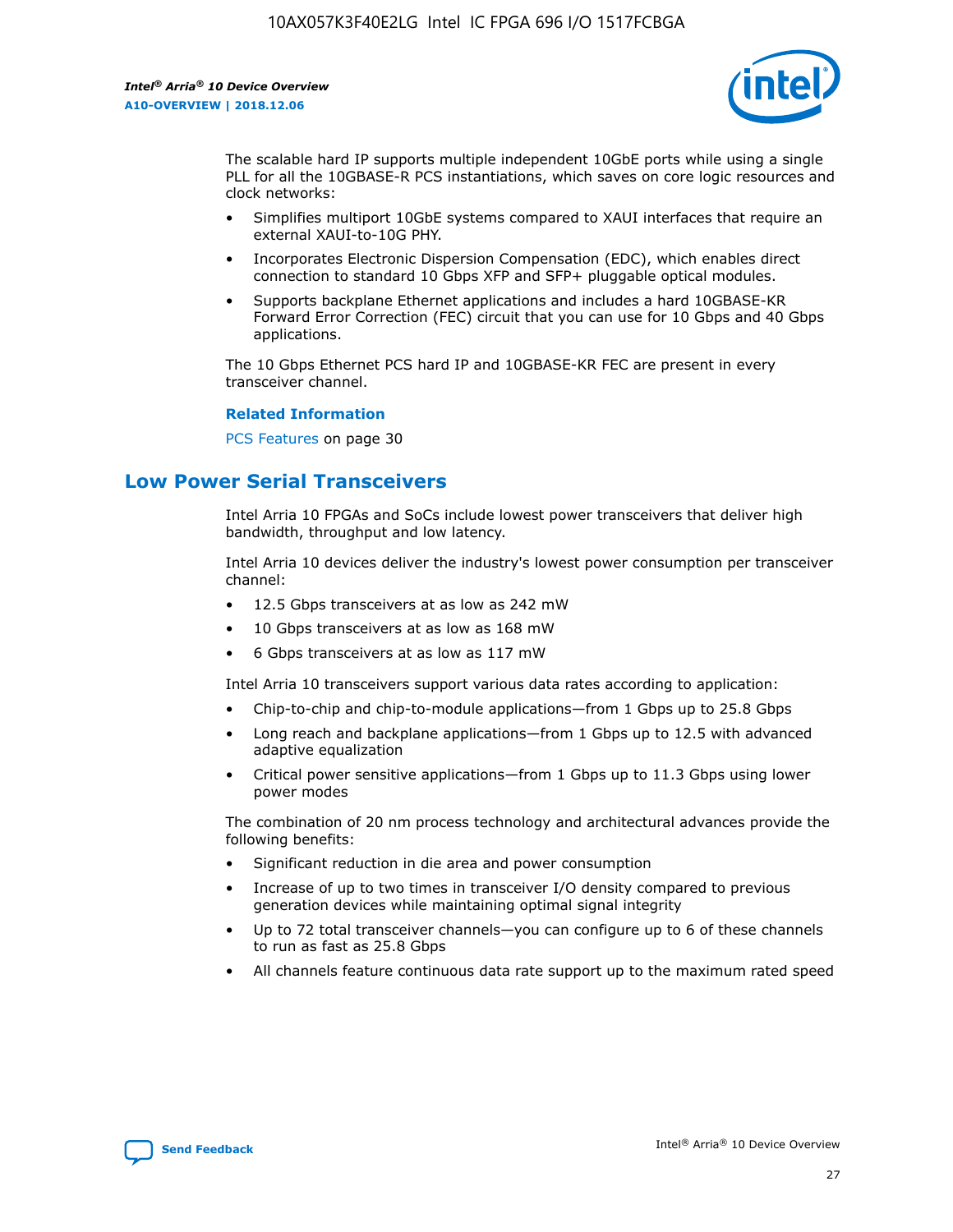

## Transceiver PMA TX/RX PCS ATX PLL Transceiver PMA TX/RX PCS fPLL Network Flexible Clock Distribution Network PCS Transceiver PMA TX/RX FPGA **Clock Distribution** Fabric PCS Transceiver PMA TX/RX ATX Flexible PLL PCS Transceiver PMA TX/RX ▲ fPLL Transceiver PMA TX/RX PCS 4

## **Figure 6. Intel Arria 10 Transceiver Block Architecture**

## **Transceiver Channels**

All transceiver channels feature a dedicated Physical Medium Attachment (PMA) and a hardened Physical Coding Sublayer (PCS).

- The PMA provides primary interfacing capabilities to physical channels.
- The PCS typically handles encoding/decoding, word alignment, and other preprocessing functions before transferring data to the FPGA core fabric.

A transceiver channel consists of a PMA and a PCS block. Most transceiver banks have 6 channels. There are some transceiver banks that contain only 3 channels.

A wide variety of bonded and non-bonded data rate configurations is possible using a highly configurable clock distribution network. Up to 80 independent transceiver data rates can be configured.

The following figures are graphical representations of top views of the silicon die, which correspond to reverse views for flip chip packages. Different Intel Arria 10 devices may have different floorplans than the ones shown in the figures.

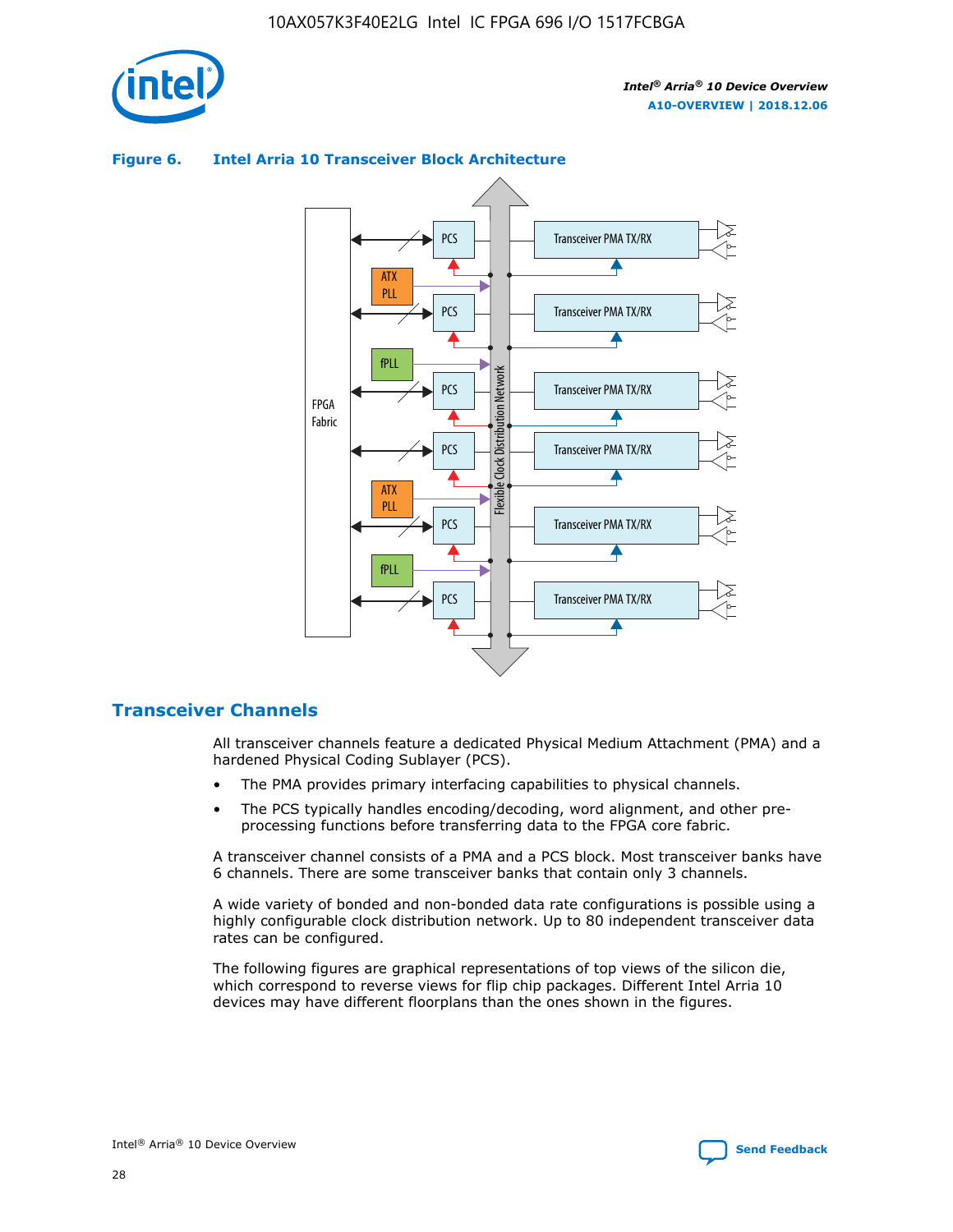

## **Figure 7. Device Chip Overview for Intel Arria 10 GX and GT Devices**





## **PMA Features**

Intel Arria 10 transceivers provide exceptional signal integrity at data rates up to 25.8 Gbps. Clocking options include ultra-low jitter ATX PLLs (LC tank based), clock multiplier unit (CMU) PLLs, and fractional PLLs.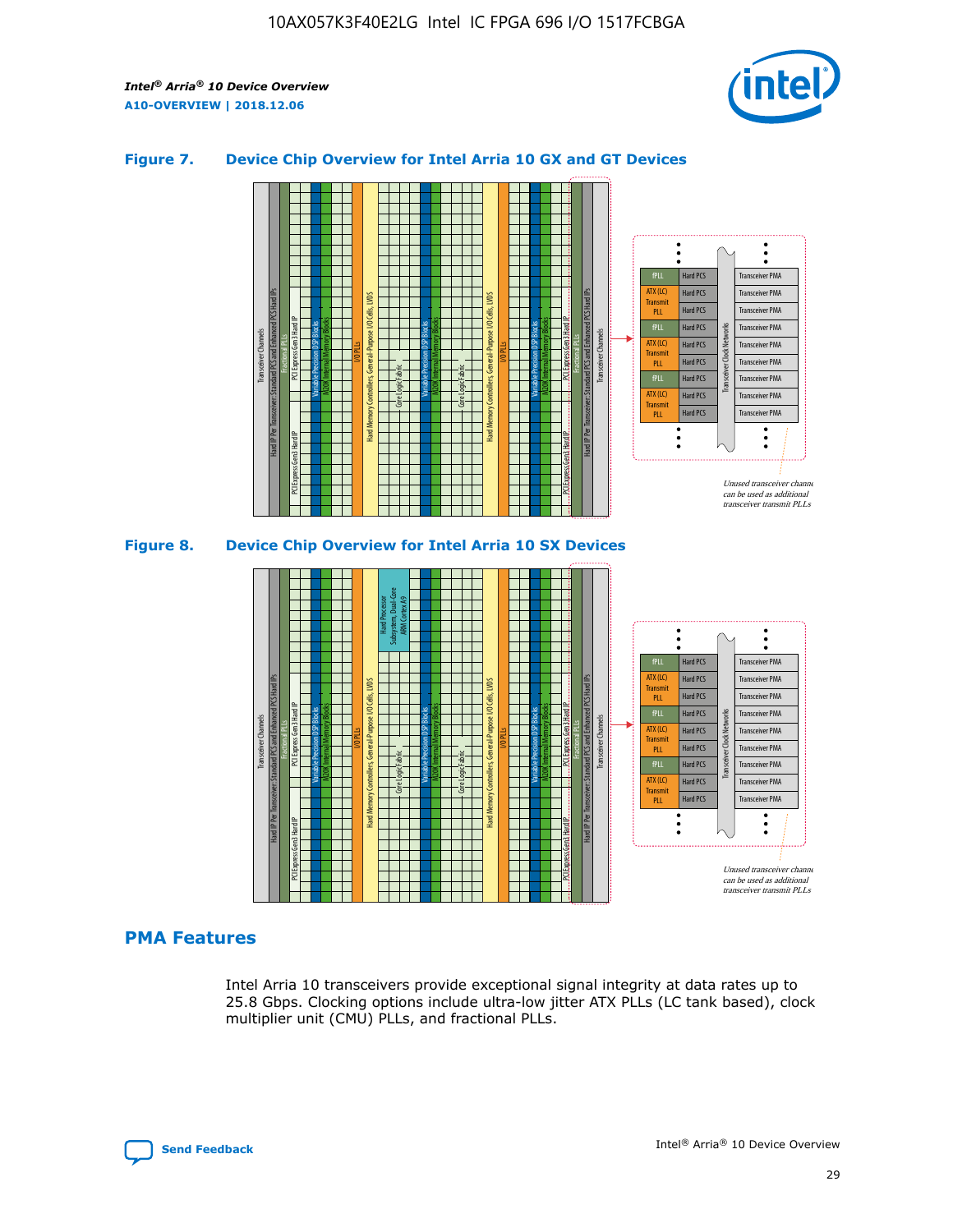

Each transceiver channel contains a channel PLL that can be used as the CMU PLL or clock data recovery (CDR) PLL. In CDR mode, the channel PLL recovers the receiver clock and data in the transceiver channel. Up to 80 independent data rates can be configured on a single Intel Arria 10 device.

## **Table 23. PMA Features of the Transceivers in Intel Arria 10 Devices**

| <b>Feature</b>                                             | <b>Capability</b>                                                                                                                                                                                                             |
|------------------------------------------------------------|-------------------------------------------------------------------------------------------------------------------------------------------------------------------------------------------------------------------------------|
| Chip-to-Chip Data Rates                                    | 1 Gbps to 17.4 Gbps (Intel Arria 10 GX devices)<br>1 Gbps to 25.8 Gbps (Intel Arria 10 GT devices)                                                                                                                            |
| Backplane Support                                          | Drive backplanes at data rates up to 12.5 Gbps                                                                                                                                                                                |
| Optical Module Support                                     | SFP+/SFP, XFP, CXP, QSFP/QSFP28, CFP/CFP2/CFP4                                                                                                                                                                                |
| Cable Driving Support                                      | SFP+ Direct Attach, PCI Express over cable, eSATA                                                                                                                                                                             |
| Transmit Pre-Emphasis                                      | 4-tap transmit pre-emphasis and de-emphasis to compensate for system channel loss                                                                                                                                             |
| Continuous Time Linear<br>Equalizer (CTLE)                 | Dual mode, high-gain, and high-data rate, linear receive equalization to compensate for<br>system channel loss                                                                                                                |
| Decision Feedback Equalizer<br>(DFE)                       | 7-fixed and 4-floating tap DFE to equalize backplane channel loss in the presence of<br>crosstalk and noisy environments                                                                                                      |
| Variable Gain Amplifier                                    | Optimizes the signal amplitude prior to the CDR sampling and operates in fixed and<br>adaptive modes                                                                                                                          |
| Altera Digital Adaptive<br>Parametric Tuning (ADAPT)       | Fully digital adaptation engine to automatically adjust all link equalization parameters-<br>including CTLE, DFE, and variable gain amplifier blocks—that provide optimal link margin<br>without intervention from user logic |
| Precision Signal Integrity<br>Calibration Engine (PreSICE) | Hardened calibration controller to quickly calibrate all transceiver control parameters on<br>power-up, which provides the optimal signal integrity and jitter performance                                                    |
| Advanced Transmit (ATX)<br>PLL                             | Low jitter ATX (LC tank based) PLLs with continuous tuning range to cover a wide range of<br>standard and proprietary protocols                                                                                               |
| <b>Fractional PLLs</b>                                     | On-chip fractional frequency synthesizers to replace on-board crystal oscillators and reduce<br>system cost                                                                                                                   |
| Digitally Assisted Analog<br><b>CDR</b>                    | Superior jitter tolerance with fast lock time                                                                                                                                                                                 |
| Dynamic Partial<br>Reconfiguration                         | Allows independent control of the Avalon memory-mapped interface of each transceiver<br>channel for the highest transceiver flexibility                                                                                       |
| Multiple PCS-PMA and PCS-<br>PLD interface widths          | 8-, 10-, 16-, 20-, 32-, 40-, or 64-bit interface widths for flexibility of deserialization width,<br>encoding, and reduced latency                                                                                            |

## **PCS Features**

This table summarizes the Intel Arria 10 transceiver PCS features. You can use the transceiver PCS to support a wide range of protocols ranging from 1 Gbps to 25.8 Gbps.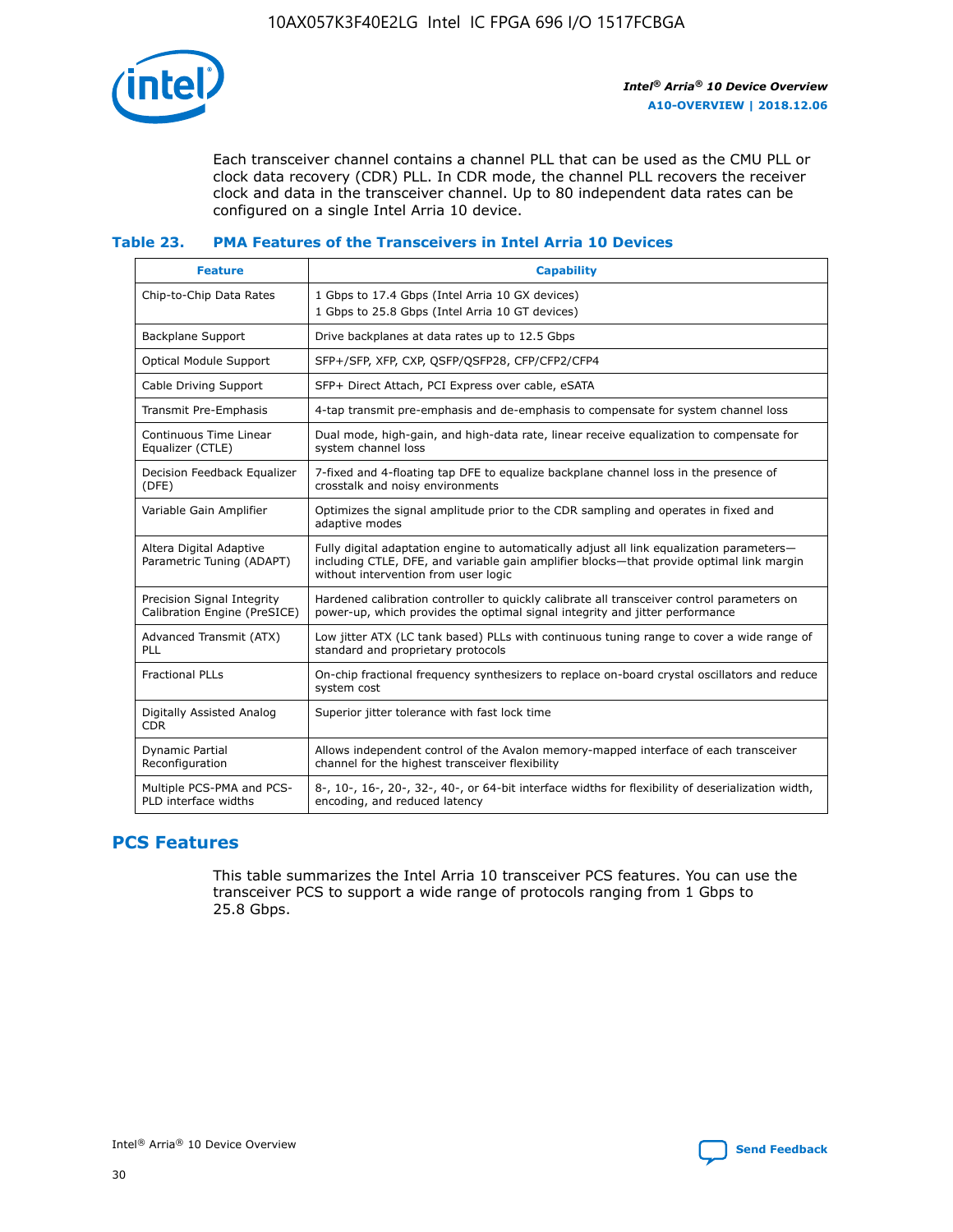

| <b>PCS</b>    | <b>Description</b>                                                                                                                                                                                                                                                                                                                                                                                             |
|---------------|----------------------------------------------------------------------------------------------------------------------------------------------------------------------------------------------------------------------------------------------------------------------------------------------------------------------------------------------------------------------------------------------------------------|
| Standard PCS  | Operates at a data rate up to 12 Gbps<br>Supports protocols such as PCI-Express, CPRI 4.2+, GigE, IEEE 1588 in Hard PCS<br>Implements other protocols using Basic/Custom (Standard PCS) transceiver<br>configuration rules.                                                                                                                                                                                    |
| Enhanced PCS  | Performs functions common to most serial data industry standards, such as word<br>alignment, encoding/decoding, and framing, before data is sent or received off-chip<br>through the PMA<br>• Handles data transfer to and from the FPGA fabric<br>Handles data transfer internally to and from the PMA<br>Provides frequency compensation<br>Performs channel bonding for multi-channel low skew applications |
| PCIe Gen3 PCS | Supports the seamless switching of Data and Clock between the Gen1, Gen2, and Gen3<br>data rates<br>Provides support for PIPE 3.0 features<br>Supports the PIPE interface with the Hard IP enabled, as well as with the Hard IP<br>bypassed                                                                                                                                                                    |

#### **Related Information**

- PCIe Gen1, Gen2, and Gen3 Hard IP on page 26
- Interlaken Support on page 26
- 10 Gbps Ethernet Support on page 26

## **PCS Protocol Support**

This table lists some of the protocols supported by the Intel Arria 10 transceiver PCS. For more information about the blocks in the transmitter and receiver data paths, refer to the related information.

| <b>Protocol</b>                                 | <b>Data Rate</b><br>(Gbps) | <b>Transceiver IP</b>       | <b>PCS Support</b>                      |
|-------------------------------------------------|----------------------------|-----------------------------|-----------------------------------------|
| PCIe Gen3 x1, x2, x4, x8                        | 8.0                        | Native PHY (PIPE)           | Standard PCS and PCIe<br>Gen3 PCS       |
| PCIe Gen2 x1, x2, x4, x8                        | 5.0                        | Native PHY (PIPE)           | <b>Standard PCS</b>                     |
| PCIe Gen1 x1, x2, x4, x8                        | 2.5                        | Native PHY (PIPE)           | Standard PCS                            |
| 1000BASE-X Gigabit Ethernet                     | 1.25                       | Native PHY                  | <b>Standard PCS</b>                     |
| 1000BASE-X Gigabit Ethernet with<br>IEEE 1588v2 | 1.25                       | Native PHY                  | Standard PCS                            |
| 10GBASE-R                                       | 10.3125                    | Native PHY                  | <b>Enhanced PCS</b>                     |
| 10GBASE-R with IEEE 1588v2                      | 10.3125                    | Native PHY                  | <b>Enhanced PCS</b>                     |
| 10GBASE-R with KR FEC                           | 10.3125                    | Native PHY                  | <b>Enhanced PCS</b>                     |
| 10GBASE-KR and 1000BASE-X                       | 10.3125                    | 1G/10GbE and 10GBASE-KR PHY | Standard PCS and<br><b>Enhanced PCS</b> |
| Interlaken (CEI-6G/11G)                         | 3.125 to 17.4              | Native PHY                  | <b>Enhanced PCS</b>                     |
| SFI-S/SFI-5.2                                   | 11.2                       | Native PHY                  | <b>Enhanced PCS</b>                     |
| $10G$ SDI                                       | 10.692                     | Native PHY                  | <b>Enhanced PCS</b>                     |
|                                                 |                            |                             | continued                               |

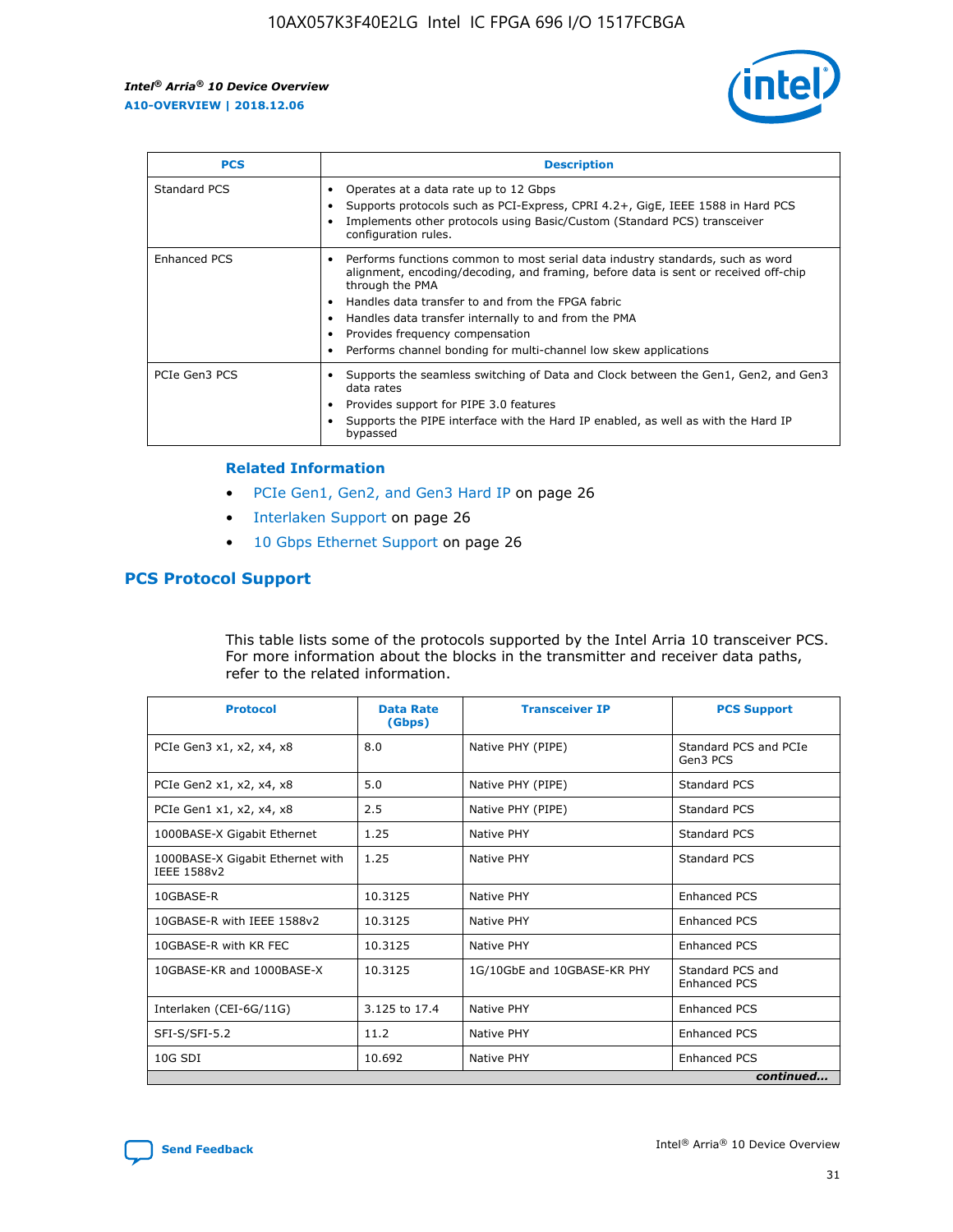

| <b>Protocol</b>      | <b>Data Rate</b><br>(Gbps) | <b>Transceiver IP</b> | <b>PCS Support</b> |
|----------------------|----------------------------|-----------------------|--------------------|
| CPRI 6.0 (64B/66B)   | 0.6144 to<br>10.1376       | Native PHY            | Enhanced PCS       |
| CPRI 4.2 (8B/10B)    | $0.6144$ to<br>9.8304      | Native PHY            | Standard PCS       |
| OBSAI RP3 v4.2       | 0.6144 to 6.144            | Native PHY            | Standard PCS       |
| SD-SDI/HD-SDI/3G-SDI | $0.143(12)$ to<br>2.97     | Native PHY            | Standard PCS       |

## **Related Information**

#### [Intel Arria 10 Transceiver PHY User Guide](https://www.intel.com/content/www/us/en/programmable/documentation/nik1398707230472.html#nik1398707091164)

Provides more information about the supported transceiver protocols and PHY IP, the PMA architecture, and the standard, enhanced, and PCIe Gen3 PCS architecture.

## **SoC with Hard Processor System**

Each SoC device combines an FPGA fabric and a hard processor system (HPS) in a single device. This combination delivers the flexibility of programmable logic with the power and cost savings of hard IP in these ways:

- Reduces board space, system power, and bill of materials cost by eliminating a discrete embedded processor
- Allows you to differentiate the end product in both hardware and software, and to support virtually any interface standard
- Extends the product life and revenue through in-field hardware and software updates

 $(12)$  The 0.143 Gbps data rate is supported using oversampling of user logic that you must implement in the FPGA fabric.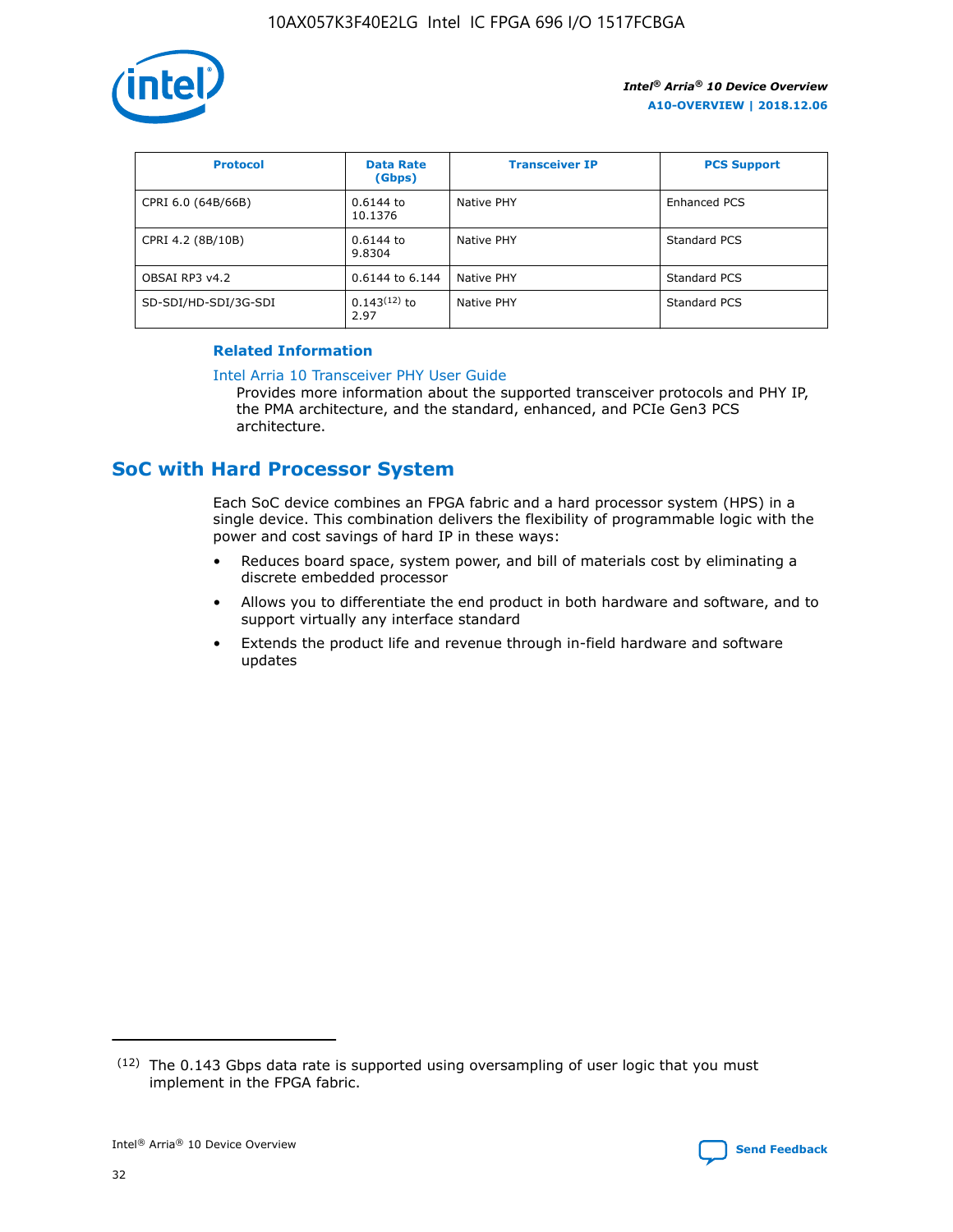

#### **Figure 9. HPS Block Diagram**

This figure shows a block diagram of the HPS with the dual ARM Cortex-A9 MPCore processor.



## **Key Advantages of 20-nm HPS**

The 20-nm HPS strikes a balance between enabling maximum software compatibility with 28-nm SoCs while still improving upon the 28-nm HPS architecture. These improvements address the requirements of the next generation target markets such as wireless and wireline communications, compute and storage equipment, broadcast and military in terms of performance, memory bandwidth, connectivity via backplane and security.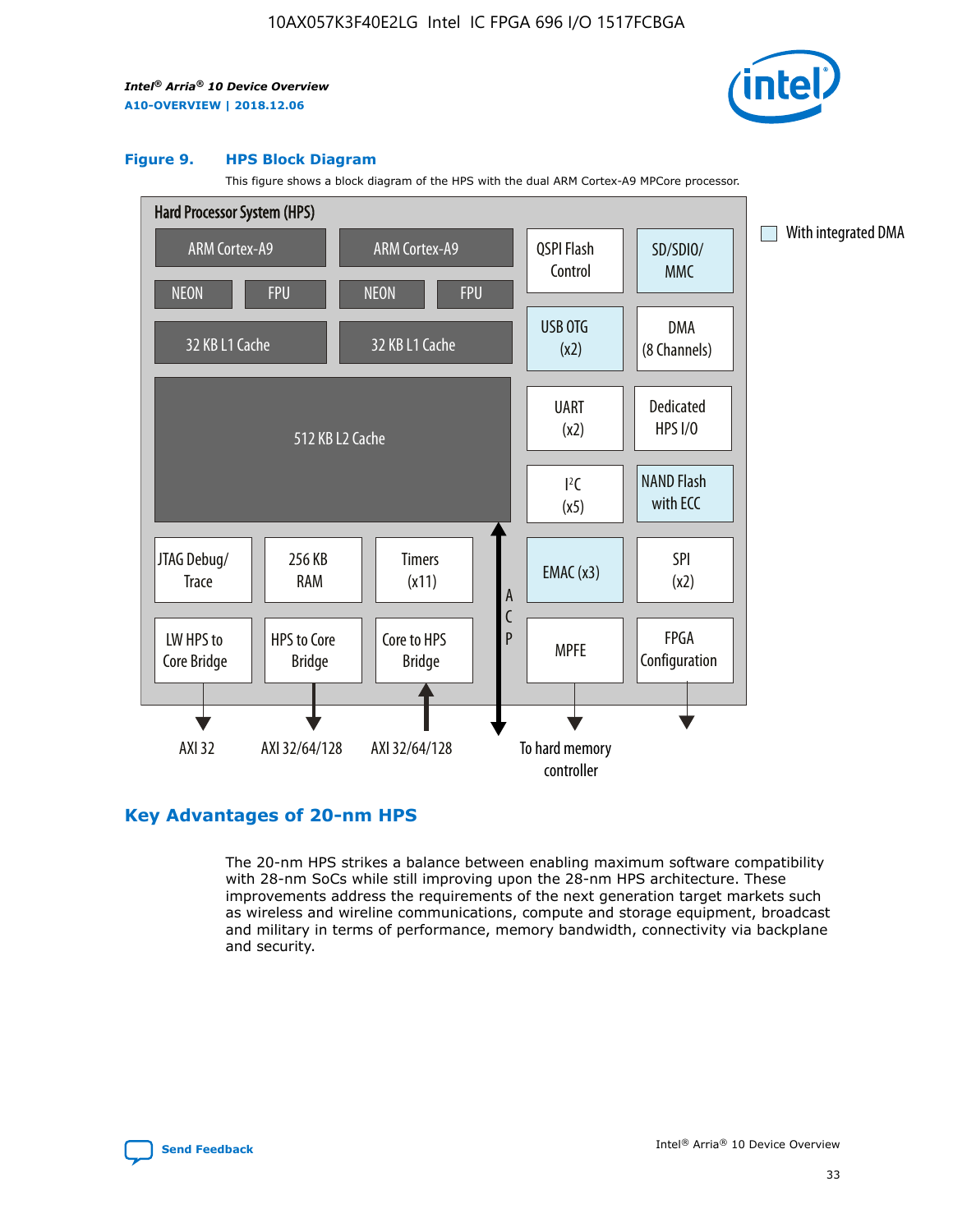

## **Table 24. Improvements in 20 nm HPS**

This table lists the key improvements of the 20 nm HPS compared to the 28 nm HPS.

| Advantages/<br><b>Improvements</b>                          | <b>Description</b>                                                                                                                                                                                                                                                                                                                                                                                                                                                                                                                                                                                                                                                                                                                                                                                                                                                                                                      |
|-------------------------------------------------------------|-------------------------------------------------------------------------------------------------------------------------------------------------------------------------------------------------------------------------------------------------------------------------------------------------------------------------------------------------------------------------------------------------------------------------------------------------------------------------------------------------------------------------------------------------------------------------------------------------------------------------------------------------------------------------------------------------------------------------------------------------------------------------------------------------------------------------------------------------------------------------------------------------------------------------|
| Increased performance and<br>overdrive capability           | While the nominal processor frequency is 1.2 GHz, the 20 nm HPS offers an "overdrive"<br>feature which enables a higher processor operating frequency. This requires a higher supply<br>voltage value that is unique to the HPS and may require a separate regulator.                                                                                                                                                                                                                                                                                                                                                                                                                                                                                                                                                                                                                                                   |
| Increased processor memory<br>bandwidth and DDR4<br>support | Up to 64-bit DDR4 memory at 2,400 Mbps support is available for the processor. The hard<br>memory controller for the HPS comprises a multi-port front end that manages connections<br>to a single port memory controller. The multi-port front end allows logic core and the HPS<br>to share ports and thereby the available bandwidth of the memory controller.                                                                                                                                                                                                                                                                                                                                                                                                                                                                                                                                                        |
| Flexible I/O sharing                                        | An advanced I/O pin muxing scheme allows improved sharing of I/O between the HPS and<br>the core logic. The following types of I/O are available for SoC:<br>17 dedicated I/Os-physically located inside the HPS block and are not accessible to<br>logic within the core. The 17 dedicated I/Os are used for HPS clock, resets, and<br>interfacing with boot devices, QSPI, and SD/MMC.<br>48 direct shared I/O-located closest to the HPS block and are ideal for high speed HPS<br>peripherals such as EMAC, USB, and others. There is one bank of 48 I/Os that supports<br>direct sharing where the 48 I/Os can be shared 12 I/Os at a time.<br>Standard (shared) I/O—all standard I/Os can be shared by the HPS peripherals and any<br>logic within the core. For designs where more than 48 I/Os are required to fully use all<br>the peripherals in the HPS, these I/Os can be connected through the core logic. |
| <b>EMAC</b> core                                            | Three EMAC cores are available in the HPS. The EMAC cores enable an application to<br>support two redundant Ethernet connections; for example, backplane, or two EMAC cores<br>for managing IEEE 1588 time stamp information while allowing a third EMAC core for debug<br>and configuration. All three EMACs can potentially share the same time stamps, simplifying<br>the 1588 time stamping implementation. A new serial time stamp interface allows core<br>logic to access and read the time stamp values. The integrated EMAC controllers can be<br>connected to external Ethernet PHY through the provided MDIO or I <sup>2</sup> C interface.                                                                                                                                                                                                                                                                  |
| On-chip memory                                              | The on-chip memory is updated to 256 KB support and can support larger data sets and<br>real time algorithms.                                                                                                                                                                                                                                                                                                                                                                                                                                                                                                                                                                                                                                                                                                                                                                                                           |
| ECC enhancements                                            | Improvements in L2 Cache ECC management allow identification of errors down to the<br>address level. ECC enhancements also enable improved error injection and status reporting<br>via the introduction of new memory mapped access to syndrome and data signals.                                                                                                                                                                                                                                                                                                                                                                                                                                                                                                                                                                                                                                                       |
| HPS to FPGA Interconnect<br>Backbone                        | Although the HPS and the Logic Core can operate independently, they are tightly coupled<br>via a high-bandwidth system interconnect built from high-performance ARM AMBA AXI bus<br>bridges. IP bus masters in the FPGA fabric have access to HPS bus slaves via the FPGA-to-<br>HPS interconnect. Similarly, HPS bus masters have access to bus slaves in the core fabric<br>via the HPS-to-FPGA bridge. Both bridges are AMBA AXI-3 compliant and support<br>simultaneous read and write transactions. Up to three masters within the core fabric can<br>share the HPS SDRAM controller with the processor. Additionally, the processor can be used<br>to configure the core fabric under program control via a dedicated 32-bit configuration port.                                                                                                                                                                  |
| FPGA configuration and HPS<br>booting                       | The FPGA fabric and HPS in the SoCs are powered independently. You can reduce the clock<br>frequencies or gate the clocks to reduce dynamic power.<br>You can configure the FPGA fabric and boot the HPS independently, in any order, providing<br>you with more design flexibility.                                                                                                                                                                                                                                                                                                                                                                                                                                                                                                                                                                                                                                    |
| Security                                                    | New security features have been introduced for anti-tamper management, secure boot,<br>encryption (AES), and authentication (SHA).                                                                                                                                                                                                                                                                                                                                                                                                                                                                                                                                                                                                                                                                                                                                                                                      |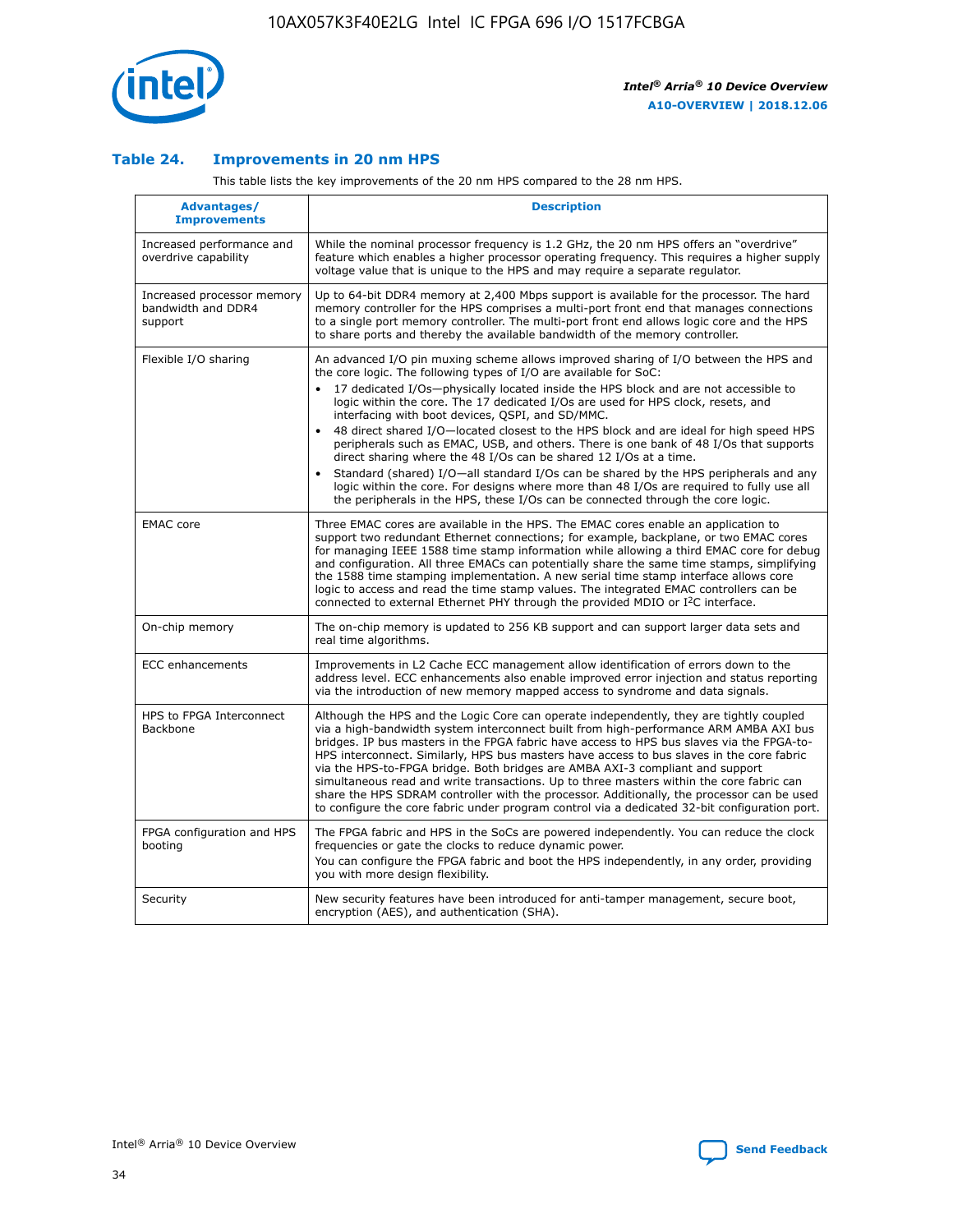

## **Features of the HPS**

The HPS has the following features:

- 1.2-GHz, dual-core ARM Cortex-A9 MPCore processor with up to 1.5-GHz via overdrive
	- ARMv7-A architecture that runs 32-bit ARM instructions, 16-bit and 32-bit Thumb instructions, and 8-bit Java byte codes in Jazelle style
	- Superscalar, variable length, out-of-order pipeline with dynamic branch prediction
	- Instruction Efficiency 2.5 MIPS/MHz, which provides total performance of 7500 MIPS at 1.5 GHz
- Each processor core includes:
	- 32 KB of L1 instruction cache, 32 KB of L1 data cache
	- Single- and double-precision floating-point unit and NEON media engine
	- CoreSight debug and trace technology
	- Snoop Control Unit (SCU) and Acceleration Coherency Port (ACP)
- 512 KB of shared L2 cache
- 256 KB of scratch RAM
- Hard memory controller with support for DDR3, DDR4 and optional error correction code (ECC) support
- Multiport Front End (MPFE) Scheduler interface to the hard memory controller
- 8-channel direct memory access (DMA) controller
- QSPI flash controller with SIO, DIO, QIO SPI Flash support
- NAND flash controller (ONFI 1.0 or later) with DMA and ECC support, updated to support 8 and 16-bit Flash devices and new command DMA to offload CPU for fast power down recovery
- Updated SD/SDIO/MMC controller to eMMC 4.5 with DMA with CE-ATA digital command support
- 3 10/100/1000 Ethernet media access control (MAC) with DMA
- 2 USB On-the-Go (OTG) controllers with DMA
- $\bullet$  5 I<sup>2</sup>C controllers (3 can be used by EMAC for MIO to external PHY)
- 2 UART 16550 Compatible controllers
- 4 serial peripheral interfaces (SPI) (2 Master, 2 Slaves)
- 62 programmable general-purpose I/Os, which includes 48 direct share I/Os that allows the HPS peripherals to connect directly to the FPGA I/Os
- 7 general-purpose timers
- 4 watchdog timers
- Anti-tamper, Secure Boot, Encryption (AES) and Authentication (SHA)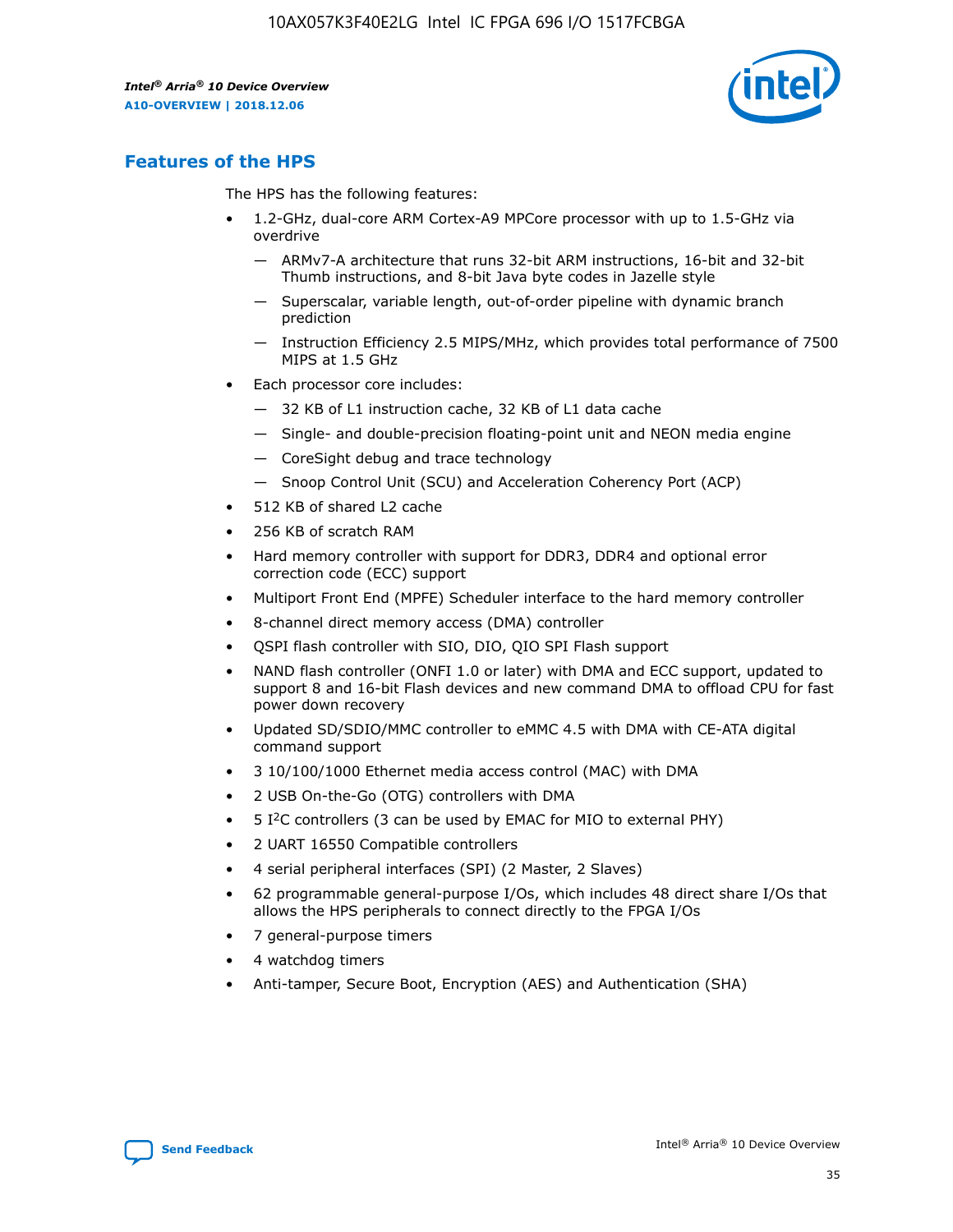

## **System Peripherals and Debug Access Port**

Each Ethernet MAC, USB OTG, NAND flash controller, and SD/MMC controller module has an integrated DMA controller. For modules without an integrated DMA controller, an additional DMA controller module provides up to eight channels of high-bandwidth data transfers. Peripherals that communicate off-chip are multiplexed with other peripherals at the HPS pin level. This allows you to choose which peripherals interface with other devices on your PCB.

The debug access port provides interfaces to industry standard JTAG debug probes and supports ARM CoreSight debug and core traces to facilitate software development.

#### **HPS–FPGA AXI Bridges**

The HPS–FPGA bridges, which support the Advanced Microcontroller Bus Architecture (AMBA) Advanced eXtensible Interface (AXI™) specifications, consist of the following bridges:

- FPGA-to-HPS AMBA AXI bridge—a high-performance bus supporting 32, 64, and 128 bit data widths that allows the FPGA fabric to issue transactions to slaves in the HPS.
- HPS-to-FPGA Avalon/AMBA AXI bridge—a high-performance bus supporting 32, 64, and 128 bit data widths that allows the HPS to issue transactions to slaves in the FPGA fabric.
- Lightweight HPS-to-FPGA AXI bridge—a lower latency 32 bit width bus that allows the HPS to issue transactions to soft peripherals in the FPGA fabric. This bridge is primarily used for control and status register (CSR) accesses to peripherals in the FPGA fabric.

The HPS–FPGA AXI bridges allow masters in the FPGA fabric to communicate with slaves in the HPS logic, and vice versa. For example, the HPS-to-FPGA AXI bridge allows you to share memories instantiated in the FPGA fabric with one or both microprocessors in the HPS, while the FPGA-to-HPS AXI bridge allows logic in the FPGA fabric to access the memory and peripherals in the HPS.

Each HPS–FPGA bridge also provides asynchronous clock crossing for data transferred between the FPGA fabric and the HPS.

#### **HPS SDRAM Controller Subsystem**

The HPS SDRAM controller subsystem contains a multiport SDRAM controller and DDR PHY that are shared between the FPGA fabric (through the FPGA-to-HPS SDRAM interface), the level 2 (L2) cache, and the level 3 (L3) system interconnect. The FPGA-to-HPS SDRAM interface supports AMBA AXI and Avalon® Memory-Mapped (Avalon-MM) interface standards, and provides up to six individual ports for access by masters implemented in the FPGA fabric.

The HPS SDRAM controller supports up to 3 masters (command ports), 3x 64-bit read data ports and 3x 64-bit write data ports.

To maximize memory performance, the SDRAM controller subsystem supports command and data reordering, deficit round-robin arbitration with aging, and high-priority bypass features.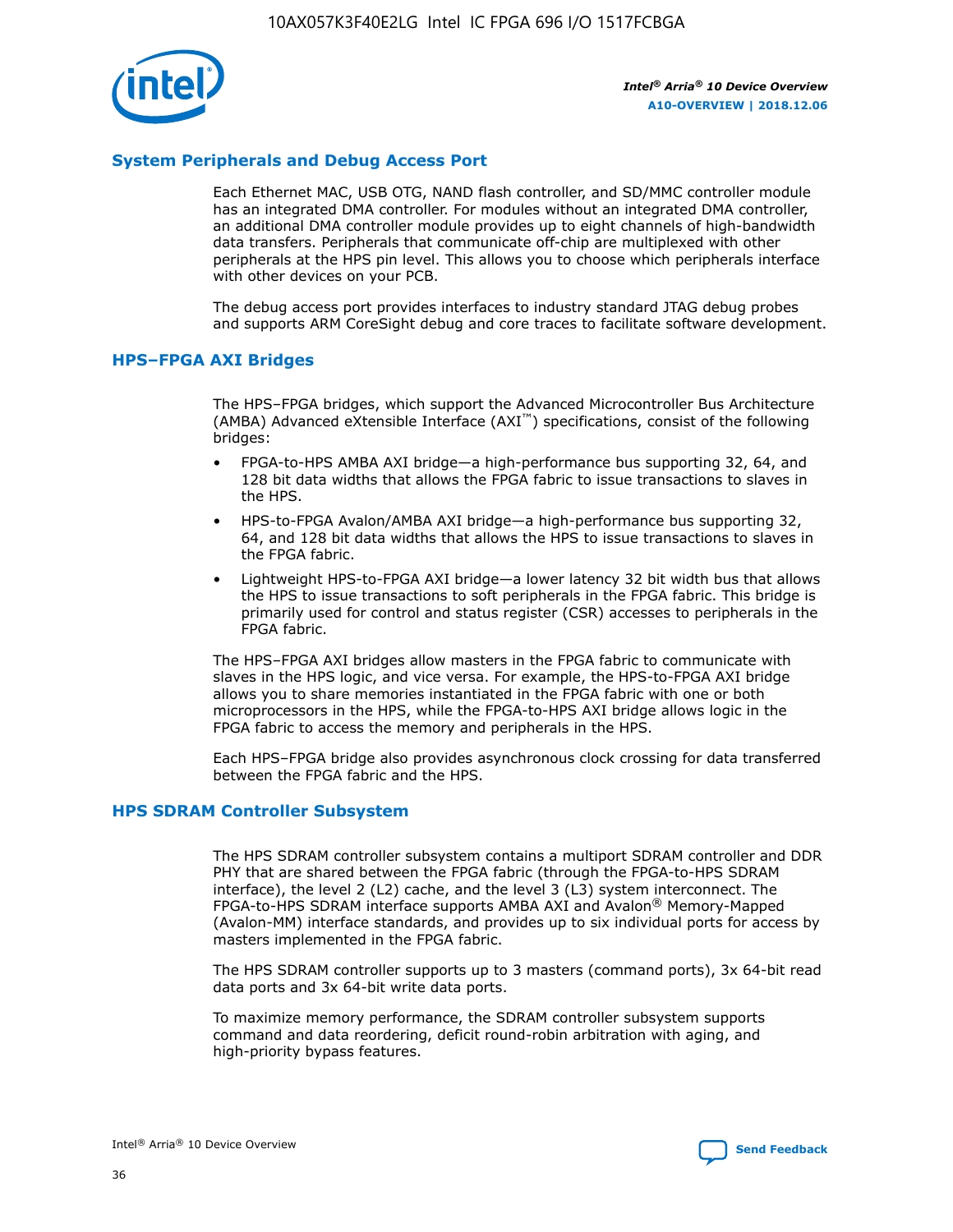

## **FPGA Configuration and HPS Booting**

The FPGA fabric and HPS in the SoC FPGA must be powered at the same time. You can reduce the clock frequencies or gate the clocks to reduce dynamic power.

Once powered, the FPGA fabric and HPS can be configured independently thus providing you with more design flexibility:

- You can boot the HPS independently. After the HPS is running, the HPS can fully or partially reconfigure the FPGA fabric at any time under software control. The HPS can also configure other FPGAs on the board through the FPGA configuration controller.
- Configure the FPGA fabric first, and then boot the HPS from memory accessible to the FPGA fabric.

## **Hardware and Software Development**

For hardware development, you can configure the HPS and connect your soft logic in the FPGA fabric to the HPS interfaces using the Platform Designer system integration tool in the Intel Quartus Prime software.

For software development, the ARM-based SoC FPGA devices inherit the rich software development ecosystem available for the ARM Cortex-A9 MPCore processor. The software development process for Intel SoC FPGAs follows the same steps as those for other SoC devices from other manufacturers. Support for Linux\*, VxWorks\*, and other operating systems are available for the SoC FPGAs. For more information on the operating systems support availability, contact the Intel FPGA sales team.

You can begin device-specific firmware and software development on the Intel SoC FPGA Virtual Target. The Virtual Target is a fast PC-based functional simulation of a target development system—a model of a complete development board. The Virtual Target enables the development of device-specific production software that can run unmodified on actual hardware.

## **Dynamic and Partial Reconfiguration**

The Intel Arria 10 devices support dynamic and partial reconfiguration. You can use dynamic and partial reconfiguration simultaneously to enable seamless reconfiguration of both the device core and transceivers.

## **Dynamic Reconfiguration**

You can reconfigure the PMA and PCS blocks while the device continues to operate. This feature allows you to change the data rates, protocol, and analog settings of a channel in a transceiver bank without affecting on-going data transfer in other transceiver banks. This feature is ideal for applications that require dynamic multiprotocol or multirate support.

## **Partial Reconfiguration**

Using partial reconfiguration, you can reconfigure some parts of the device while keeping the device in operation.

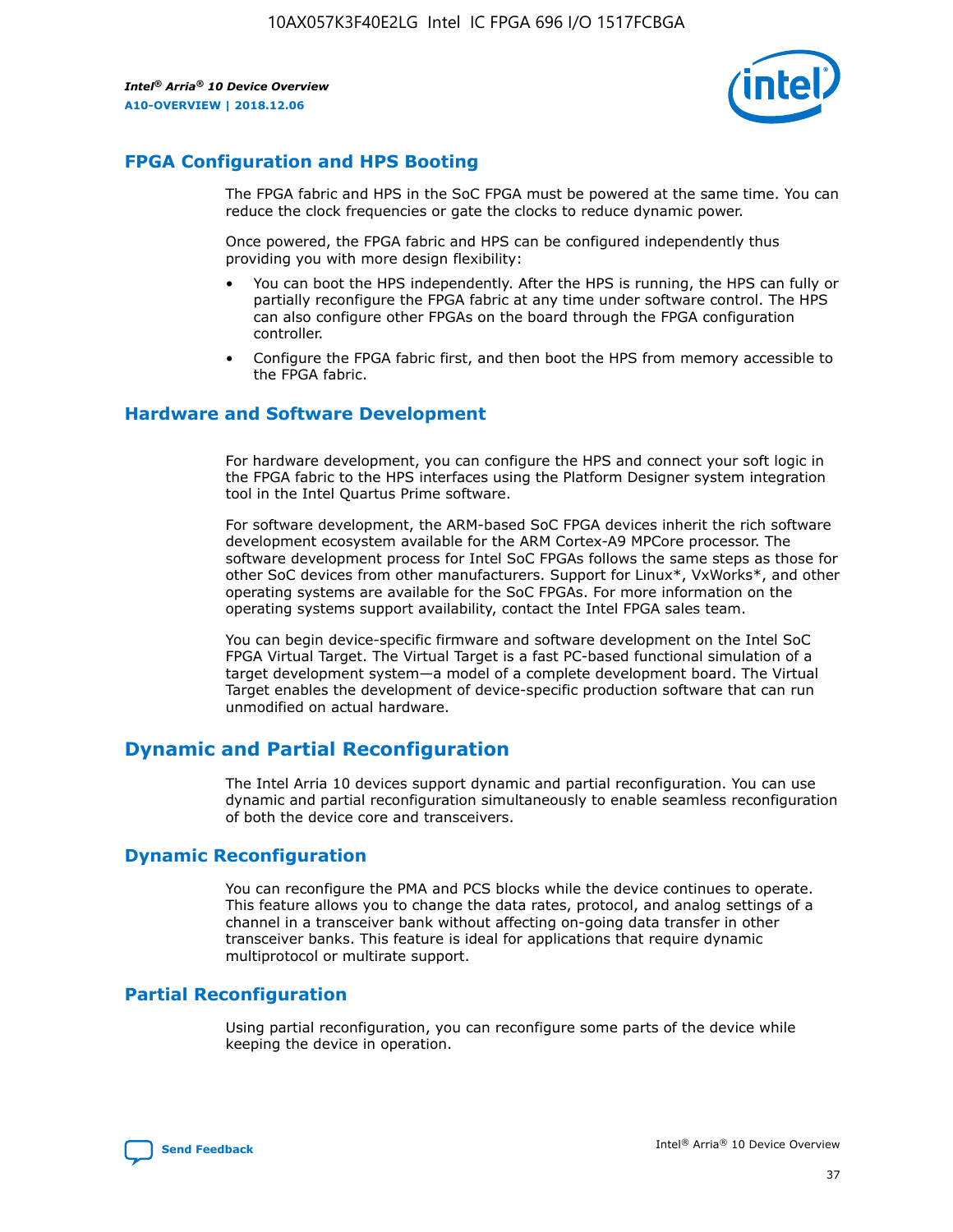

Instead of placing all device functions in the FPGA fabric, you can store some functions that do not run simultaneously in external memory and load them only when required. This capability increases the effective logic density of the device, and lowers cost and power consumption.

In the Intel solution, you do not have to worry about intricate device architecture to perform a partial reconfiguration. The partial reconfiguration capability is built into the Intel Quartus Prime design software, making such time-intensive task simple.

Intel Arria 10 devices support partial reconfiguration in the following configuration options:

- Using an internal host:
	- All supported configuration modes where the FPGA has access to external memory devices such as serial and parallel flash memory.
	- Configuration via Protocol [CvP (PCIe)]
- Using an external host—passive serial (PS), fast passive parallel (FPP) x8, FPP x16, and FPP x32 I/O interface.

# **Enhanced Configuration and Configuration via Protocol**

## **Table 25. Configuration Schemes and Features of Intel Arria 10 Devices**

Intel Arria 10 devices support 1.8 V programming voltage and several configuration schemes.

| <b>Scheme</b>                                                          | <b>Data</b><br><b>Width</b> | <b>Max Clock</b><br>Rate<br>(MHz) | <b>Max Data</b><br>Rate<br>(Mbps)<br>(13) | <b>Decompression</b> | <b>Design</b><br>Security <sup>(1</sup><br>4) | <b>Partial</b><br><b>Reconfiguration</b><br>(15) | <b>Remote</b><br><b>System</b><br><b>Update</b> |
|------------------------------------------------------------------------|-----------------------------|-----------------------------------|-------------------------------------------|----------------------|-----------------------------------------------|--------------------------------------------------|-------------------------------------------------|
| <b>JTAG</b>                                                            | 1 bit                       | 33                                | 33                                        |                      |                                               | Yes <sup>(16)</sup>                              |                                                 |
| Active Serial (AS)<br>through the<br>EPCO-L<br>configuration<br>device | 1 bit,<br>4 bits            | 100                               | 400                                       | Yes                  | Yes                                           | $Y_{PS}(16)$                                     | Yes                                             |
| Passive serial (PS)<br>through CPLD or<br>external<br>microcontroller  | 1 bit                       | 100                               | 100                                       | Yes                  | Yes                                           | Yes(16)                                          | Parallel<br>Flash<br>Loader<br>(PFL) IP<br>core |
|                                                                        |                             |                                   |                                           |                      |                                               |                                                  | continued                                       |

<sup>(13)</sup> Enabling either compression or design security features affects the maximum data rate. Refer to the Intel Arria 10 Device Datasheet for more information.

<sup>(14)</sup> Encryption and compression cannot be used simultaneously.

 $(15)$  Partial reconfiguration is an advanced feature of the device family. If you are interested in using partial reconfiguration, contact Intel for support.

 $(16)$  Partial configuration can be performed only when it is configured as internal host.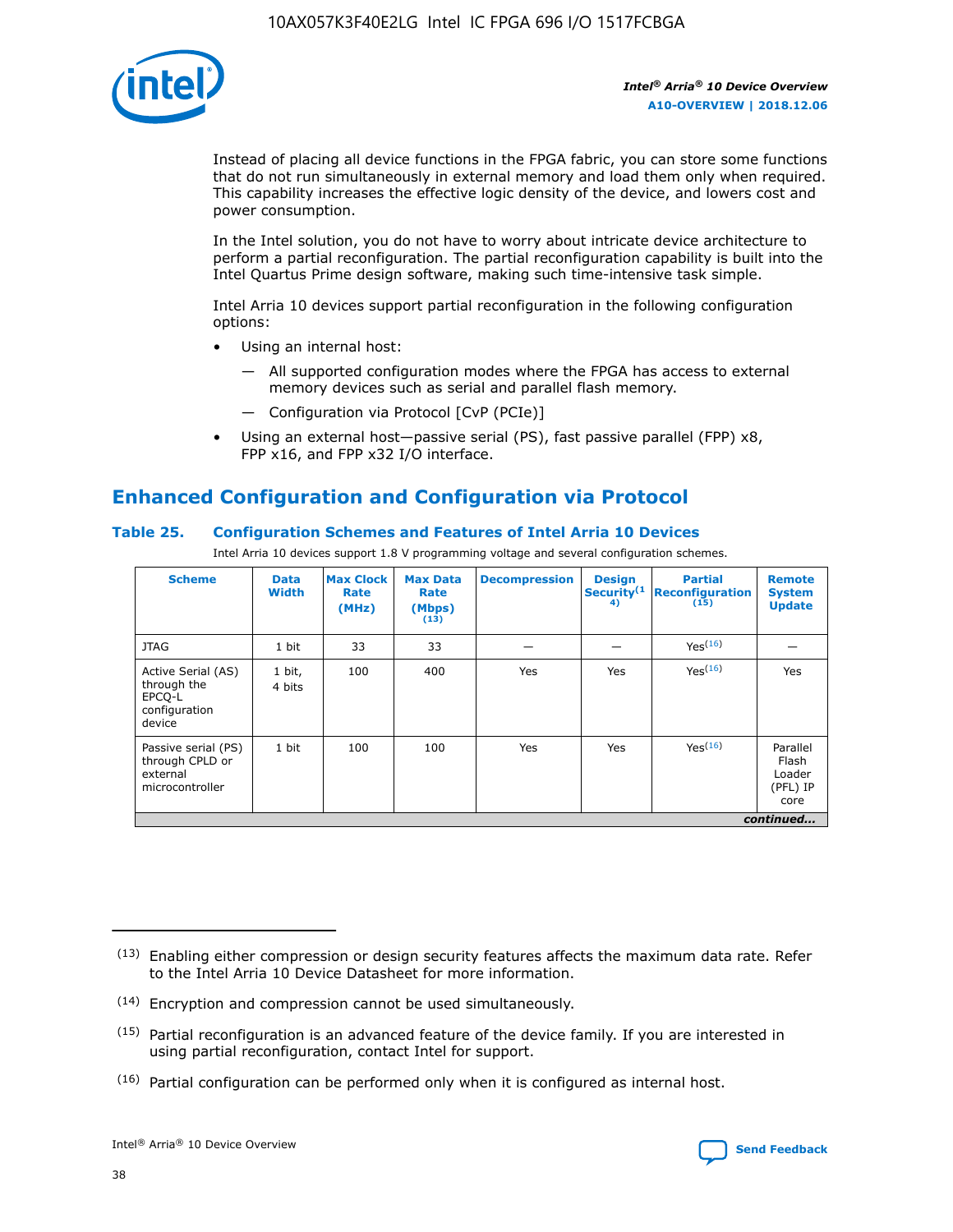

| <b>Scheme</b>                                   | <b>Data</b><br><b>Width</b> | <b>Max Clock</b><br>Rate<br>(MHz) | <b>Max Data</b><br>Rate<br>(Mbps)<br>(13) | <b>Decompression</b> | <b>Design</b><br>Security <sup>(1</sup><br>4) | <b>Partial</b><br><b>Reconfiguration</b><br>(15) | <b>Remote</b><br><b>System</b><br><b>Update</b> |
|-------------------------------------------------|-----------------------------|-----------------------------------|-------------------------------------------|----------------------|-----------------------------------------------|--------------------------------------------------|-------------------------------------------------|
| Fast passive                                    | 8 bits                      | 100                               | 3200                                      | Yes                  | Yes                                           | Yes(17)                                          | PFL IP                                          |
| parallel (FPP)<br>through CPLD or               | 16 bits                     |                                   |                                           | Yes                  | Yes                                           |                                                  | core                                            |
| external<br>microcontroller                     | 32 bits                     |                                   |                                           | Yes                  | Yes                                           |                                                  |                                                 |
| Configuration via                               | 16 bits                     | 100                               | 3200                                      | Yes                  | Yes                                           | Yes <sup>(17)</sup>                              |                                                 |
| <b>HPS</b>                                      | 32 bits                     |                                   |                                           | Yes                  | Yes                                           |                                                  |                                                 |
| Configuration via<br>Protocol [CvP<br>$(PCIe*)$ | x1, x2,<br>x4, x8<br>lanes  |                                   | 8000                                      | Yes                  | Yes                                           | Yes <sup>(16)</sup>                              |                                                 |

You can configure Intel Arria 10 devices through PCIe using Configuration via Protocol (CvP). The Intel Arria 10 CvP implementation conforms to the PCIe 100 ms power-up-to-active time requirement.

#### **Related Information**

[Configuration via Protocol \(CvP\) Implementation in Intel FPGAs User Guide](https://www.intel.com/content/www/us/en/programmable/documentation/dsu1441819344145.html#dsu1442269728522) Provides more information about the CvP configuration scheme.

## **SEU Error Detection and Correction**

Intel Arria 10 devices offer robust and easy-to-use single-event upset (SEU) error detection and correction circuitry.

The detection and correction circuitry includes protection for Configuration RAM (CRAM) programming bits and user memories. The CRAM is protected by a continuously running CRC error detection circuit with integrated ECC that automatically corrects one or two errors and detects higher order multi-bit errors. When more than two errors occur, correction is available through reloading of the core programming file, providing a complete design refresh while the FPGA continues to operate.

The physical layout of the Intel Arria 10 CRAM array is optimized to make the majority of multi-bit upsets appear as independent single-bit or double-bit errors which are automatically corrected by the integrated CRAM ECC circuitry. In addition to the CRAM protection, the M20K memory blocks also include integrated ECC circuitry and are layout-optimized for error detection and correction. The MLAB does not have ECC.

(14) Encryption and compression cannot be used simultaneously.

<sup>(17)</sup> Supported at a maximum clock rate of 100 MHz.



 $(13)$  Enabling either compression or design security features affects the maximum data rate. Refer to the Intel Arria 10 Device Datasheet for more information.

 $(15)$  Partial reconfiguration is an advanced feature of the device family. If you are interested in using partial reconfiguration, contact Intel for support.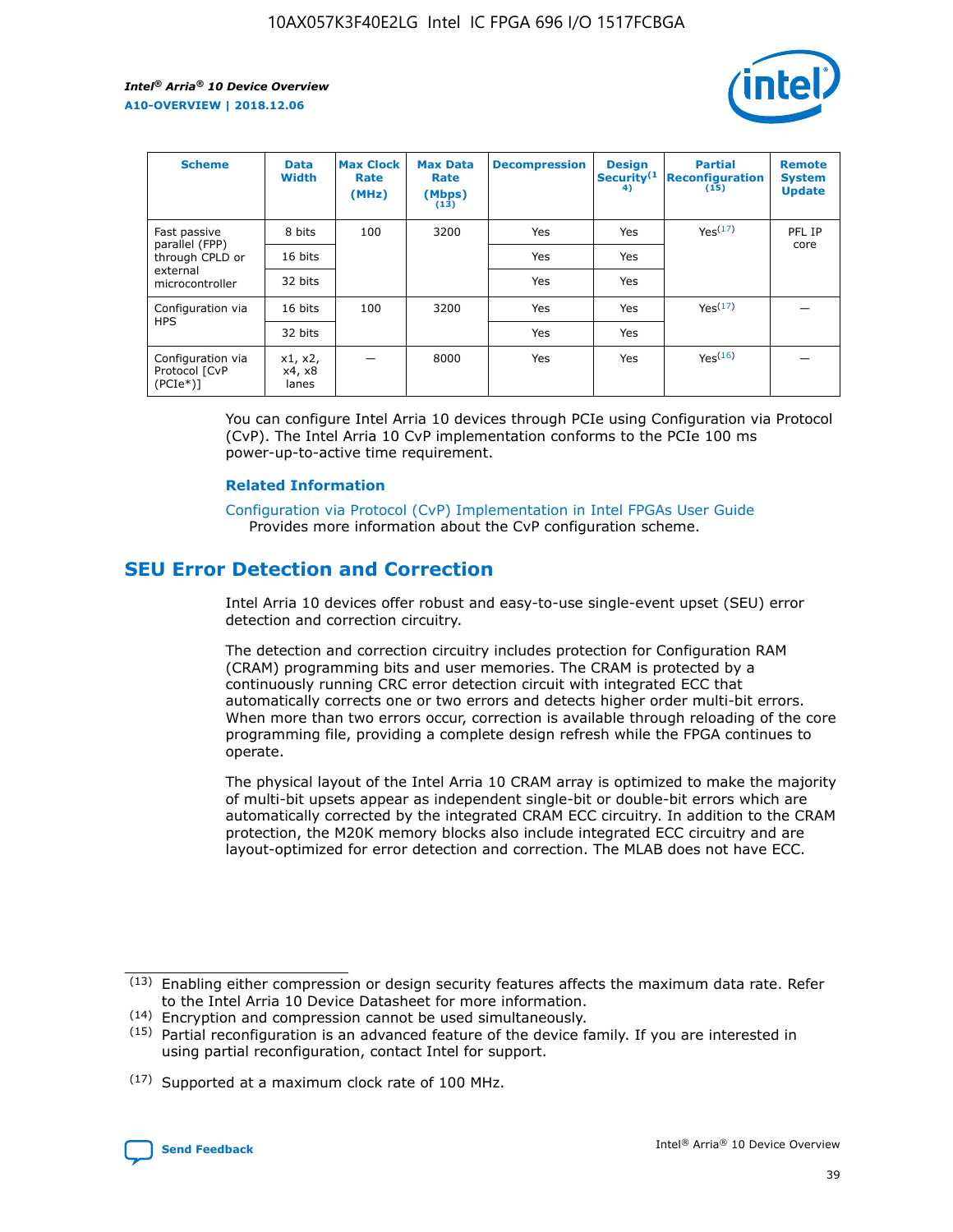

## **Power Management**

Intel Arria 10 devices leverage the advanced 20 nm process technology, a low 0.9 V core power supply, an enhanced core architecture, and several optional power reduction techniques to reduce total power consumption by as much as 40% compared to Arria V devices and as much as 60% compared to Stratix V devices.

The optional power reduction techniques in Intel Arria 10 devices include:

- **SmartVID**—a code is programmed into each device during manufacturing that allows a smart regulator to operate the device at lower core  $V_{CC}$  while maintaining performance
- **Programmable Power Technology**—non-critical timing paths are identified by the Intel Quartus Prime software and the logic in these paths is biased for low power instead of high performance
- **Low Static Power Options**—devices are available with either standard static power or low static power while maintaining performance

Furthermore, Intel Arria 10 devices feature Intel's industry-leading low power transceivers and include a number of hard IP blocks that not only reduce logic resources but also deliver substantial power savings compared to soft implementations. In general, hard IP blocks consume up to 90% less power than the equivalent soft logic implementations.

## **Incremental Compilation**

The Intel Quartus Prime software incremental compilation feature reduces compilation time and helps preserve performance to ease timing closure. The incremental compilation feature enables the partial reconfiguration flow for Intel Arria 10 devices.

Incremental compilation supports top-down, bottom-up, and team-based design flows. This feature facilitates modular, hierarchical, and team-based design flows where different designers compile their respective design sections in parallel. Furthermore, different designers or IP providers can develop and optimize different blocks of the design independently. These blocks can then be imported into the top level project.

# **Document Revision History for Intel Arria 10 Device Overview**

| <b>Document</b><br><b>Version</b> | <b>Changes</b>                                                                                                                                                                                                                                                              |
|-----------------------------------|-----------------------------------------------------------------------------------------------------------------------------------------------------------------------------------------------------------------------------------------------------------------------------|
| 2018.12.06                        | Added links to Intel Arria 10 device errata documents.<br>Removed automotive temperature option from the Intel Arria 10 GX devices.<br>Removed -3 fabric speed grade from the Intel Arria 10 GT devices.<br>Updated power options for the Intel Arria 10 GX and GT devices. |
| 2018.04.09                        | Updated the lowest $V_{CC}$ from 0.83 V to 0.82 V in the topic listing a summary of the device features.                                                                                                                                                                    |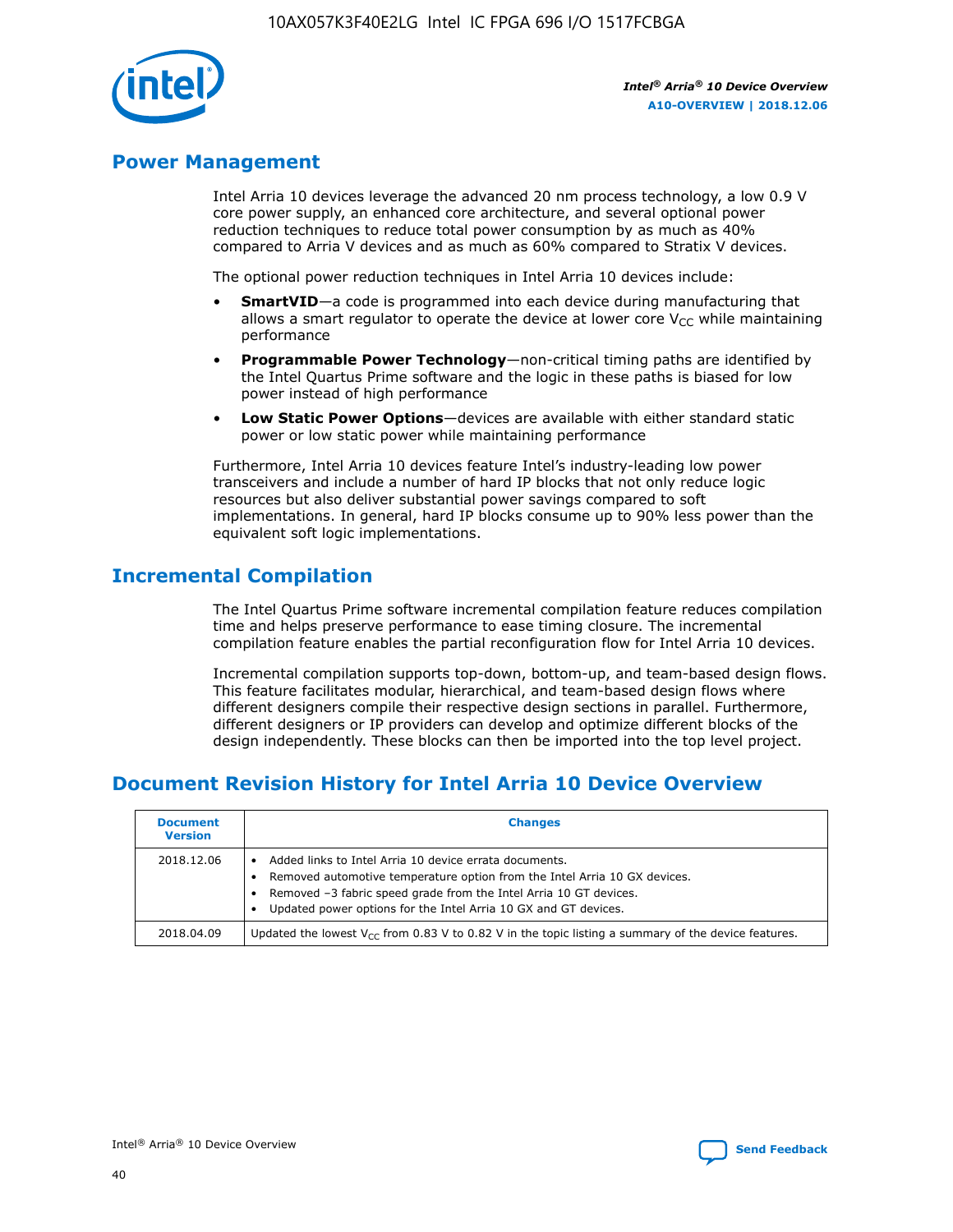*Intel® Arria® 10 Device Overview* **A10-OVERVIEW | 2018.12.06**



| <b>Date</b>    | <b>Version</b> | <b>Changes</b>                                                                                                                                                                                                                                                                                                                                                                                                                                                                                                                                                                                                                                                                                                                                                                                                                                                                                                                                                            |
|----------------|----------------|---------------------------------------------------------------------------------------------------------------------------------------------------------------------------------------------------------------------------------------------------------------------------------------------------------------------------------------------------------------------------------------------------------------------------------------------------------------------------------------------------------------------------------------------------------------------------------------------------------------------------------------------------------------------------------------------------------------------------------------------------------------------------------------------------------------------------------------------------------------------------------------------------------------------------------------------------------------------------|
| January 2018   | 2018.01.17     | Updated the maximum data rate for HPS (Intel Arria 10 SX devices<br>external memory interface DDR3 controller from 2,166 Mbps to 2,133<br>Mbps.<br>Updated maximum frequency supported for half rate QDRII and QDRII<br>+ SRAM to 633 MHz in Memory Standards Supported by the Soft<br>Memory Controller table.<br>Updated transceiver backplane capability to 12.5 Gbps.<br>$\bullet$<br>Removed transceiver speed grade 5 in Sample Ordering Core and<br>Available Options for Intel Arria 10 GX Devices figure.<br>Removed package code 40, low static power, SmartVID, industrial, and<br>military operating temperature support from Sample Ordering Core and<br>Available Options for Intel Arria 10 GT Devices figure.<br>Updated short reach transceiver rate for Intel Arria 10 GT devices to<br>25.8 Gbps.<br>Removed On-Die Instrumentation - EyeQ and Jitter Margin Tool<br>support from PMA Features of the Transceivers in Intel Arria 10 Devices<br>table. |
| September 2017 | 2017.09.20     | Updated the maximum speed of the DDR4 external memory interface from<br>1,333 MHz/2,666 Mbps to 1,200 MHz/2,400 Mbps.                                                                                                                                                                                                                                                                                                                                                                                                                                                                                                                                                                                                                                                                                                                                                                                                                                                     |
| July 2017      | 2017.07.13     | Corrected the automotive temperature range in the figure showing the<br>available options for the Intel Arria 10 GX devices from "-40°C to 100°C"<br>to "-40°C to 125°C".                                                                                                                                                                                                                                                                                                                                                                                                                                                                                                                                                                                                                                                                                                                                                                                                 |
| July 2017      | 2017.07.06     | Added automotive temperature option to Intel Arria 10 GX device family.                                                                                                                                                                                                                                                                                                                                                                                                                                                                                                                                                                                                                                                                                                                                                                                                                                                                                                   |
| May 2017       | 2017.05.08     | Corrected protocol names with "1588" to "IEEE 1588v2".<br>Updated the vertical migration table to remove vertical migration<br>between Intel Arria 10 GX and Intel Arria 10 SX device variants.<br>Removed all "Preliminary" marks.                                                                                                                                                                                                                                                                                                                                                                                                                                                                                                                                                                                                                                                                                                                                       |
| March 2017     | 2017.03.15     | Removed the topic about migration from Intel Arria 10 to Intel Stratix<br>10 devices.<br>Rebranded as Intel.<br>$\bullet$                                                                                                                                                                                                                                                                                                                                                                                                                                                                                                                                                                                                                                                                                                                                                                                                                                                 |
| October 2016   | 2016.10.31     | Removed package F36 from Intel Arria 10 GX devices.<br>Updated Intel Arria 10 GT sample ordering code and maximum GX<br>$\bullet$<br>transceiver count. Intel Arria 10 GT devices are available only in the<br>SF45 package option with a maximum of 72 transceivers.                                                                                                                                                                                                                                                                                                                                                                                                                                                                                                                                                                                                                                                                                                     |
| May 2016       | 2016.05.02     | Updated the FPGA Configuration and HPS Booting topic.<br>Remove V <sub>CC</sub> PowerManager from the Summary of Features, Power<br>Management and Arria 10 Device Variants and packages topics. This<br>feature is no longer supported in Arria 10 devices.<br>Removed LPDDR3 from the Memory Standards Supported by the HPS<br>Hard Memory Controller table in the Memory Standards Supported by<br>Intel Arria 10 Devices topic. This standard is only supported by the<br>FPGA.<br>Removed transceiver speed grade 5 from the Device Variants and<br>Packages topic for Arria 10 GX and SX devices.                                                                                                                                                                                                                                                                                                                                                                   |
| February 2016  | 2016.02.11     | Changed the maximum Arria 10 GT datarate to 25.8 Gbps and the<br>minimum datarate to 1 Gbps globally.<br>Revised the state for Core clock networks in the Summary of Features<br>$\bullet$<br>topic.<br>Changed the transceiver parameters in the "Summary of Features for<br>Arria 10 Devices" table.<br>• Changed the transceiver parameters in the "Maximum Resource Counts<br>for Arria 10 GT Devices" table.<br>• Changed the package availability for GT devices in the "Package Plan<br>for Arria 10 GT Devices" table.<br>Changed the package configurations for GT devices in the "Migration"<br>Capability Across Arria 10 Product Lines" figure.<br>continued                                                                                                                                                                                                                                                                                                  |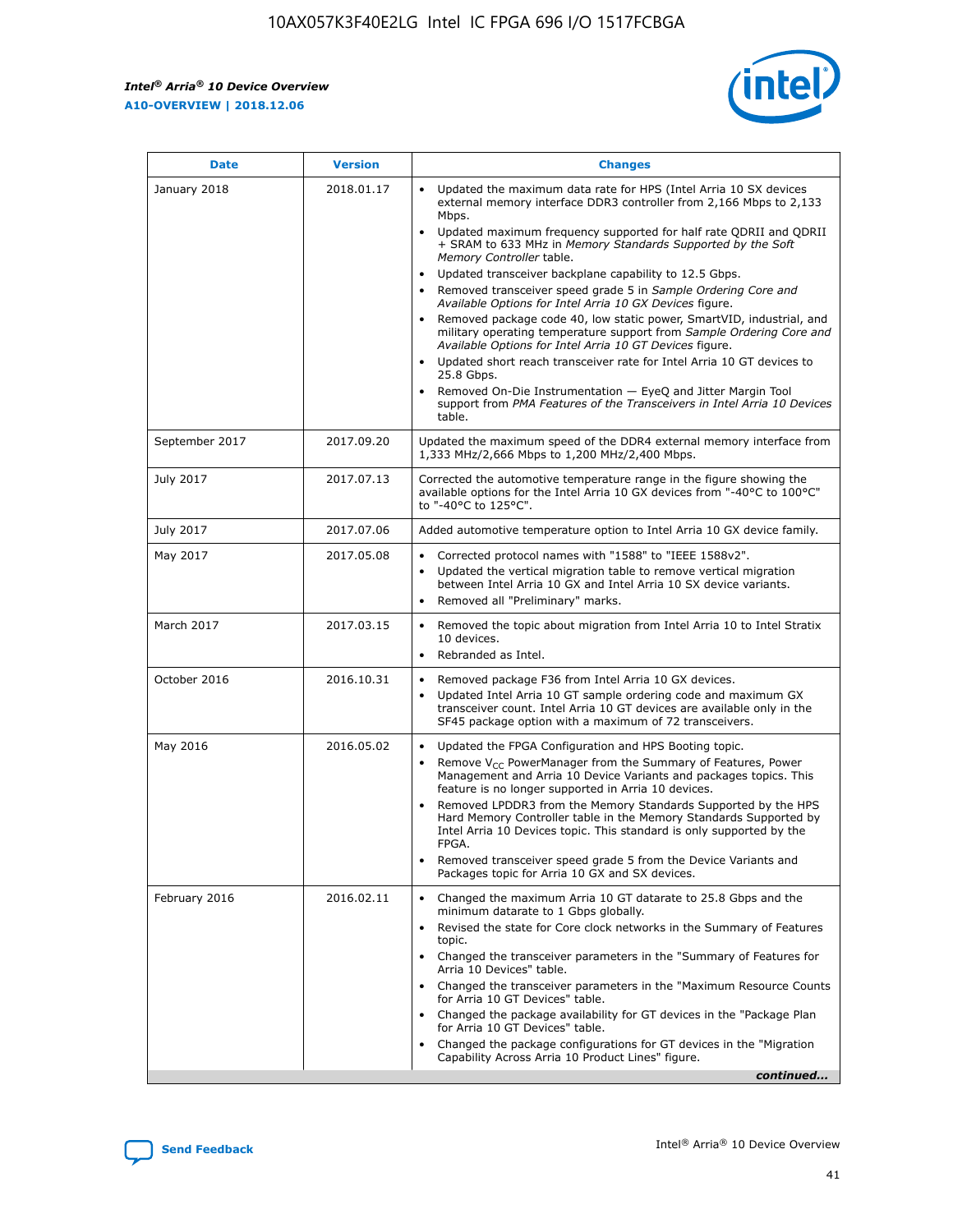

| <b>Date</b>   | <b>Version</b> | <b>Changes</b>                                                                                                                                                               |
|---------------|----------------|------------------------------------------------------------------------------------------------------------------------------------------------------------------------------|
|               |                | • Changed transceiver parameters in the "Low Power Serial Transceivers"<br>section.                                                                                          |
|               |                | • Changed the transceiver descriptions in the "Device Variants for the<br>Arria 10 Device Family" table.                                                                     |
|               |                | Changed the "Sample Ordering Code and Available Options for Arria 10<br>$\bullet$<br>GT Devices" figure.                                                                     |
|               |                | Changed the datarates for GT devices in the "PMA Features" section.                                                                                                          |
|               |                | Changed the datarates for GT devices in the "PCS Features" section.<br>$\bullet$                                                                                             |
| December 2015 | 2015.12.14     | Updated the number of M20K memory blocks for Arria 10 GX 660 from<br>2133 to 2131 and corrected the total RAM bit from 48,448 Kb to<br>48,408 Kb.                            |
|               |                | Corrected the number of DSP blocks for Arria 10 GX 660 from 1688 to<br>1687 in the table listing floating-point arithmetic resources.                                        |
| November 2015 | 2015.11.02     | Updated the maximum resources for Arria 10 GX 220, GX 320, GX 480,<br>$\bullet$<br>GX 660, SX 220, SX 320, SX 480, and SX 660.                                               |
|               |                | • Updated resource count for Arria 10 GX 320, GX 480, GX 660, SX 320,<br>SX 480, a SX 660 devices in Number of Multipliers in Intel Arria 10<br><b>Devices</b> table.        |
|               |                | Updated the available options for Arria 10 GX, GT, and SX.                                                                                                                   |
|               |                | Changed instances of Quartus II to Quartus Prime.<br>$\bullet$                                                                                                               |
| June 2015     | 2015.06.15     | Corrected label for Intel Arria 10 GT product lines in the vertical migration<br>figure.                                                                                     |
| May 2015      | 2015.05.15     | Corrected the DDR3 half rate and quarter rate maximum frequencies in the<br>table that lists the memory standards supported by the Intel Arria 10 hard<br>memory controller. |
| May 2015      | 2015.05.04     | • Added support for 13.5G JESD204b in the Summary of Features table.<br>• Added a link to Arria 10 GT Channel Usage in the Arria 10 GT Package<br>Plan topic.                |
|               |                | • Added a note to the table, Maximum Resource Counts for Arria 10 GT<br>devices.                                                                                             |
|               |                | • Updated the power requirements of the transceivers in the Low Power<br>Serial Transceivers topic.                                                                          |
| January 2015  | 2015.01.23     | • Added floating point arithmetic features in the Summary of Features<br>table.                                                                                              |
|               |                | • Updated the total embedded memory from 38.38 megabits (Mb) to<br>65.6 Mb.                                                                                                  |
|               |                | • Updated the table that lists the memory standards supported by Intel<br>Arria 10 devices.                                                                                  |
|               |                | Removed support for DDR3U, LPDDR3 SDRAM, RLDRAM 2, and DDR2.                                                                                                                 |
|               |                | Moved RLDRAM 3 support from hard memory controller to soft memory<br>controller. RLDRAM 3 support uses hard PHY with soft memory<br>controller.                              |
|               |                | Added soft memory controller support for QDR IV.<br>٠                                                                                                                        |
|               |                | Updated the maximum resource count table to include the number of<br>hard memory controllers available in each device variant.                                               |
|               |                | Updated the transceiver PCS data rate from 12.5 Gbps to 12 Gbps.<br>$\bullet$                                                                                                |
|               |                | Updated the max clock rate of PS, FPP x8, FPP x16, and Configuration<br>via HPS from 125 MHz to 100 MHz.                                                                     |
|               |                | Added a feature for fractional synthesis PLLs: PLL cascading.                                                                                                                |
|               |                | Updated the HPS programmable general-purpose I/Os from 54 to 62.<br>$\bullet$<br>continued                                                                                   |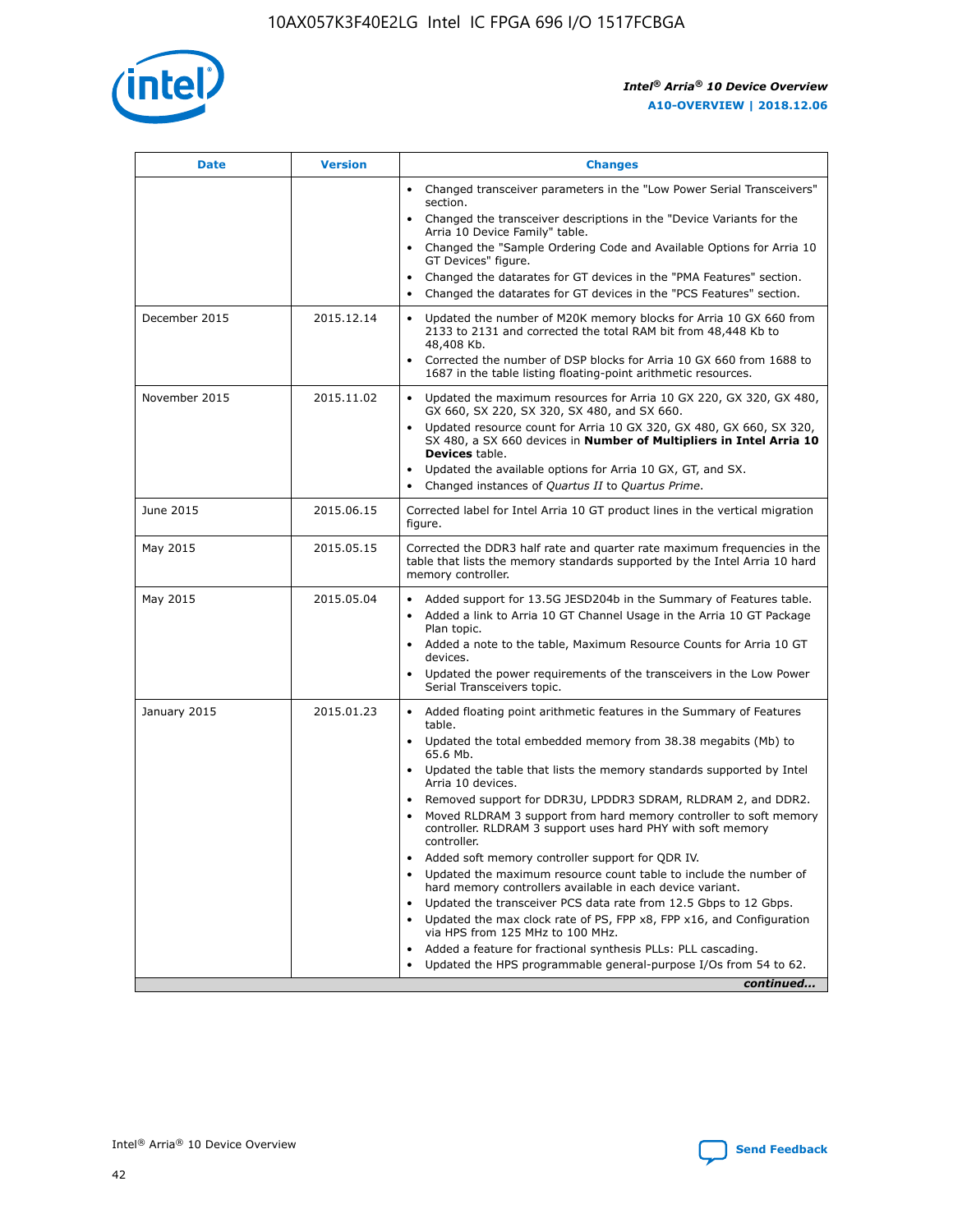r



| <b>Date</b>    | <b>Version</b> | <b>Changes</b>                                                                                                                                                                                                                                                                                                                                                                                                                                                                                                                                      |
|----------------|----------------|-----------------------------------------------------------------------------------------------------------------------------------------------------------------------------------------------------------------------------------------------------------------------------------------------------------------------------------------------------------------------------------------------------------------------------------------------------------------------------------------------------------------------------------------------------|
| September 2014 | 2014.09.30     | Corrected the 3 V I/O and LVDS I/O counts for F35 and F36 packages<br>$\bullet$<br>of Arria 10 GX.<br>Corrected the 3 V I/O, LVDS I/O, and transceiver counts for the NF40<br>$\bullet$<br>package of the Arria GX 570 and 660.<br>Removed 3 V I/O, LVDS I/O, and transceiver counts for the NF40<br>$\bullet$<br>package of the Arria GX 900 and 1150. The NF40 package is not<br>available for Arria 10 GX 900 and 1150.                                                                                                                          |
| August 2014    | 2014.08.18     | Updated Memory (Kb) M20K maximum resources for Arria 10 GX 660<br>devices from 42,660 to 42,620.<br>Added GPIO columns consisting of LVDS I/O Bank and 3V I/O Bank in<br>$\bullet$<br>the Package Plan table.<br>Added how to use memory interface clock frequency higher than 533<br>$\bullet$<br>MHz in the I/O vertical migration.<br>Added information to clarify that RLDRAM3 support uses hard PHY with<br>$\bullet$<br>soft memory controller.<br>Added variable precision DSP blocks support for floating-point<br>$\bullet$<br>arithmetic. |
| June 2014      | 2014.06.19     | Updated number of dedicated I/Os in the HPS block to 17.                                                                                                                                                                                                                                                                                                                                                                                                                                                                                            |
| February 2014  | 2014.02.21     | Updated transceiver speed grade options for GT devices in Figure 2.                                                                                                                                                                                                                                                                                                                                                                                                                                                                                 |
| February 2014  | 2014.02.06     | Updated data rate for Arria 10 GT devices from 28.1 Gbps to 28.3 Gbps.                                                                                                                                                                                                                                                                                                                                                                                                                                                                              |
| December 2013  | 2013.12.10     | Updated the HPS memory standards support from LPDDR2 to LPDDR3.<br>Updated HPS block diagram to include dedicated HPS I/O and FPGA<br>$\bullet$<br>Configuration blocks as well as repositioned SD/SDIO/MMC, DMA, SPI<br>and NAND Flash with ECC blocks.                                                                                                                                                                                                                                                                                            |
| December 2013  | 2013.12.02     | Initial release.                                                                                                                                                                                                                                                                                                                                                                                                                                                                                                                                    |